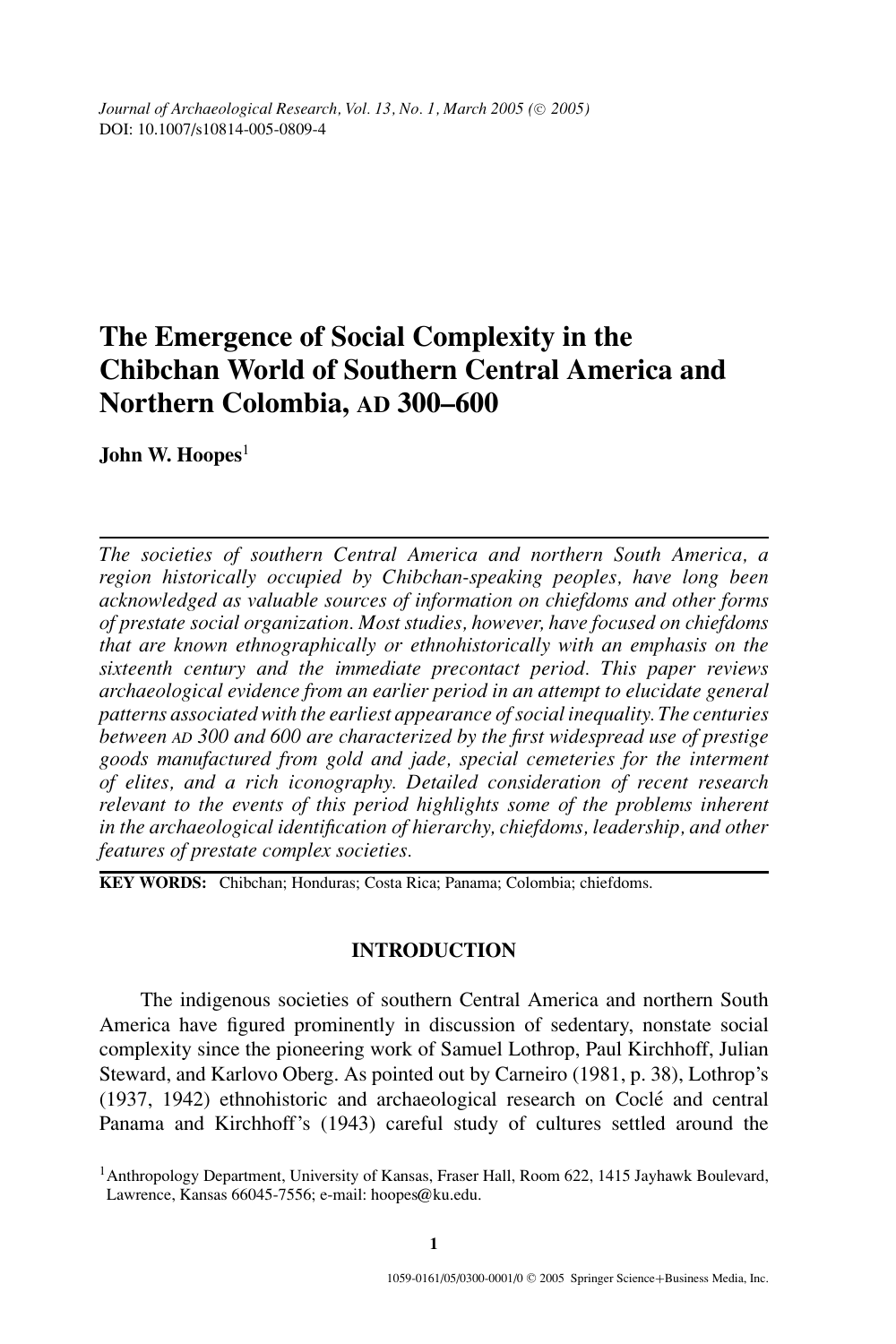Caribbean led to Steward's organization of Volume 4 of the *Handbook of South American Indians* around "the Circum-Caribbean tribes." In the introductory article to this volume, Steward (1948b, pp. 2–3) characterized these as ones in which "The village chief stood at the social pinnacle, and in some areas he ruled over federations of villages or tribes." The "lowland tribes of South and Central America" were subsequently central to Oberg's (1955) sixfold typology of "major classes of social structure," which included three prestate types: homogeneous tribes, segmented tribes, and politically organized chiefdoms. While Steward himself never used the term chiefdom, it is clear that many of the societies described in Volume 4 of the *Handbook* conformed to what was subsequently defined by Carneiro (1981, p. 45) as "an autonomous political unit comprising a number of villages or communities under the permanent control of a paramount chief." It has since been taken for granted that the Intermediate Area south of Mesoamerica and north of the central Andes presents archetypical examples of a wide variety of chiefdoms, from minimal to maximal, and can serve as a laboratory for the study of prestate, or at least nonstate, complex societies. A focus on the emergence of chiefdoms, however, regardless of their definition, ignores the potential of these societies to elucidate a variety of phenomena relevant to the analysis of social complexity.

A variety of terms have been applied to complex prestate societies, among them tribes, autonomous village cultures, rank societies, chiefdoms, middlerange societies, intermediate societies, and transegalitarian societies. Chiefdoms themselves carry a range of definitions, from ones including any societies with a level of organization above that of individual households to others that emphasize the presence of a chief and his rule over several subordinate villages. My intent here is not to contribute to typological confusion but to explore variability and its causes. As Feinman and Neitzel (1984, p. 96) noted two decades ago, "Only if diachronic, contextualized studies are undertaken in different regions will social scientists be able to understand the causal processes and sequences of the changes that are responsible for social variability." The Chibchan area provides a rich context for this type of study, especially for examination of trajectories distinct from those that produced ancient states. However, this cannot be undertaken without critical review. The early literature held several errors and assumptions that affected the premises built upon it. These included mistaken assumptions about the temporal depth and the nature of social processes. For example, Steward relied on Lothrop's mistaken interpretation of the lavish burials at Sitio Conte as "late preconquest" in date, one that conflated the archaeological record of the eighth to tenth century with sixteenth century ethnohistoric accounts. It is no longer taken for granted that interpretations of the behavior of Panamanian *caciques* in the presence of Spanish aggressors can be mapped onto Cocle mortuary remains dating at least six centuries earlier. Steward (1948b, p. 2) also claimed that organized priesthoods were rare in "Circum-Caribbean culture." This now seems unlikely in light of Reichel-Dolmatoff's (1985) meticulous documentation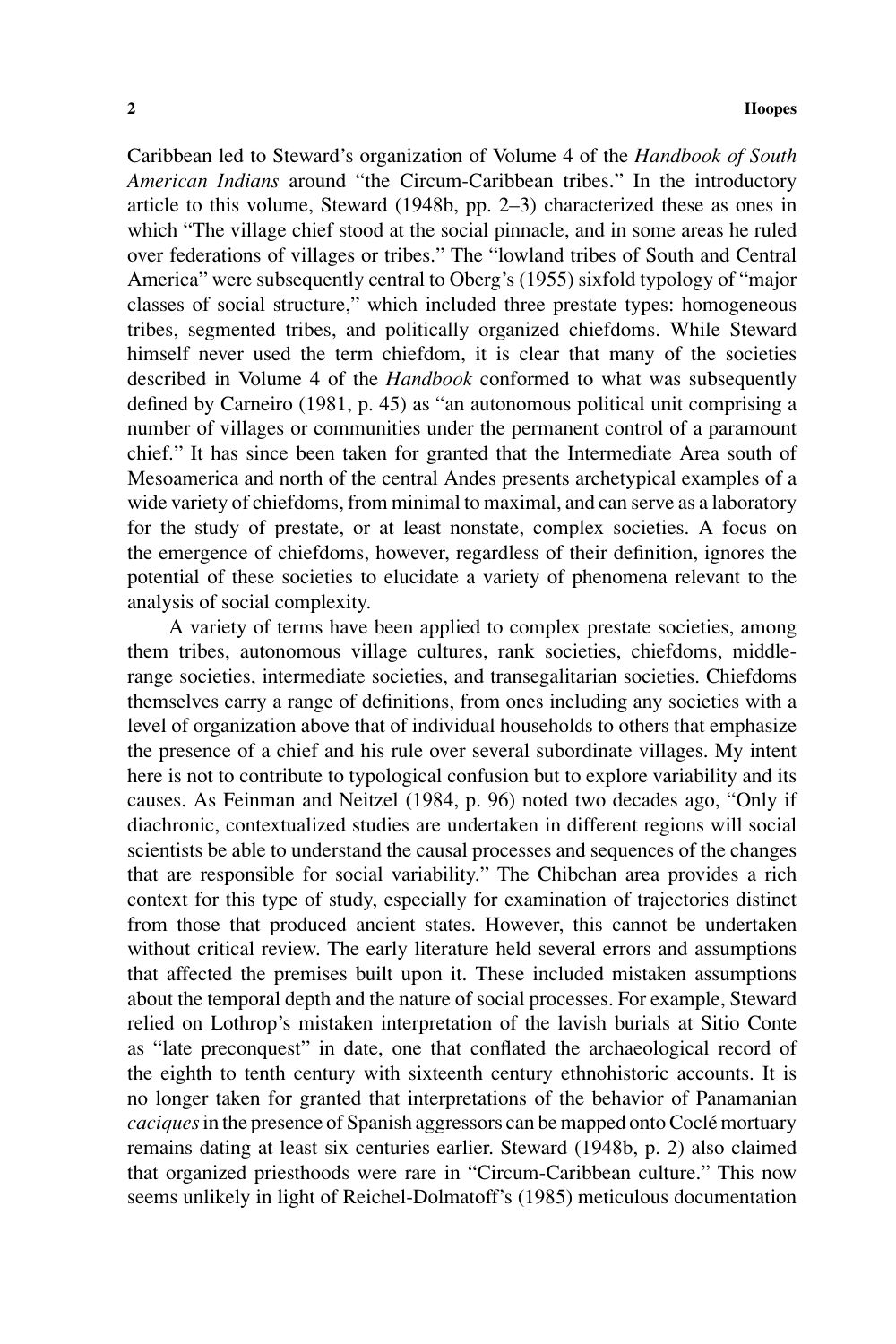of the Kogi *mamas ´* of the Sierra Nevada de Santa Marta, who represent just such a phenomenon.

Recent literature has expanded theoretical discussions of social complexity away from a focus on unilinear evolution, hierarchy, centralization, and chiefdoms to include alternative dimensions such as heterarchy (Crumley, 1995, 2001) and dual processual strategies (Blanton *et al.*, 1996; Feinman, 2000, 2001). It seems likely that the earliest forms of inequality were qualitatively distinct from the centralized, chiefly authority present at the time of the conquest. The role of corporate strategies, among them decentralized, knowledge-based priesthoods, merits further consideration. Furthermore, the frame of analysis has changed from "Circum-Caribbean tribes" through concepts such as the Intermediate Area and lower Central America to a new multidisciplinary consideration of Chibchanspeaking populations and their ancestors (Hoopes and Fonseca, 2003). These developments warrant a fresh look at a growing body of relevant data.

# **THEORETICAL APPROACHES TO THE CHIBCHAN WORLD**

Kirchhoff (1943) proposed the concept of a Chibchan area based on both linguistic and cultural criteria in the same article in which he outlined his classic definition of Mesoamerica. Although he was unable to develop it into an operative concept at the time, the notion of a Chibchan area resonates well with new data. The theoretical construct of Mesoamerica is not free of problems (Creamer, 1987). Nonetheless, it has served as a useful frame of analysis in ways that concepts such as Intermediate Area and Lower Central America have not. The concept of a Chibchan world is an attempt to get closer to how the indigenous peoples of the region may have perceived their own cultural milieu.

At the beginning of the sixteenth century, populations speaking languages of the Chibchan stock (Constenla, 1991) occupied a region stretching from eastern Honduras to northern Colombia (Fig. 1). Although they shared portions of this territory with groups speaking Misumalpan and Chocoan languages, the distribution of Chibchan languages suggests an ancient network of cultures with a common genetic and cultural heritage (Cooke and Fonseca, 1994; Fonseca, 1994; Hoopes and Fonseca, 2003). This region has long been considered home to prototypical chiefdoms, the Tairona being the best-known example. There is no evidence for autochthonous states or that any societies in this region were ever under the control of a state society until the arrival of the Spanish. In general, the processes of population growth, the emergence of inequality, and political centralization appear to have been slower—if not of an altogether different nature—than what occurred in either Mesoamerica or the central Andes. It is clear that the Chibchan world was not a watered-down version of either of these culture areas but a major region in its own right. Can a careful evaluation of broader patterns provide insights into how the emergence of social complexity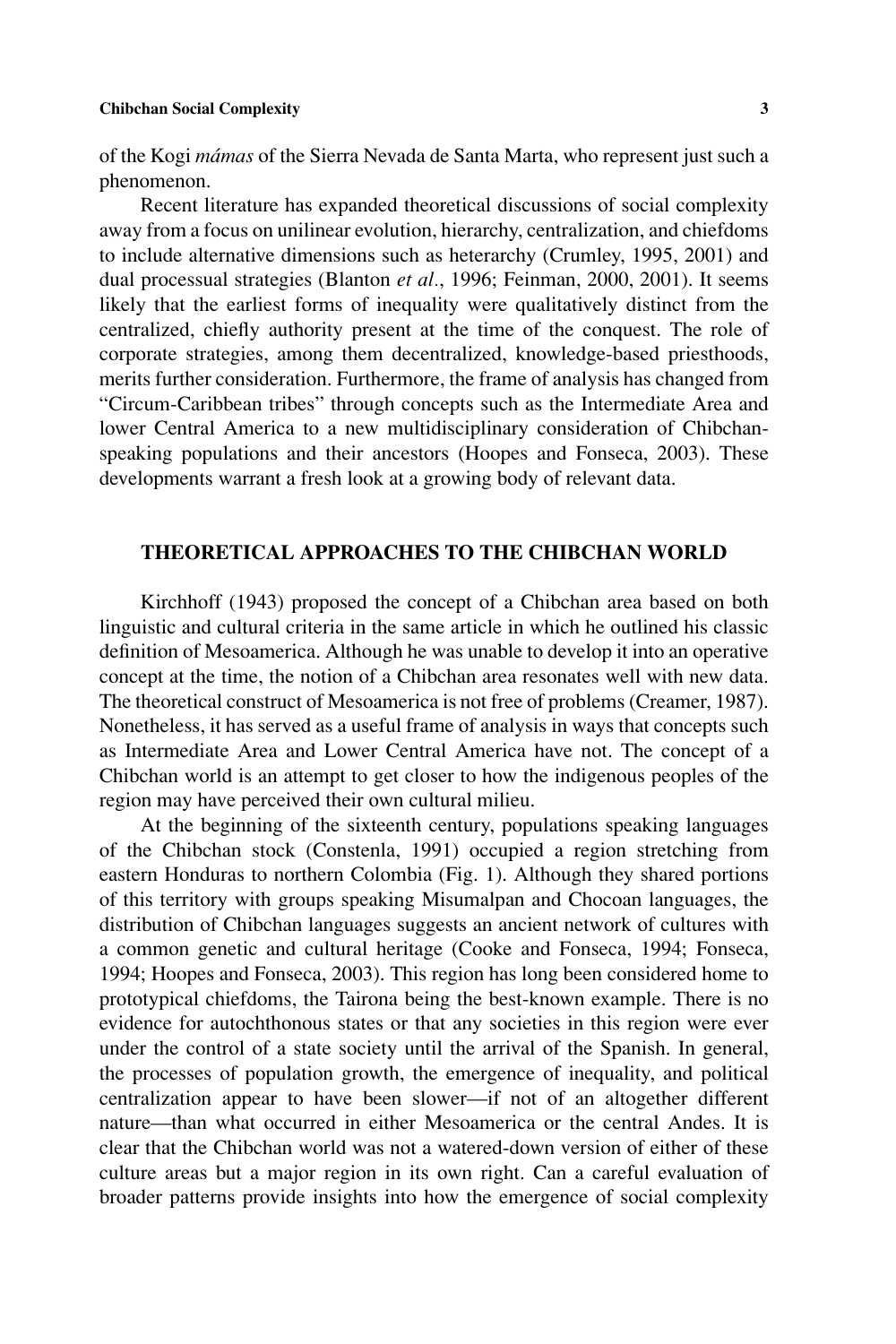

**Fig. 1.** Map of the Chibchan world. Darker shading indicates areas of known Chibchan speakers.

here may have differed from areas that subsequently experienced the emergence of states?

The apparent cultural diversity of this region has made it difficult to define an overarching model. In 1980, participants in a School of American Research seminar concluded that "Lower Central America lacks the broad horizontal phenomena that we see" in Mesoamerica and Peru. Gordon Willey (1984, p. 377) noted, "Lower Central America does not present a similar phenomenon or set of phenomena. In this it is like Ecuador and Colombia, and for the time being at least, the archaeologist is forced to view the whole of lower Central America as an Intermediate Area of considerable regional diversity and great cultural complexity." Following their lead, I wrote, "The Intermediate Area lacks truly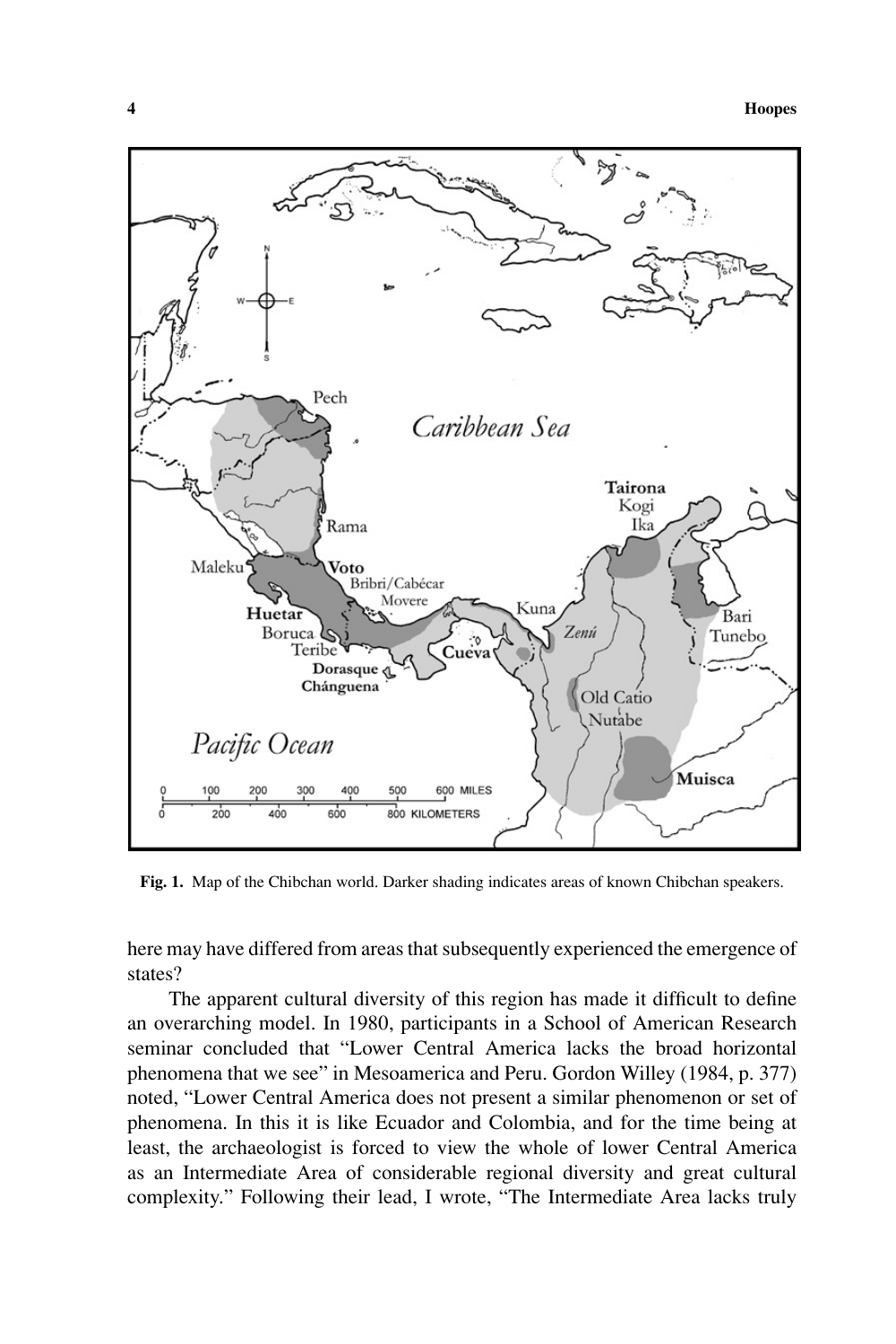widespread, unifying cultural traditions*...* We should therefore acknowledge that such variability is a major hallmark of the Intermediate Area, and that the emergence of subsequent social complexity must have been equally varied and diverse" (Hoopes, 1992a, p. 73).

I am no longer sure this is so. Although there was great variation in specific manifestations, careful analysis suggests that in fact there were some "broad horizontal phenomena" and "unifying cultural traditions" that may have played a direct role in the emergence of social complexity, as defined by the appearance of social inequality, hierarchy, and formalized religious, political, and economic institutions. The iconography of ceramics, stone sculpture, and metallurgy suggests widespread ideological traditions that may share a common ancestry in a cultural horizon or religious complex. The emergence of individuals with strongly differentiated social status may have resulted from rapid change and "diffuse unity" characterized by common elements of worldviews that characterize Chibchan-speaking populations (Hoopes and Fonseca, 2003). Although it is difficult to recognize individual actors, control of knowledge as "the dominant dimension of inequality" (Lindstrom, 1984) appears to have been a key element. The use of specialized knowledge within local groups fostered the replication of similar structures of inequality within diverse cultural contexts by "routinization" of rituals and practices in the context of religious sodalities or priesthoods (Oyuela, 2001, 2002). There are hints that such a process may have begun in the context of a "crisis cult" (La Barre, 1971) with multiple causes, but the specifics of its origin and spread remain vague. There also are reasons to believe that this first occurred within the context of a network of what Carneiro (2002) calls "autonomous village cultures" or simply "tribal culture" rather that what he identifies as chiefdoms (Carneiro, 1981).

Why have these processes been so difficult to recognize? Part of this issue may lie with the conceptual frameworks we have been using. Lower Central America, a concept that included El Salvador, central Honduras, and Mesoamericanized Greater Nicoya but excluded northern Colombia, was defined primarily on the basis of geography. It included several unrelated language families and biological populations while dividing the territories of others. The Intermediate Area was defined on the basis of *intermediateness*—its position between Mesoamerica and the central Andes. A provisional approach linking specific populations on the basis of linguistic and biological criteria may provide a better framework for investigating variation. Although there are good reasons to be cautious about assigning linguistic identities to archaeological cultures, the basis for defining a Chibchan archaeology is similar to that used for identifying preliterate continuity in Maya or Zapotec populations—continuity in material culture with limited (and usually recognizable) evidence for migrations from outside.

The definition of social complexity is tied to inequality and the phenomena that maintained it. It is most commonly used to refer to differences in social rank, ascribed status, hereditary privileges, and disparities of power, for which the most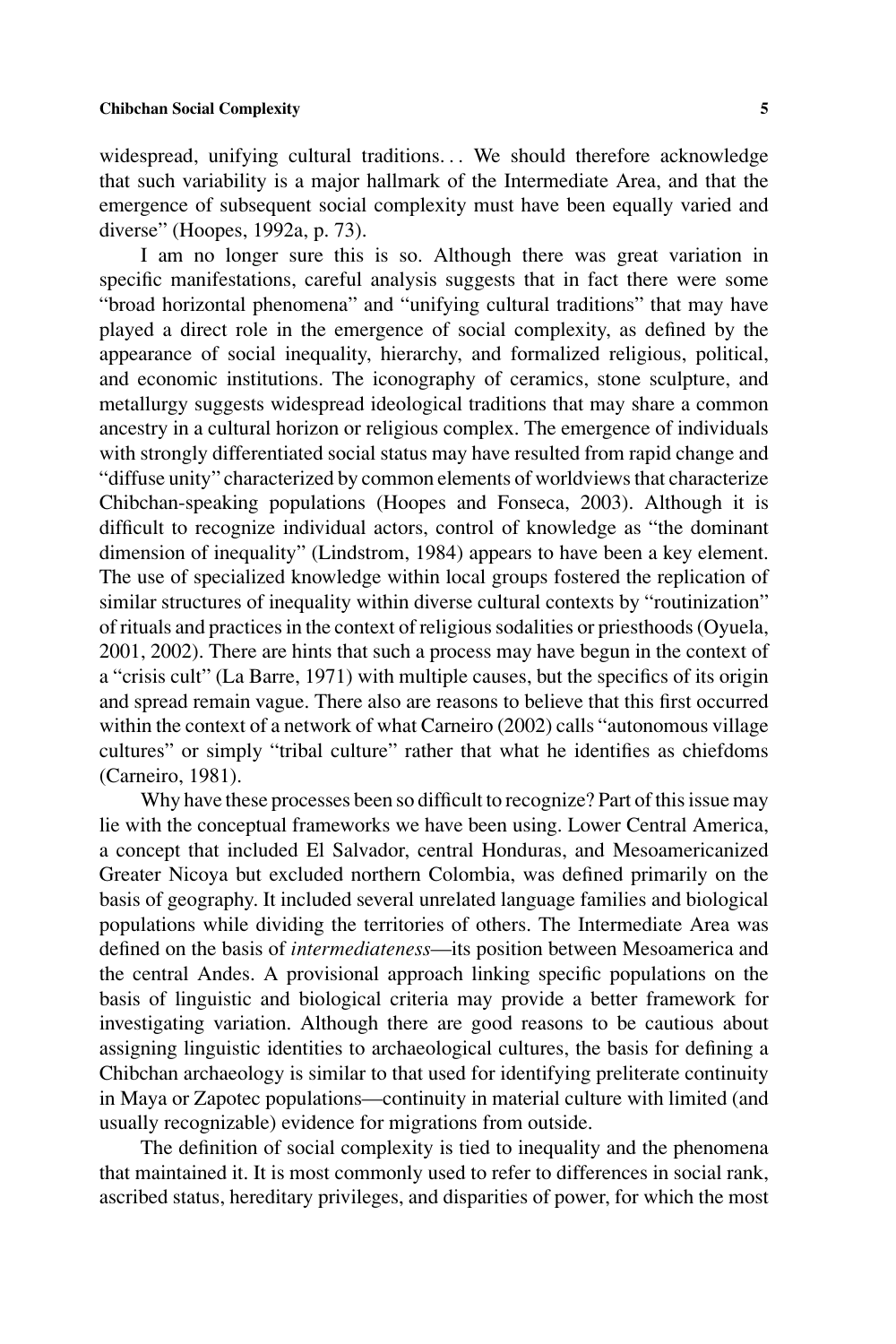commonly cited evidence is patterned differentiation in residences and burials and variation in the control of labor and resources. It implies the existence of social structures that maintain differentiation and inequality—distinct status differences among individuals in a given community that are expressed as differential access to basic resources and power as manifest in the archaeological record. Although social complexity is commonly shorthand for hierarchy and political centralization, Blanton, Feinman, and others (Blanton *et al.*, 1996; Feinman, 2000, 2001) have argued that it can be manifest in at least two dimensions, the corporate and network modes. One definition of chiefdoms requires the identification of units composed of several villages under the leadership of a paramount chief (Carneiro, 1981; Oberg, 1955). Another uses chiefdom "simply as a convenient label for a highly diverse group of societies with many forms of complex hierarchical organization but without the bureaucratic political institution of the state" (Drennan, 1995b, p. 92). Alternative forms can include chieftaincies, which lack the permanent presence of a chief (Redmond, 1998), as well as societies managed by corporate groups led by religious personnel who have differential access to spiritual rather than material realms. This access, of course, can be perceived only indirectly in the creation and manipulation of symbols and sacred spaces, the latter including temples and burial grounds. Feinman (2001, p. 160) notes, "the corporate mode emphasizes*...* nonlinear inheritance of rulership, social segments that are woven together through broad integrative ritual and ideological means, an emphasis on offices rather than personalized officeholders, and suppressed economic differentiation." This process may have been in the hands of religious sodalities that drew from multiple settlements and even crossed territorial boundaries. At the same time, some individual actors operated in a network mode to consolidate power. Although the Intermediate Area has often been perceived as a laboratory to study the diversity of chiefdoms, it is perhaps best seen as a fertile ground for understanding variation in middle-range societies of which chiefdoms are only one of several alternatives. For this reason, I recommend caution in equating the emergence of social complexity with the formation of chiefdoms—especially if their definition implies the classic essential elements of chiefdoms: 1) the person of a chief, and 2) the centralized control of two or more communities. It is difficult to establish the existence of either of these on the basis of archaeological evidence from the Chibchan world, and pantribal sodalities that represent a form of supravillage organization are a hallmark of tribal cultures (Carneiro, 2002).

The appearance of supravillage institutions and individuals of differential status defines the emergence of social complexity. The degree of complexity is usually correlated with the permanence of these institutions and the levels and heritability of status. Although they are often the precursors to power structures that integrate several different settlements under centralized authority, this need not always be so. Religious movements can promote forms of organization that are not always political or economic in nature. Oyuela, following Weber, describes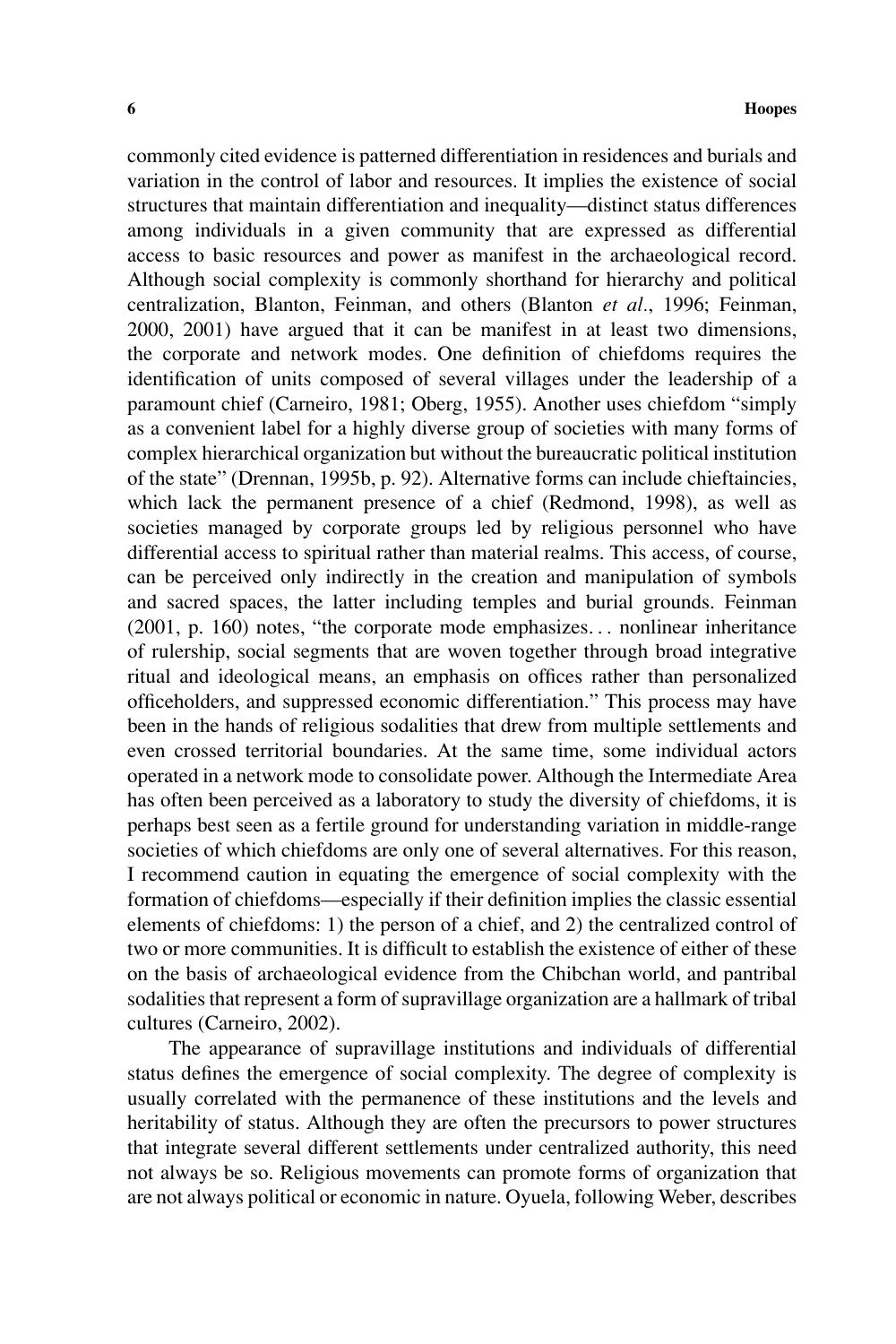a process of routinization (*Veralltäglichung*) that corresponds to the formation of a relationship between a community and a charismatic individual who, together with disciples, articulates a program of what Giddens (1979, p. 218) referred to as "reflexive attention, used to generate interaction over time" (Oyuela, 2001, p. 6). The emergence of routinization is characterized by "the creation of fixed cultic centers that are associated with a cultic apparatus"—and of a religious complex that may be associated with the origins of a priestly elite (Oyuela, 2001) Such "cultic centers" may be shrines, temples, or sacred burying grounds that are the focus of activity by several different communities. The establishment of cultic centers created what Crumley (2001, p. 28) refers to as "the sacred space of liminal experience." Here, individuals could communicate with one another in a mode that was distinct from everyday interaction. These places also facilitated communication between elite (or priestly) individuals and the nonelite members of society. They corresponded to what Dillehay (1995, p. 297) describes as the "cultivated landscape of ancestral imagery" of the Mapuche, with mounds, wooden statues, and ceremonial spaces that were used for rites conveying cosmological interpretations and affirmations of group identity. They can be managed, however, either by pantribal sodalities (corresponding to a corporate strategy) or by emergent elites (a corporate or network strategy).

Whereas special individuals may preside over these centers and burying grounds, they do not necessarily exercise political control over participant communities. As such, terms such as "chieftains" or "chiefs" may be less appropriate than "shamans" or "priests," however problematic the latter may be (Klein *et al.*, 2002). It is premature to privilege presumptions of network over corporate modes in what may have been a process of religious routinization in the absence of better data. Individual agents may have been ideological "tradition keepers" whose activities are not readily reduced to economic or political self-aggrandizement and whose roles may have been more heavily conditioned by corporate expectations than individual network strategies. The activities of decentralized tradition keepers and routinized rituals may create an archaeological signature that resembles network-mode chiefly centralization but is markedly distinct from one driven by self-aggrandizing, economically oriented, centralized chiefs. As Drennan (1995b, p. 97) has noted for the Alto Magdalena, the foundation for personal leadership lay in belief systems rather than the control of basic resources.

Feinman (2001, p. 158) has applied dual-processual theory to a comparative analysis of Mesoamerican and Intermediate Area societies, comparing Middle/Early Formative period Mesoamerican populations (1000–500 BC) to Drennan's (1991, p. 283) characterization of Regional Classic (AD 0–900) populations of Alto Magdalena and Conte period (AD 450–900) central Panama. He concludes that Formative era Mesoamerican polities placed considerably more emphasis on the corporate strategy, constructing plazas, platform mounds, and other public ritual spaces while investing less energy in the residences and burials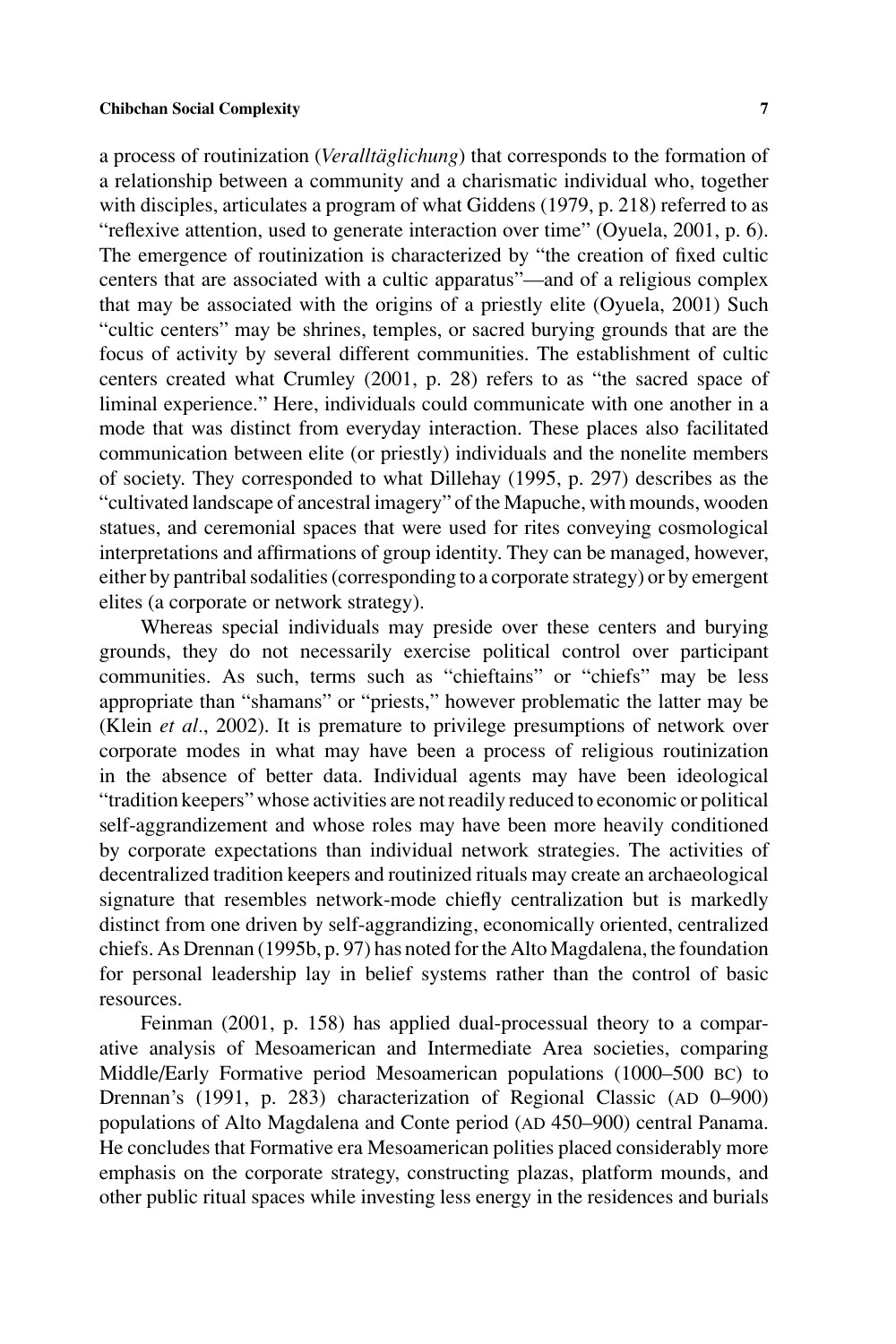of individuals. This was in contrast to the relative importance of the network strategy in places like San Agustín and Sitio Conte, where there is evidence for intense investment of effort in the construction of tombs and amassing of personal wealth. Feinman (2001, p. 158) asserts that the San Agustín and Sitio Conte examples "illustrate clear parallels with Renfrew's individualizing chiefdoms [such as evidenced by Mycenaean tombs] and what we call a network strategy." In neither case are there communal works in the form of public plazas, temple platforms, or even intensive agriculture (irrigation, terracing, raised fields, etc.) This concentration on provisioning and commemorating individuals appears to have consumed a disproportionate amount of what Drennan (1991, p. 283) calls the "chiefly domestic product." However, it is worth considering whether this was actually done for the benefit of individuals or for perceived supernatural beings, surrogate deities, or priestly offices and whether activity focused on these latter might not have represented a corporate strategy distinct from the Mycenaean case.

Renfrew (1974) contrasted individualizing and group-oriented forms of chiefdoms while Feinman (2001) highlights leadership positions that were "selfserving" (network strategy) as opposed to "system serving" (corporate strategy) and suggests that individual leaders in the latter were "faceless" and "anonymous." There is a sharp difference between the ways that chiefly authority was represented in the iconography of individualized Olmec heads, Maya stelae, Moche portrait vessels, and even Mycenaean gold masks and the stylized representations of individuals at San Agustín and Sitio Conte. These latter, rather than portraying specific individuals, depict anthropomorphic supernaturals with sharp canines in a fashion echoing "deities" in Chavín art. Jewelry from the Sitio Conte burials suggests that an important role of the individuals buried there was to adorn themselves in ritual costumes that persisted in patterned forms across several generations. What if the "individuals" who were the focus of intense provisioning and mortuary commemoration were not identified as individuals at all but were personifications of specific deities invoked for the benefit of the community? Such a role, with parallels to Hopi kachinas or costumed Cocijo impersonators in the Oaxaca Valley, is distinct from that of a self-aggrandizing network individual, especially if the duties of such a role required the surrender of individual decision-making authority to the will of a corporate group.

Feinman (2001, p. 167) emphasizes that the corporate mode may have prevailed in the Teotihuacan state, where "rulership appears to have been kept in check by a collective leadership" (Millon, 1992, p. 340), and "supreme political authority may not have always been strongly concentrated in a single person or lineage (Cowgill, 1997, p. 152). What if individual leaders were selected from among a collective of clans or lineages for their ability to assume a role that was at the same time heavily conditioned by corporate decision making? Might not a person play a role comparable to that of a ceremonial plaza or mound, presenting a template upon which corporate activity was projected? A contemporary analogy would be the example of the fourteenth Dalai Lama, who was identified at age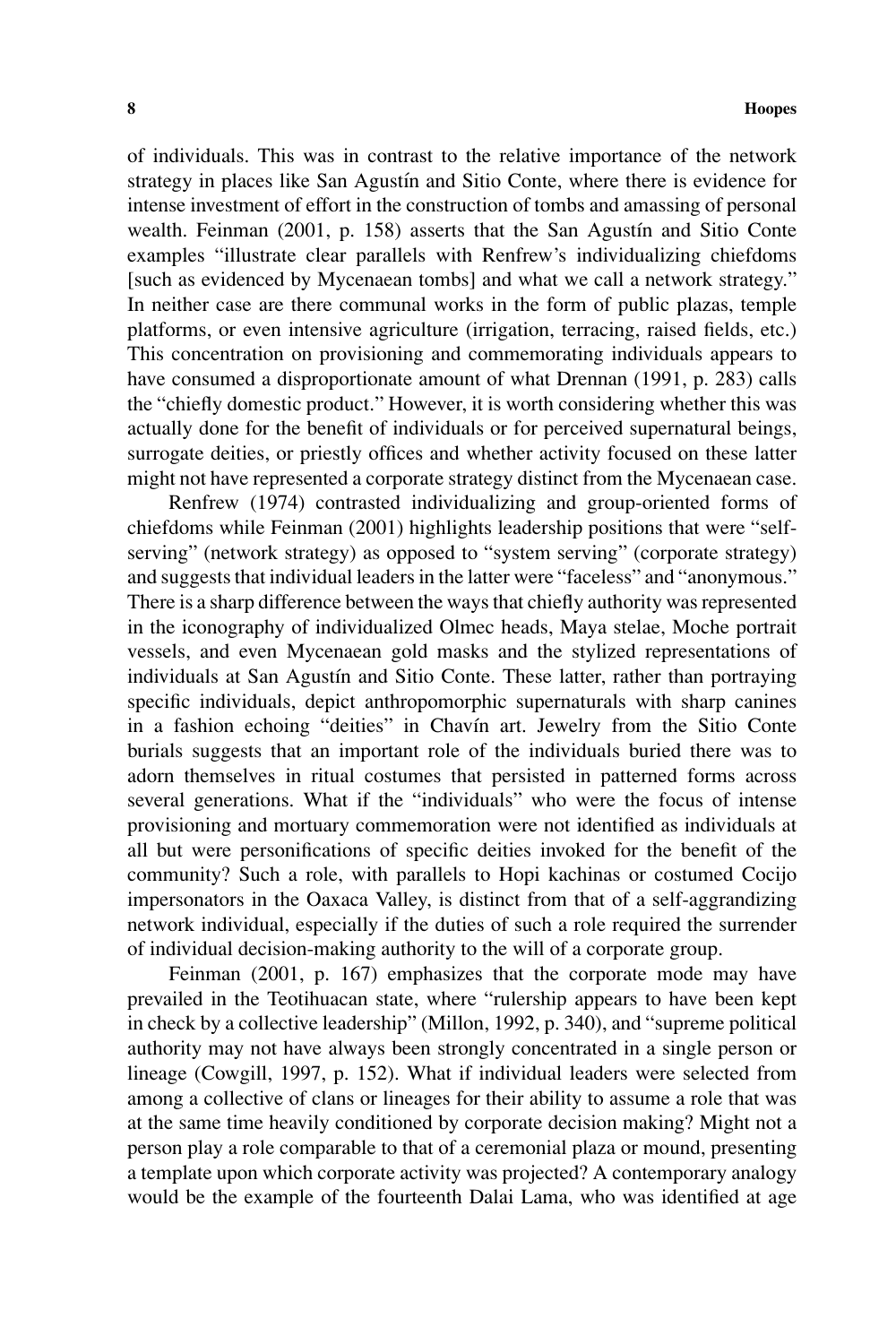two in the family of a Tibetan farmer by a committee of Buddhist monks, who recognized him as the reincarnation of the previous Dalai Lama. Every Dalai Lama is a bodhisattva, the reincarnation of his predecessor and a *tulku* or re-embodiment of Chenrezig, the Lord of Compassion and patron deity of Tibet (Craig, 1997). In this case, a corporate-mode process resulted in the selection of an individual with both corporate and network-mode authority. Reichel-Dolmatoff (1976) provides a more pertinent example directly from the Chibchan world with his description of the selection of Kogi *mámas*, or priests, who are identified by a corporate group and taken from their homes as children to enter a rigorous training program that lasts through adolescence and assigns a permanent, lifelong status as tradition keeper and decision maker. There is often a presumption that chiefdoms are characterized by inherited rather than ascribed status. However, a corporate-mode strategy may promote the assignation of ritual roles such as *tulkus* and *mamas* that represent institutionally ascribed status. It is premature to assert that this type of activity was at play in the emergence of social differentiation in other Chibchan societies, especially deep in antiquity, but before we assume that network strategies were at work we must consider that a corporate strategy of status assignation might also create the apparent signature of an "individualizing chiefdom." It may often be impossible to distinguish one from the other on the basis of archaeological evidence.

Culture change in the Chibchan world appears to have been more of a "punctuated equilibrium" than a gradual evolution. The appearance of possible cultic centers and special cemeteries may have been rapid, occurring in a period that was perhaps no greater than that between ego and a 2nd or 3rd great-grandparent (c. 200 years). What caused it? Oyuela (2001, p. 9) has suggested that the process in northern Colombia was precipitated by a catastrophic environmental crisis that undoubtedly affected an even larger region. A related phenomenon may have been growing awareness of the events occurring in distant places through expanding and increasingly effective networks of communication. Although it is impossible to confirm or disconfirm whether this process was associated with the emergence of prophets (as Oyuela suggests), between the fourth and the seventh centuries, the core area of the Chibchan area saw the rapid emergence of status differentiation, craft production, complex iconography, and either "central persons" or individuals with specialized roles. The status of these individuals as chiefs remains unclear. Comparisons with Mesoamerica suggests they were not necessarily self-aggrandizers who emphasized the accumulation of wealth and its transmission through descent (Clark and Blake, 1994). They may have had primarily religious functions, such as shamans or priests, vested with spiritual rather than political authority. They used stylized ornaments of jade and gold, fancy ceramics, exotic shell jewelry, monumental stone sculptures in forms ranging from human statuary to monolithic flying-panel metates and giant granite balls. In so doing, they created a symbolic vocabulary or "international style" in goods and information that "reconfirms the elite's legitimacy vis-à-vis other elites... but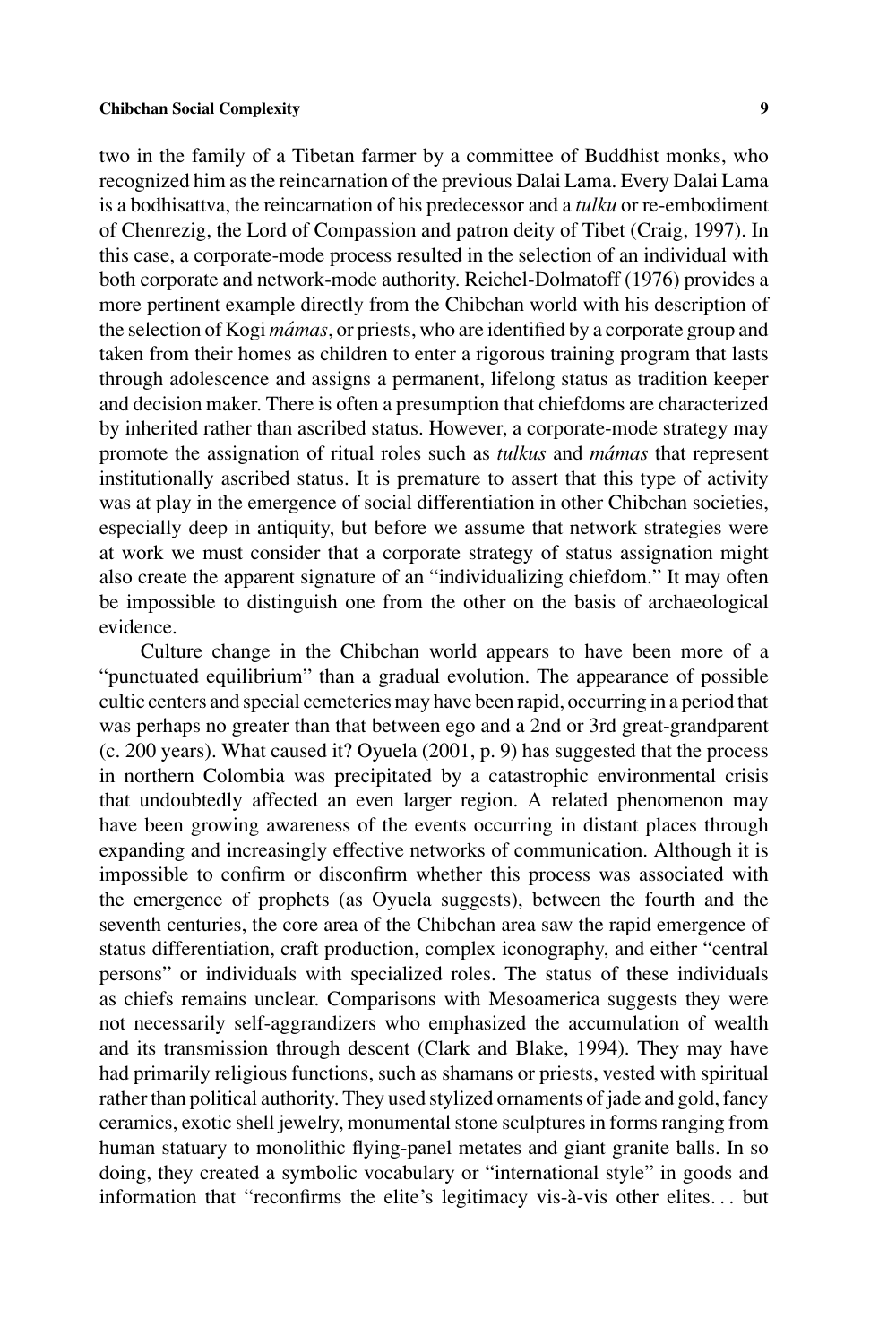in a situation in which no single society has the ability to dictate its symbolic content or its stylistic canon" (Blanton *et al.*, 1996, p. 15). Although the specific manifestations of this process were highly regionalized, the chronology suggests that significant, rapid changes were occurring in symbol-laden material culture over a large area at about the same time. This laid the foundations for the emergence of localized manifestations such as the Gran Cocle semiotic tradition of central ´ Panama (Cooke *et al.*, 2000), the Tairona religious complex of northern Colombia (Oyuela, 2001), and centralized polities that appeared after about AD 900. Although there are some indications of settlement hierarchies, it remains to be demonstrated that some centers exercised political control over others and that some villages lost autonomy as they were incorporated into multivillage polities.

The period of AD 300–600 was a critical time for the emergence of inequality in southern Central America and northern South America. Its identification as a time corresponding to the emergence of chiefdoms depends upon their definition, but the appearance of social differentiation is clear. Prior to that time, there are no clearly identifiable elite residences or cemeteries. After that time, such patterns are widespread. High intensity artifacts made of jadeite appear before AD 300, as do ceramics with rich iconography. After AD 300, however, these appear in mortuary contexts that are unmistakably representative of specialized individuals and practices. This period sees the spread into Central America of the first jewelry fashioned from gold and *tumbaga* or *guan´ın* (a gold-copper alloy). Although the full pattern remains unclear, the widespread and virtually simultaneous appearance of elite cemeteries and residences indicates a time of rapid cultural evolution—a transition from societies with little or no specialization to ones in which the activities of elites are critical for the establishment of regionalized identities. The process of routinization—the development of patterned actions duplicated by members of widespread religious sodalities—may have been central to this transition.

Scholars now recognize strong linguistic, genetic, and cultural connections among populations of the southern isthmus and northwestern South America. The label "southern Central America and northwestern South America" is unwieldy. Several alternative terms have been offered, including "Area of Chibchoid Tradition" (Fonseca, 1994), "Chibchoid Historical Region" (Fonseca and Cooke, 1993), and the "Isthmo-Colombian area" (Hoopes and Fonseca, 2003). None has yet come into common use. They have been formulated, however, to emphasize that the traditional Central/South American boundary between Panama and Colombia divides populations that were related through language, biology, and material culture. A "Chibchan world" was divided in two. The circumstantial link between Chibchan languages and populations would be tenuous if not for the strong correlations between linguistic and genetic data (Barrantes, 1993; Barrantes *et al.*, 1990; Bieber *et al.*, 1996; Kolman and Bermingham, 1997) and significant population continuity since Paleoindian times (Torroni *et al.*, 1994). Although "Central America" ends in eastern Panama, the ancient inhabitants of the region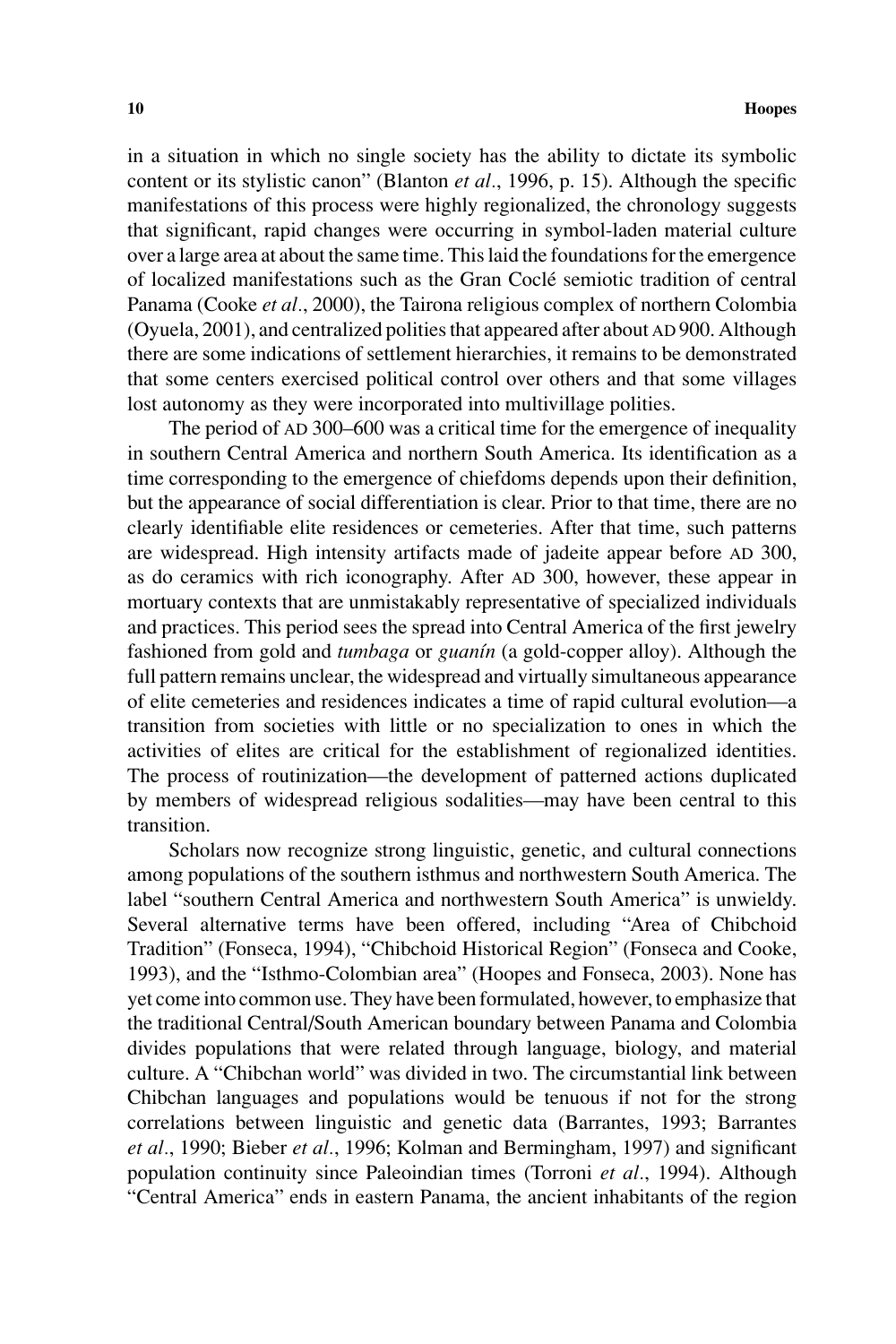surely did not consider themselves to have occupied two different continents. It is likely that they perceived their world as a single landmass bounded by the Caribbean and the Pacific, most of which was occupied by people with a common biological heritage, speaking languages in the Chibchan family. However, the boundaries between this world and neighboring language families, especially Misumalpan to the north and Chocoan to the south, were fluid.

Other culture history-based constructions have obscured recognition of social processes. For example, a general periodization formulated for lower Central America during a 1980 advanced seminar at the School of American Research (Lange and Stone, 1984) reified a division between Periods IV and V at AD 500. This division was meant as an acknowledgment of AD 500 as a time of significant change. However, regional reviews that followed the SAR scheme and divided time into neat segments also tended to divide phenomena before and after this date that should have been considered together, artificially impeding the recognition of significant patterns. The traditional division of cultural periods at the conveniently round number of AD 500 split a critical time for the emergence of complex society in half rather than directing focus on it.

Several sources of information now indicate that the centuries around AD 500, specifically the period of AD 300–600, were a time of rapid social and technological innovation across most of the Chibchan area, from Honduras to northern Colombia. For example, the careful dating and contextualization of Initial Group goldwork on the isthmus (Cooke *et al.*, 2000) demonstrates that, rather than extending back to the first centuries BC, it appeared during this shorter time span. The reasons for these rapid changes were varied and probably resulted from a combination of factors, such as intensified interaction within the Chibchan world, the activities of local agents, and the effects of changes occurring in Mesoamerica, the Caribbean, and the central Andes. It may have been precipitated in part by specific events, such as the arrival of Teotihuacanos at Tikal in AD 378 and the founding of the Copán dynasty in AD 426 (Martin and Grube, 2001), the eruption of the Ilopango volcano ca. AD 429 (Dull *et al.*, 2001), environmental fluctuations ca. AD 536 (Gunn, 2000) that also affected the Peruvian coast, and the eruption of Volcán Barú in western Panama ca. AD 600 (Linares *et al.*, 1975). Long-distance interaction with societies of the middle Cauca Valley and Regional Classic chiefdoms of the Alto Magdalena may have been an additional factor. We still have a poor grasp of ancient American history, but Chibchan peoples were undoubtedly influenced by what was happening both north and south.

## **Defining the Chibchan World**

Speakers of Chibchan languages inhabited lands from eastern Honduras in the north through eastern Nicaragua and most of Costa Rica and Panama across northern Colombia to Santa Marta and the western shores of Lake Maracaibo,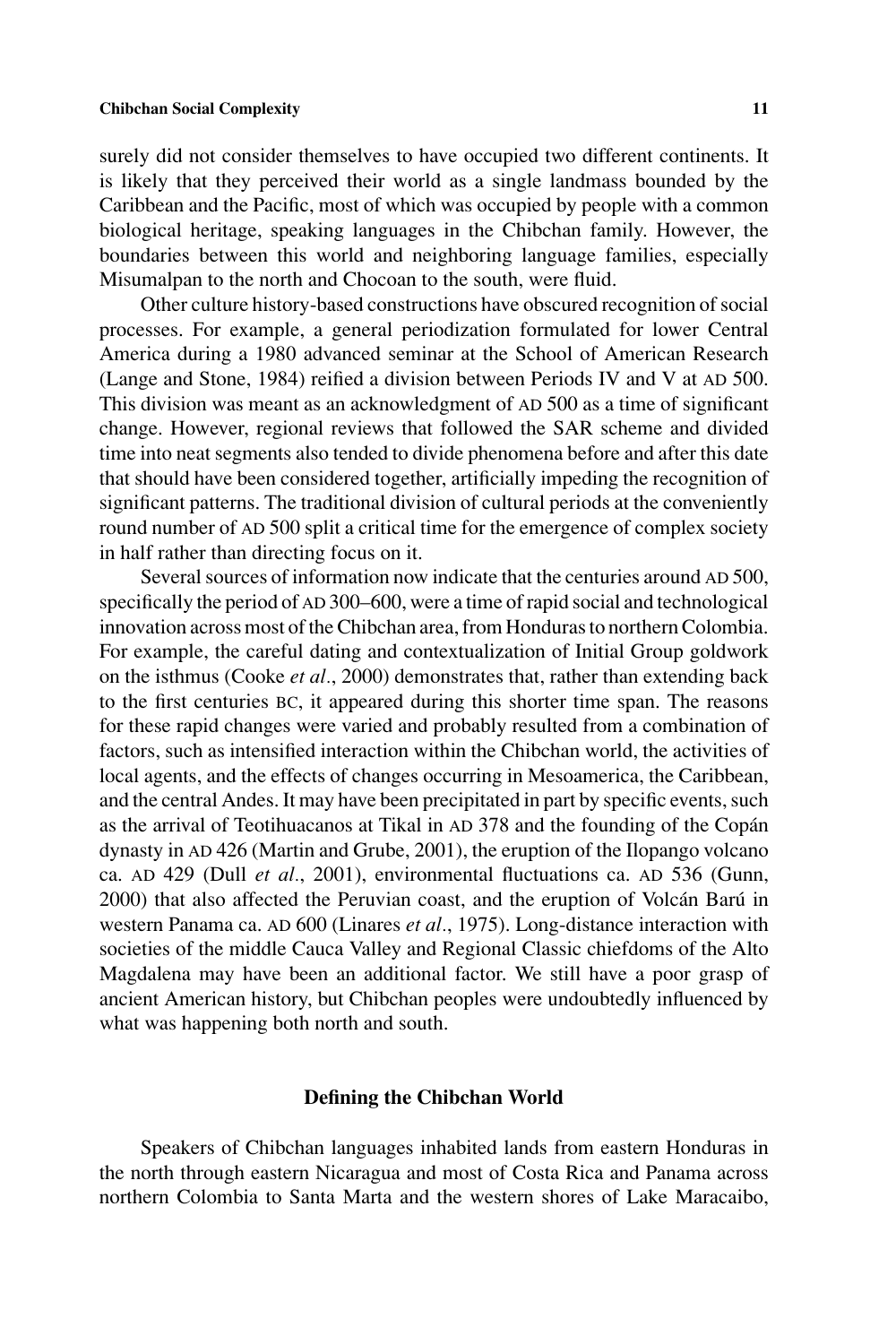and up the Magdalena River to the Sábana de Bogotá (Constenla, 1991, 1993, 1995) (Fig. 1). The ancient languages of central Panama are unknown, but "most likely" speculations of Buglé/Movere ancestry (Cooke and Ranere, 1992b) hint they may have been Chibchan speakers. It is also unclear how much of the Sinu region and the Cauca Valley should be included. Material culture suggests close affinities, and there was a pocket of Chibchan-speaking Old Catio/Nutabe near Antioquía in the middle Cauca Valley, but the historical residents were predominantly Chocoan speakers. Chibchan territory does not include Pacific Nicaragua, which appears to have been occupied by Misumalpan speakers prior to ninth century migrations of Oto-Manguean speakers from the north (Constenla, 1994). All of Costa Rica appears to have been occupied by Chibchan speakers until this time, after which their presence continued to be felt in southern Greater Nicoya. Table I provides an overview of Chibchan speakers, based on the work of Constenla (1993, 1995). The presence of large numbers of Chocoan speakers in the middle Cauca Valley of Colombia and in eastern Panama represents a significant linguistic and genetic frontier (Kolman and Bermingham, 1997). Sources indicate that the most likely indigenous language of the Zenú, occupants of the historic settlements of Dabeiba, Finzenu, and Panzenu (Helms, 1979, pp. 150–162), was Chocoan (Constenla, 1991; Jijón y Caamaño, 1938; Loewen, 1963), but this is based on fragmentary records. The language of the Cueva of Panama (Romoli, 1987) has been identified as both Chibchan and Chocoan. Constenla (1991, pp. 47–48) leans toward the latter, but admits that the evidence is slim. If this is so, a region of Chocoan speakers divided Chibchan speakers in the isthmus and Colombia. Whether this represents a historical expansion of Chocoan speakers into formerly Chibchan territory remains to be investigated. The presence of possible Chibchan speakers (Nutabe) in the middle Cauca and especially on tributaries of the upper Amazon near the Colombia/Ecuador border (Cofan) makes this ´ especially intriguing. Are Nutabe and Cofán the surviving remnants of Chibchan populations that once occupied the Cauca and upper Magdalena Valleys? The language of Regional Classic chiefdoms of the Alto Magdalena remains unknown, but it is difficult to ignore the possibility of their inclusion in a larger Chibchan world.

Despite several decades of authoritative claims of a South American origin for Chibchan speakers (Kidder, 1940; Lothrop, 1940; Mason, 1940; Trimborn, 1960), an abundance of linguistic and genetic data indicates a homeland in Costa Rica and Panama (Barrantes *et al.*, 1990; Constenla, 1981, 1991). It is important to emphasize that (with the exception of the modern Emberá, Waunaan, and possibly the San Blás Cuna) there is no evidence that groups migrating from South America ever populated southern Central America. In fact, some Colombian scholars suggest that Chibchan-speaking areas of South America were the recipients of populations that originated in the isthmus (Lleras Pérez, 1995; Sáenz Samper and Lleras Perez, 1999). This has met with criticism, specifically for the area of ´ Muisca settlement around Bogotá (Rodríguez Cuenca, 2001), but the recognition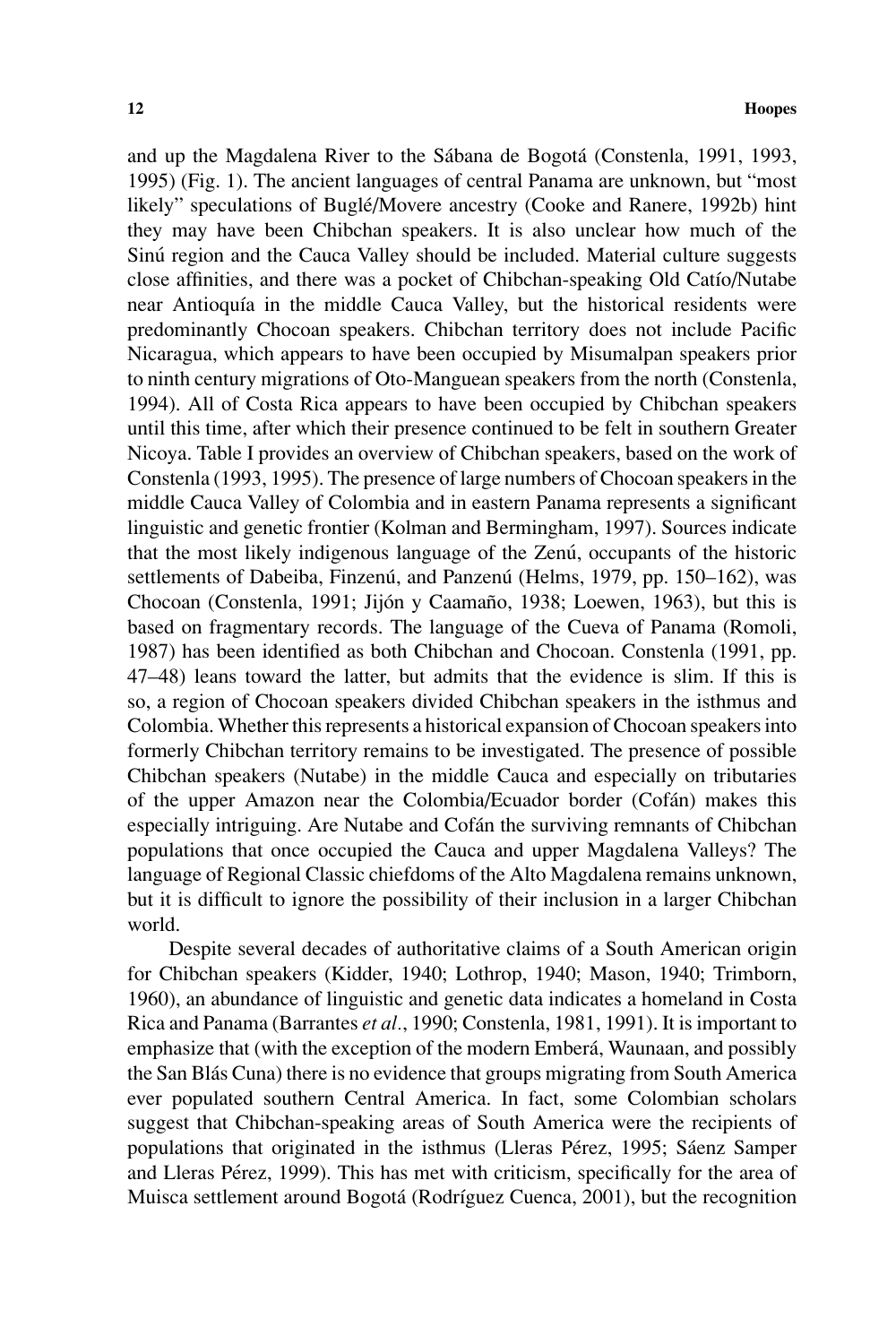Pech [Alternative names: Paya, Taya, Tawka, Seco] (Eastern Honduras) Meridional Chibchan **Votic Subgroup (Eastern Nicaragua and Northern Costa Rica)** Rama Makelu [Guatuso, Maleku Jaíka]  $V$ oto $b$  $Corobicí<sup>b</sup>$ **Isthmic Subgroup** *Vice´ıtic Subgroup (Eastern Costa Rica)* Cabécar [Dialects: Chirripó, Telire, Estrella, Ujarrás] Bribri [Borunca, Burunca, Brunca, Brunka] Tiribí [Teribe, Terraba, Tirribi, Norteño, Quequexque, Naso] *Guaimiic Subgroup (Western and Central Panama)* Guaymí [(Western) Guaymí, Valiente] Nogbere [(Eastern) Ngábere; Tolé, Chiriquí] Buglé [Buglere, Bocotá, Bokota, Bofota, Bofota, Bobota, Bukueta, Nortenyo, Movere, Move, Murire, Sabanero, Veraguas Sabanero] *Doracic Subgroup (Western and Central Panama)* Dorasque  $Chánguena<sup>b</sup>$ *Kuna Subgroup (Eastern Panama and Northern Colombia)* Kuna [Cuna, San Blás Kuna, Paya-Pucuro Kuna, Caiman Nuevo] **Magdalenic Subgroup (Northern Colombia)** *Cundiarhuacic Subgroup* Cundicoúyic Subgroup (Upper Magdalena and Middle Cauca Village) Muisca [Chibcha Mosca] $<sup>b</sup>$ </sup> Old Catio [Nutabe] $<sup>b</sup>$ </sup> Duit Tunebo [(Eastern) Angosturas, Barro Negro; (Central) Tunebo, Cobaría; (Western) Aguas Blancas] Arhuacic Subgroup (Santa Marta) Kogi [Cogui, Coghui, Cagaba, Kagaba, Kaggaba] Ica [Arahuaco, Aruaco, Ica, Ijca, Ijka, Ika, Ike, Bíntucua, Bintuk, Bíntukua, Pebu] *Eastern Meridional Arhuacic Subgroup* Eastern Arhuacic Subgroup (Eastern Colombia) Guamaca [Guamaka, Malayo, Marocacero, Marocasero, Maracaserro, Sanca,´ Sanja, Sanka, Arosario, Arsario, Wiwa, Huihua] Damana Atanques Chimila [Caca Weranos, San Jorge, Shimizya] (Eastern Colombia) Barí [Motilón Motilone, and Dobocubi] (Eastern Colombia, Western Venezuela)

<sup>a</sup> After Constenla 1991, 1995, with additions of alternative names.  $<sup>b</sup>$ Extinct.</sup>

of Central American elements in Muisca religion was noted as early as Uhle's original definition of the Chibchan language family (Uhle, 1890)

# **Recent Contributions to Scholarship**

The issue of emergent social complexity in the Chibchan world must be understood in the context of current research. The past decade has seen a significant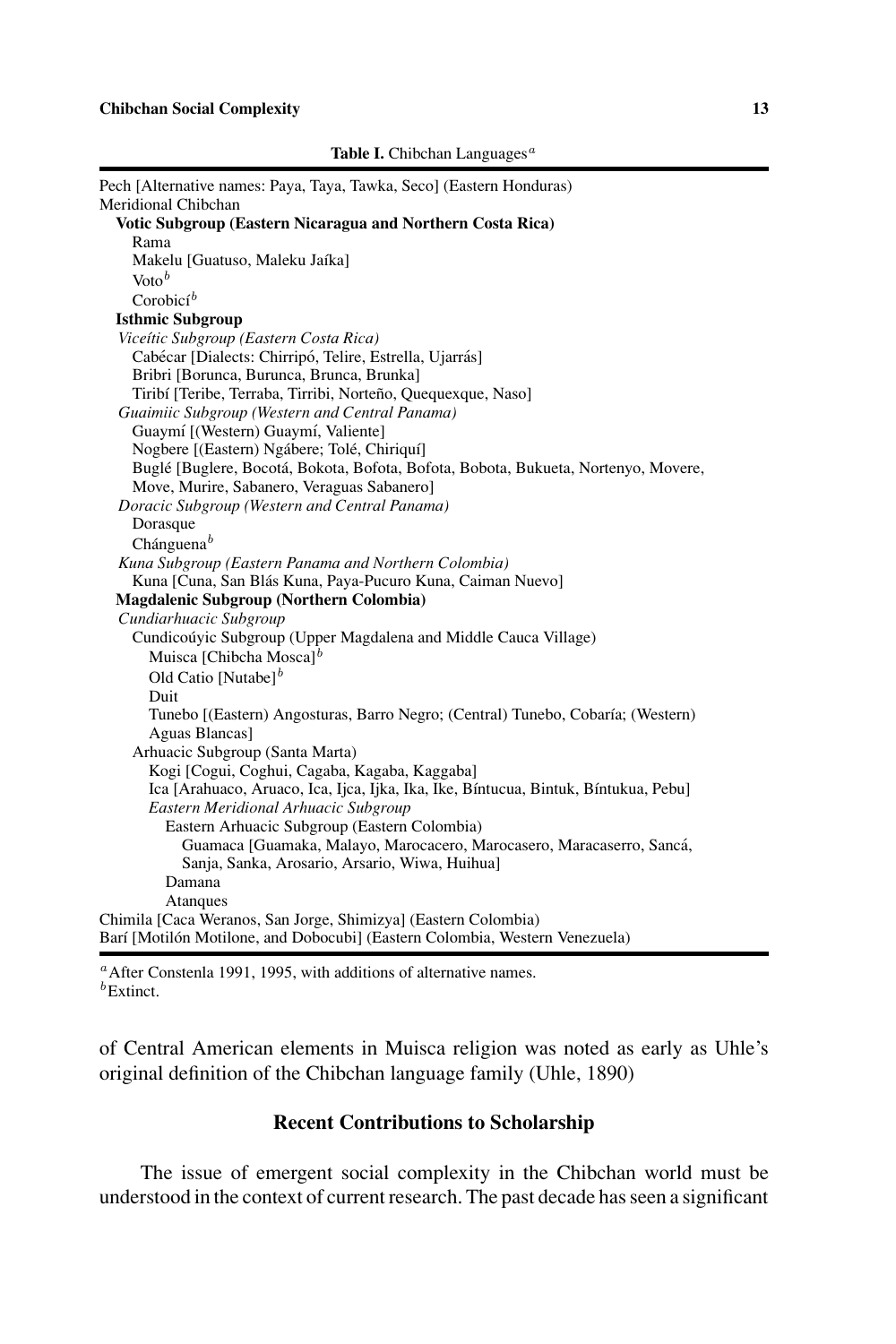number of publications relevant to Chibchan archaeology. A symposium at Dumbarton Oaks in October 1987 examined the issue of social complexity in the form of "wealth and hierarchy"—for the Intermediate Area as a whole (Lange, 1992). Another symposium resulted in a collection of critical papers with an art historical approach (Graham, 1992b). A third symposium at the International Congress of Americanists in 1991 focused on recent research (Lange, 1996b), whereas a conference at Cuajiniquil, Costa Rica, in 1993 produced a new synthesis of Greater Nicoya (Guerrero Miranda *et al.*, 1994). The most recent addition is a collection from a second symposium at Dumbarton Oaks, held in October 1999 (Quilter and Hoopes, 2003).

Jade and gold figure prominently in evaluations of early social complexity in the Chibchan world. Two books provide thorough coverage on the theme of jade, with an emphasis on Costa Rica (Jones, 1998; Lange, 1993). Two others focus respectively on Costa Rican and Colombian goldwork (Aguilar Piedra, 1996; Labbe, 1998). A book on goldwork (McEwan, 2000) includes papers on ´ Costa Rica (Quilter, 2000), Panama (Cooke *et al.*, 2000), and Colombia (Bray, 2000; Falchetti, 2000; Lleras Pérez, 2000). Another invaluable publication is a special issue of the *Bolet´ın del Museo del Oro* (No. 42, 1997) featuring papers from a symposium on goldwork at the 1997 International Congress of Americanists. In October 1999, a symposium at Dumbarton Oaks concentrated on the role of gold in shaping status and power relations (Quilter and Hoopes, 2003).

Cooke has made several contributions to the interpretations of central Panamanian iconography (Cooke, 1998a) and ecology (Cooke, 1992a,c; Cooke and Rancre 1998a,b), as has Helms (1993a, 1995, 2000). Three museum catalogues highlight gold and jade from Costa Rica (Calvo Mora *et al.*, 1995; Fernández Esquivel et al., 1999; Karpinsky, 1997), while two catalogues from Italy (Cavatrunci *et al.*, 1992) and Spain (Snarskis *et al.*, 2001) contribute to the general literature on Central America.

The publication of fieldwork has greatly augmented our knowledge of specific local sequences and archaeological complexes. This includes the work of the Arenal Prehistory Project in Costa Rica, which documented the 12,000-year occupation of a highland valley in eastern Guanacaste (Sheets and McKee, 1994). Research beginning in 1992 at the site of Cerro Juan Díaz has provided new evaluations of settlement, subsistence, mortuary practices, and material culture (Cooke, 2001; Cooke *et al.*, 1998), including goldwork (Cooke *et al.*, 2000, 2003; Sánchez Herrera and Cooke, 1998), and shell ornaments (Cooke and Sánchez, 1998). Students working with Cooke have produced unpublished theses on ceramics (Isaza, 1993; Sánchez Herrera, 1995) and burials (Carvajal, 1998; Díaz, 1999). In Colombia, Langebaek (1995) has conducted the most complete regional survey in Muisca territory since Broadbent's pioneering studies as well as new research in the lower Magdalena (Langebaek and Dever, 2000). A forthcoming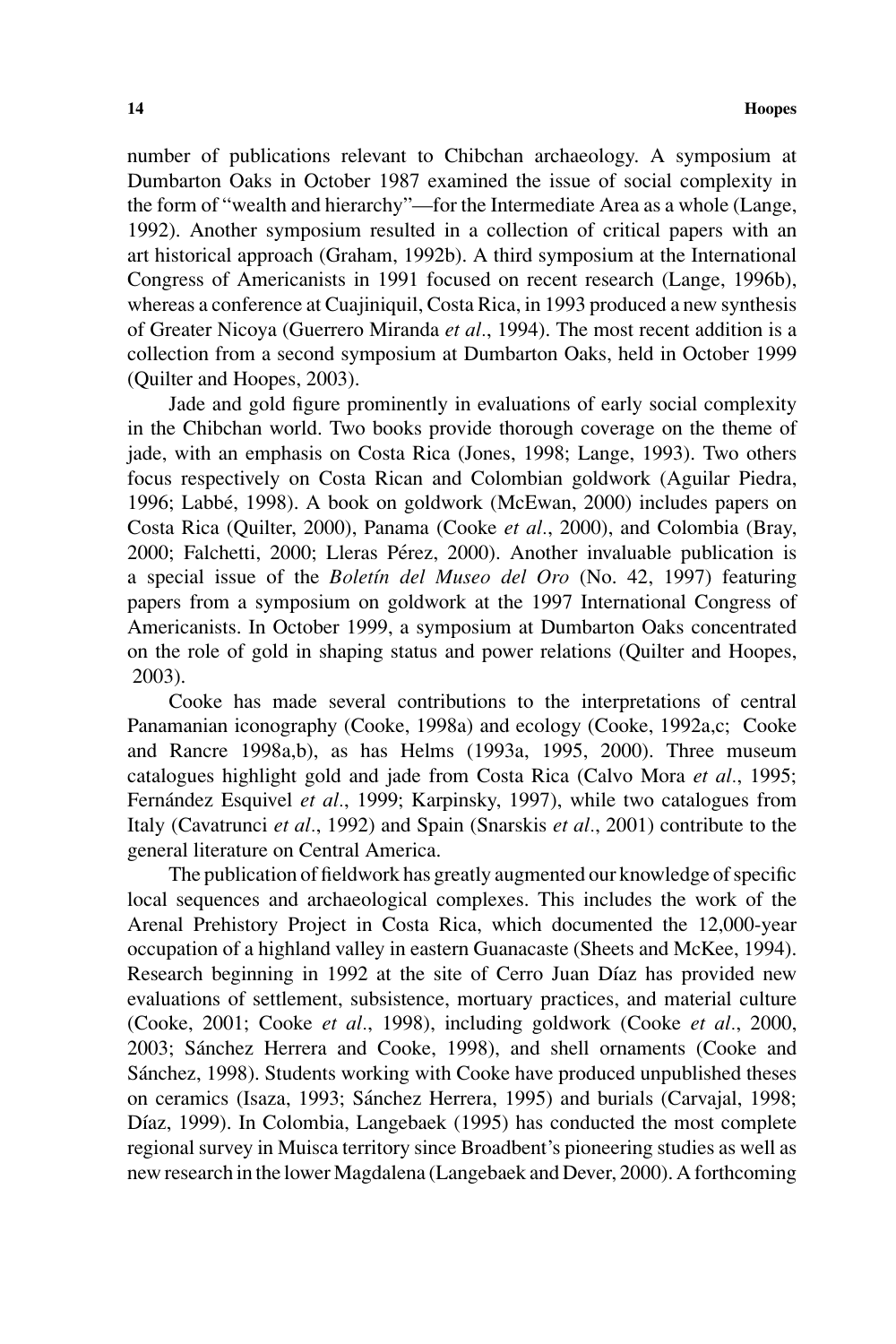publication presents new data on the origins of the Tairona (Langebaek, in press).

It is impossible to reconstruct site hierarchies without good settlement data. Careful settlement pattern studies have been undertaken through formal largescale surveys in the Culmí and Talgua Valleys of Honduras (Begley, 1999; Dixon *et al.*, 1998), Arenal basin (Mueller, 1986, 1994), the Department of Chontales in Nicaragua (Rigat, 1992; Rigat and González Rivas, 1996), the Térraba Coto-Brús Valley (Drolet, 1992), the Santa María Valley in Panama (Cooke and Ranere, 1984), and the Sábana de Bogotá (Langebaek, 1995). Smaller surveys include work near sites such as Guayabo de Turrialba (Acuña Coto, 1987). Although other surveys have been undertaken, their results remain unpublished. Interpretation is also subject to constrictions of basic culture history. With some exceptions particularly central Panama—periods and phases of 500–1000 years or more are common. Some of this results from Precolumbian cultural conservatism, a hallmark of the area. However, scarce or problematic absolute dating exacerbates it.

There have been several substantial theoretical contributions. A pair of articles by Drennan (1995a, 1996) and a book chapter by Lange (1996a) provide invaluable reviews of the current state of research. A revised version of a book by Langebaek (1992, 1996) explores the origins of complex society in northern Colombia, looking at the ancient territories of the Tairona and Muisca. Helms also has provided stimulating critical interpretations of the nature of complex societies (Helms, 1992, 1993b, 1994, 1998). Two other collections of relevant papers are one on trade and exchange (Langebaek and Cardenas Arroyo, 1996) and a *festschrift* for Gerardo Reichel-Dolmatoff (Oyuela and Raymond, 1998).

Despite new research, analysis of the emergence of social complexity in the Chibchan world remains fraught with problems. Illicit excavations have seriously compromised an enormous base of knowledge. With a small number of exceptions (Guerrero Miranda, 1993, 1998), jade and greenstone objects are known only from looted contexts. This is also true for the vast majority of items of gold and *guanin*, although thanks to the work of individuals like Lothrop, Mason, and Cooke, there is more contextualized metallurgy from central Panama than anywhere else in the Americas besides Peru (Cooke *et al.*, 2000, 2003).

# **INVESTIGATING THE EMERGENCE OF COMPLEXITY**

As noted above, the nonstate societies of Central and South America have figured prominently in theoretical constructs of social organization since the work of Steward (1948a) and Oberg (1955). In fact, there was tremendous variation in sociopolitical formations, ranging from small, autonomous hamlets such as the settlements of the Cueva to the densely populated chiefdoms of the Tairona and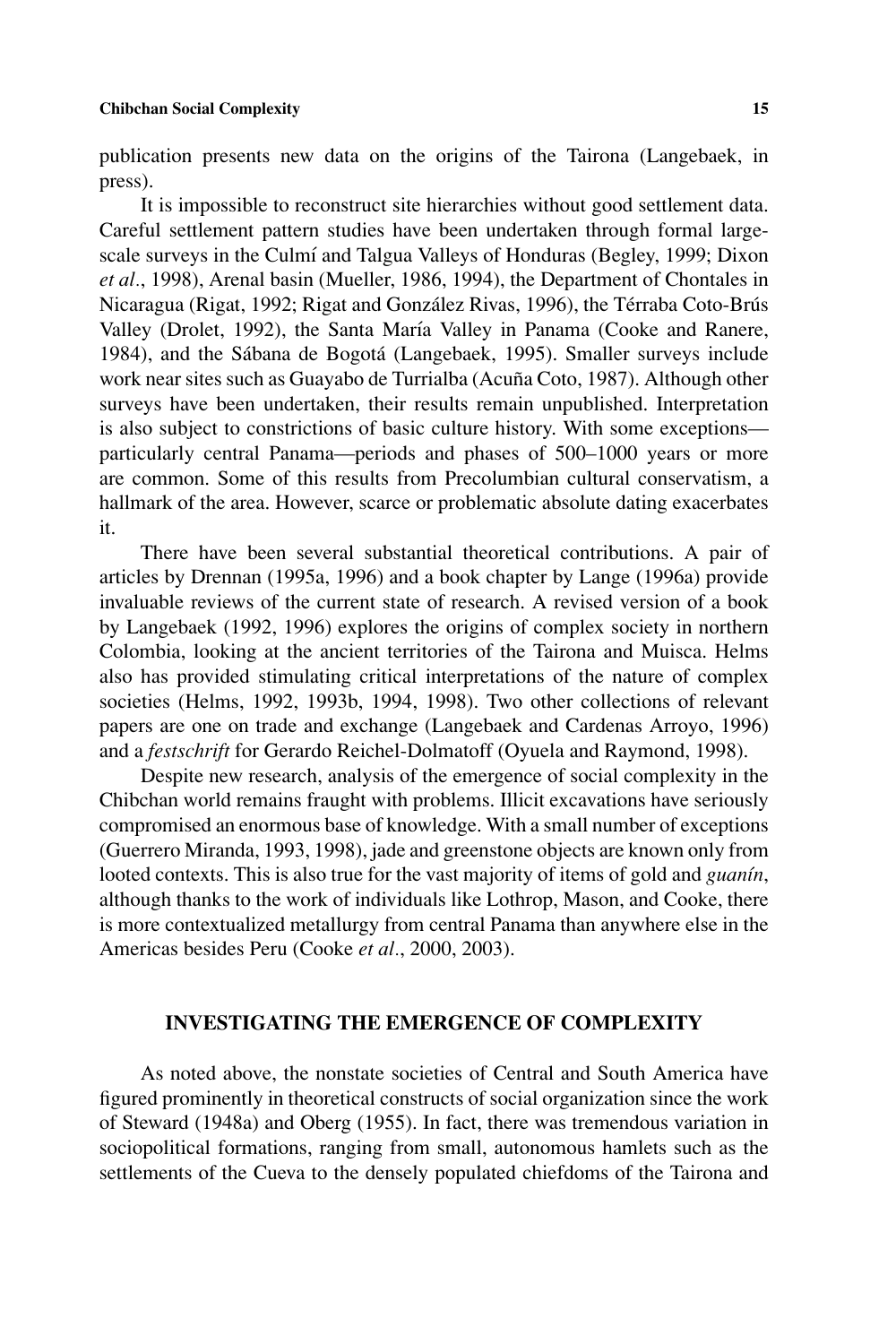Muisca. Ethnocentric biases stemming from unilinear evolutionary models that identify statehood with "success" and alternatives as "failure" have obscured the consideration of political structures that are situated outside evolutionary trajectories of state development. This has been remedied by approaches that acknowledge other dimensions of social complexity such as dual-processual models (Blanton *et al.*, 1996; Feinman, 2000, 2001) and heterarchy (Crumley, 2001; Ehrenreich *et al.*, 1995). I have previously argued that the societies of the Central American isthmus may never have been on developmental trajectory towards centralization, instead adapting alternative, decentralized organizations that were segmentary and impermanent over the short term but relatively stable over the long term (Hoopes, 1991). The identification of chiefdoms works only as long as the definition is kept broad. Recent scholarship on tribal societies (Parkinson, 2002) helps clarify the variability that was present in Central and South America.

# **The Events of AD 300–600**

The period of AD 300–600 stands out as a critical time for rapid and widespread culture change throughout most of the Chibchan world. During these three centuries one sees (1) the maximum use of jade, (2) the introduction of gold metallurgy, (3) the construction of special tombs and the establishment of high-status necropoli, (4) the production of monumental sculpture in the form of flying-panel metates and colossal stone balls, (5) the production of large quantities of shell and stone beads, (6) the erection of monumental architecture (in eastern Honduras), (7) the expression of a complex iconography that included anthropomorphized birds, crocodiles, bats, monkeys, and other creatures linked to religious ideas that may have included notions of shape-shifting or animal spirit companions. By AD 300 the archaeological record in both Costa Rica and Panama bears an unmistakable signature of complex social organization. By at least AD 500, this is evident also for eastern Honduras and the Santa Marta region of northern Colombia. It appears latest in the highlands around Bogota, where, ´ despite the fact that the Muisca have the highest densities of population and the clearest social hierarchies in all of the Chibchan world, there is little evidence for social differentiation until approximately AD 800. Understanding the events of this period in fine detail should be a high priority for future research. It is the constellation of all these elements together that constitutes the most solid argument for the emergence of social complexity in the Chibchan world. It is critical, however, to emphasize the fragmentary state of our current understanding of the region as a whole. Western Nicaragua and the Alto Magdalena of Colombia probably merit inclusion in the broader model but have been excluded to permit a sharper focus on areas of Chibchan speakers. The following is a region-by-region review of this period.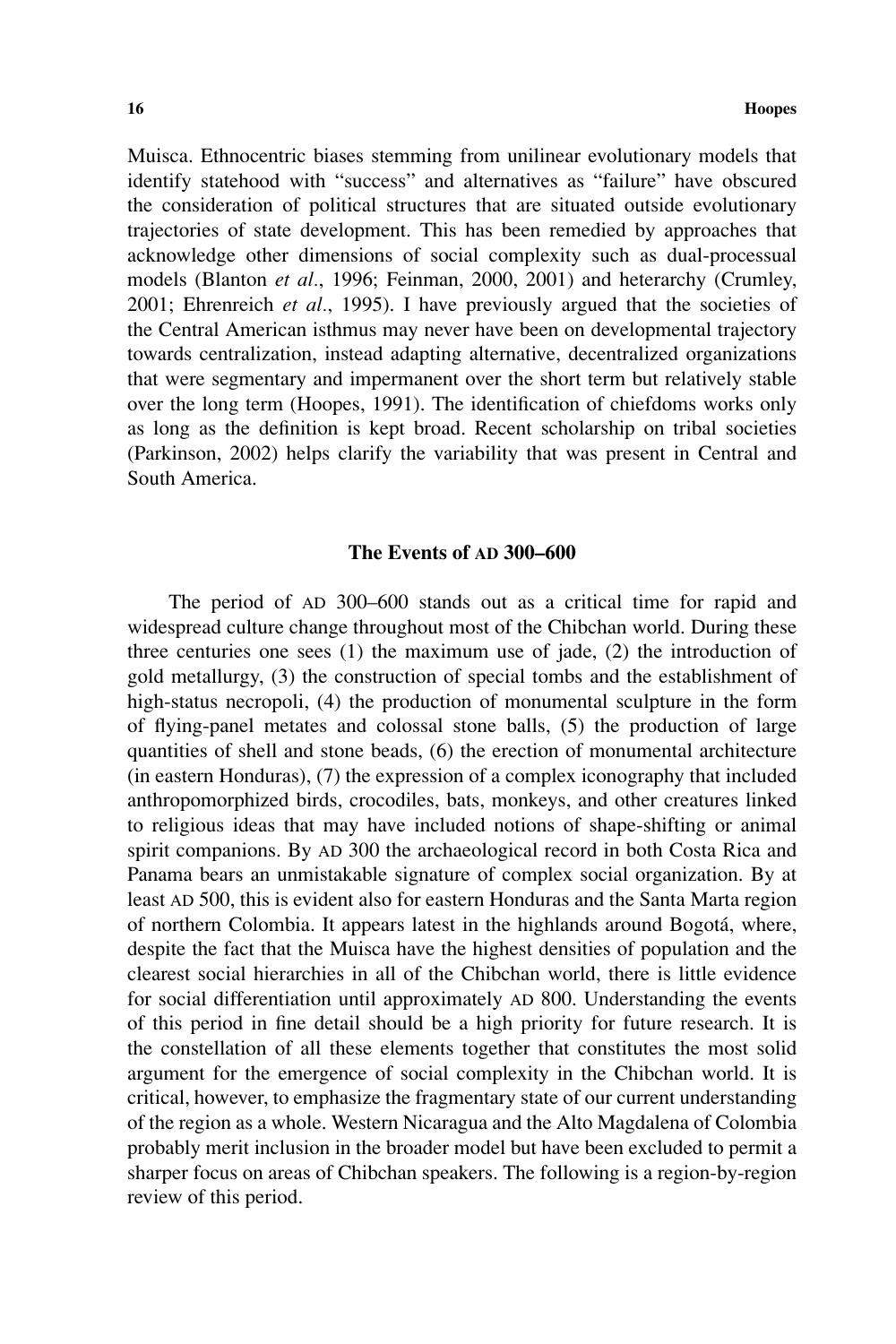Healy (1984, 1992) has written two excellent syntheses of the origins of social complexity in Honduras. Explorations in the Talgua Valley (Brady *et al.*, 2000; Dixon *et al.*, 1998) and the Culmí Valley (Begley, 1999) have greatly augmented information about eastern Honduras. Whereas Healy dated incipient chiefdoms (his term) in northern and eastern Honduras to the Transitional Selin period (AD 800–1000), Begley notes, "The earliest strong evidence of complex societies occurs at the end of Period IV-b or the beginning of Period V, after AD 250 and probably before AD 600" (Begley, 1999, p. 253). Settlements dating from before AD 300 are still poorly documented for eastern Honduras, and even this date is suspect. Healy dates Selin Farm to AD 300, but the calibrated dates for the Early Selin phase have 2-sigma ranges of AD 384–626 and AD 410–626, with midpoints at ca. AD 500 (Begley, 1999, ff. 252). There is evidence for corporate activity in the earliest known villages. Begley identified Altas de Subirana, in the Culmí Valley, as one of the oldest firmly dated sites, with radiocarbon dates of ca. AD 252–779. It has large-scale public architecture in the form of mounds 2 m tall up to 79 m long (Begley, 1999, p. 221). Features known to date prior to AD 600 include house mounds, stone causeways or *calzadas*, paved plazas, and stone monoliths. Wankybila (Reyes Mazzoni, 1976; Strong, 1934, 1935) is a large site on the Patuca River dated to the Early Selin phase (AD 300–600) (Begley, 1999, p. 221). At La Floresta (Strong, 1935, pp. 160–161), a stone causeway connecting the center of the site to a nearby river, stone monoliths, and greenstone artifacts characterize an occupation dating to AD 250–660. Greenstone pendants from Guaimoretta Lagoon and Jérico Farm, near Trujillo (Stone, 1941, fig. 39), suggest that cultures of northern Honduras participated in stylistic norms of the south. Although not made of jadeite, the forms of these objects recall the "axe gods" of Costa Rica. Evidence for large-scale, corporate labor appears ca. AD 600. At Talgua Village, a cluster of about 80 house mounds, a large amount of labor was used to fill a plaza of at least  $1000 \text{ m}^3$  with gravel from a nearby river to a depth of over 2 m (Brady *et al.*, 2000, p. 115). This feature, discovered by geophysical subsurface survey, suggests a significant "central place" and indicates that large-scale architecture may not be visible aboveground at other sites.

# *Eastern Nicaragua*

There has been little published research on the archaeology of the Atlantic Coast of Nicaragua since that of Magnus (1974, 1975, 1976, 1977, 1978) until recently. Fieldwork directed by Ermengol Gassiot of the Universitat Autónoma de Barcelona since 1996 has now identified 25 sites with over 85 shell mounds along the central Atlantic Coast. Recent excavations have focused on a settlement at El Cascal de Flor de Pino, near Kukra Hill (Gassiot *et al.*, 2003a,b; Gassiot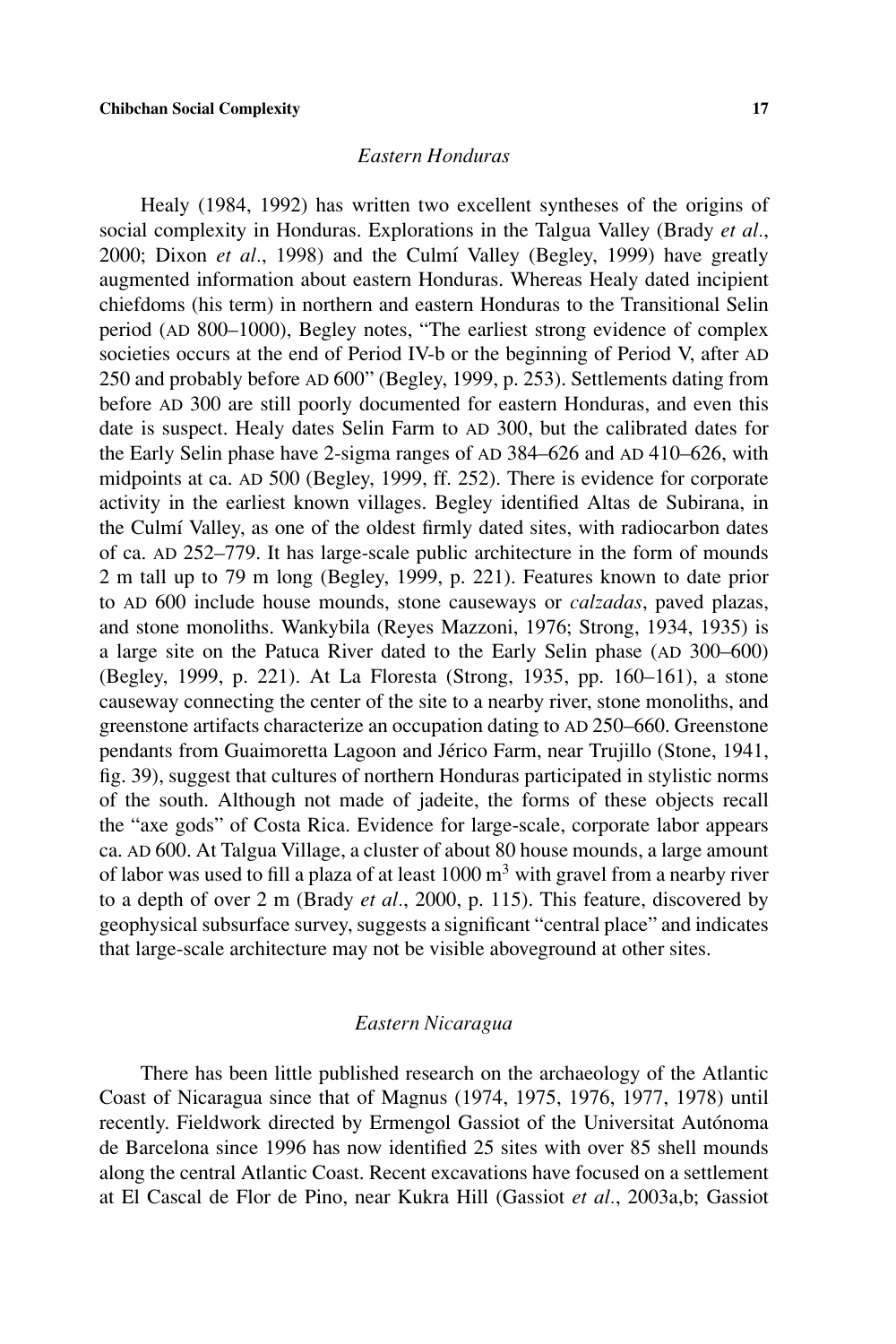and Clemente, 2003). The site has occupations dating from ca. 800 BC, with the principal activity dating just prior to AD 450—contemporaneous with complex sites in eastern Honduras and Costa Rica. El Cascal de Flor de Pino has some evidence for cooperative labor in the form of mounds and repositories of naturally shaped basalt columns that may have been used for monumental architecture, suggesting a level of social complexity previously undocumented for Caribbean Nicaragua.

There has been a substantial amount of research in the Chontales region north of Lake Nicaragua during the past decade (Espinoza Perez and Rigat, 1994; Gorin, ´ 1990; Rigat, 1992; Rigat and Gonzalez Rivas, 1996; van Broekhoven, 2002). The ´ earliest large settlements date to the Cuisalá phase (AD 400–800), during which time there are close relations between Chontales and northern Greater Nicoya. (Whether there were also relations with Caribbean sites such as El Cascal de Flor de Pino remains to be demonstrated.) The largest, El Tamarindito, has over a dozen mounds distributed over 1.6 ha. Most are circular, varying between 7 and 30 m in diameter. None measured more than a meter in height, suggesting platforms that supported perishable superstructures (Espinoza Pérez and Rigat, 1994, p. 146, fig. 4). Although there are general similarities between the plans of sites in eastern Honduras and Chontales, none of the latter had recognizable ballcourts. There are no tall platform mounds. Plaza excavations to test for buried gravel pavements, like the one at Talgua Village, have not been undertaken. Geophysical survey to identify buried monuments has not yet been tried. This would be particularly useful given the lack of contextual information for monumental stone statues from Lake Nicaragua (Bovallius, 1886; Falk *et al.*, 1999; Furletti and Vila, 1977; Squier, 1852), some of which may date to this period. If the limited data for eastern Nicaragua is at all representative, villages with large house mounds appear ca. AD 400, and perhaps a century earlier. Use of symbolically charged artifacts in Chontales, however, is poorly documented, with only one polished, light gray stone pendant of an anthropomorphic figure on an axelike base signaling participation in the Costa Rican "axe-god" network (Espinoza Pérez and Rigat, 1994, p. 145).

# *Costa Rica*

In Costa Rica, the period of AD 300–600 is characterized by widespread use of symbolic objects of gold and jade, carved metates, and a ubiquitous pattern of high-status burials. Two significant patterns in Costa Rica, Panama, and northern Colombia for the time are (1) the appearance of items that may represent a "symbolic vocabulary" or "international style" to define and confirm the legitimacy of an elite (Blanton *et al.*, 1996; Cooke and Bray, 1985), and (2) special cemeteries that may represent cultic centers or "macroterritorial necropoli" (Cooke *et al.*, 2000, p. 172). Cemeteries in which an overwhelmingly large proportion of the burials contained prestige items such as jade, gold, mace heads, carved metates,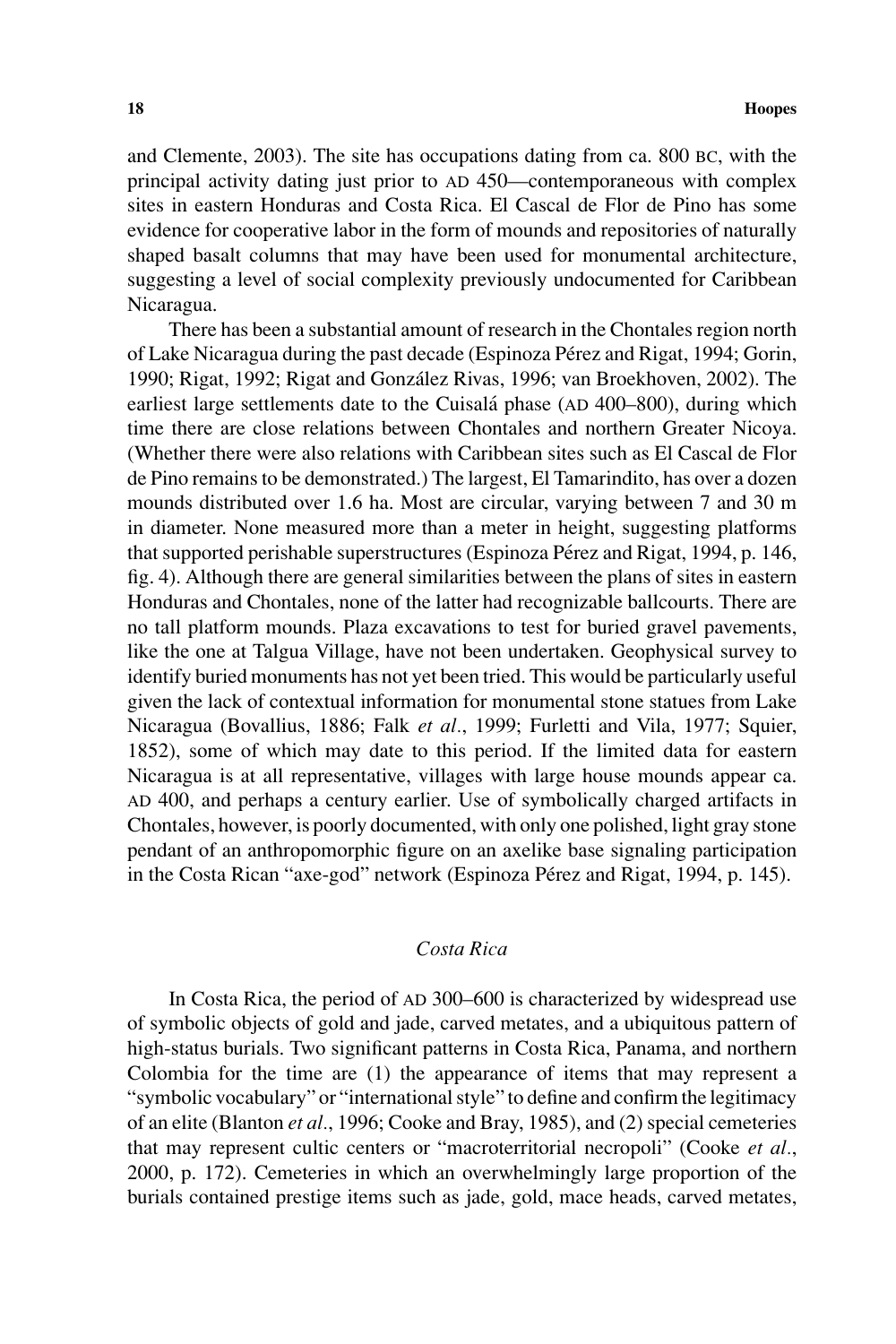and decorated pottery may contain high-status individuals from more than one community.

Mortuary patterns that include the production of fancy ceramics and elaborately carved metates, included in graves with jade ornaments (Guerrero Miranda *et al.*, 1994; Guerrero Miranda and Solís Del Vecchio, 1997), appeared in southern Greater Nicoya in the first half of the Bagaces period (AD 300–800). Las Huacas is the best known early elite cemetery on the Nicoya Peninsula (Fonseca and Richardson, 1978; Fonseca and Scaglion, 1978; Hartman, 1907). It is now known that most of the graves date to AD 300–500 (Heckenberger and Watters, 1993). The original contexts of over 2000 metates from Las Huacas are lost. The fifteen graves excavated by Hartman, however, appear to represent individuals who had equal access to formalized sets of ritual items such as jade pendants, mace heads, and elaborate metates. The quality and quantity of grave goods suggest Las Huacas served as a cultic center or a necropolis for high-status individuals from several different villages, similar to what has been suggested for Cerro Juan Díaz in central Panama (Cooke *et al.*, 2000). Special treatment of certain individuals also is apparent in eastern Guanacaste at Río Naranjo (Norr, 1986) and Sitio Bolívar (Hoopes and Chenault, 1994), where feasting and special treatment of the dead occurred ca. AD 300–600. The principal activities at both sites included smashing hundreds of ceramic vessels directly on top of cobble-covered burials.

The use of jade reached its height at ca. AD 300–600 (Garber *et al.*, 1993; Guerrero Miranda, 1998), simultaneous with the first appearance of gold. Rare proof of the production of ornaments of both jade and gold comes from Finca Linares in central Guanacaste (Herrera, 1998), where a burial contained artifacts of each together with tools used for their manufacture. It has been identified as the grave of a craftsman dating to ca. AD 500–800. Given that religious personnel often manufactured their own paraphernalia, it also may be the grave of a shaman or priest. Snarskis (1984a, p. 212; 1992, pp. 145–146, fig, 1) has identified the El Bosque phase of the Atlantic watershed and the Pavas phase of the central highlands as the first with signs of emerging social complexity. The principal evidence is a large, rectangular structure with cobble foundations at Severo Ledesma, interpreted as an elite residence. A subfloor burial within the structure contained 27 ceramic vessels, a necklace of greenstone beads with a central jade pendant, stone celts, and the plate of a flying-panel metate. Two uncorrected C14 dates were obtained from the fill of this structure:  $50 \pm 90$  BC and AD 350  $\pm$  60 (Snarskis, 1978). The most parsimonious explanation—given larger patterns—is that the latter dates the structure's use. The stylistic purity of the assemblage of this site sets it apart from later La Selva contexts (AD 400–700) but still within the pattern of emergent inequality.

There also were high-status cemeteries. The nearby site of El Tres de Guácimo (Stone and Balser, 1965), dated to ca. AD 400–500, had at least 25 burials marked by low (*<*1 m) stone mounds surrounded by over a hundred other graves. The central burials reportedly yielded 150 jade objects, including reworked axe-gods and large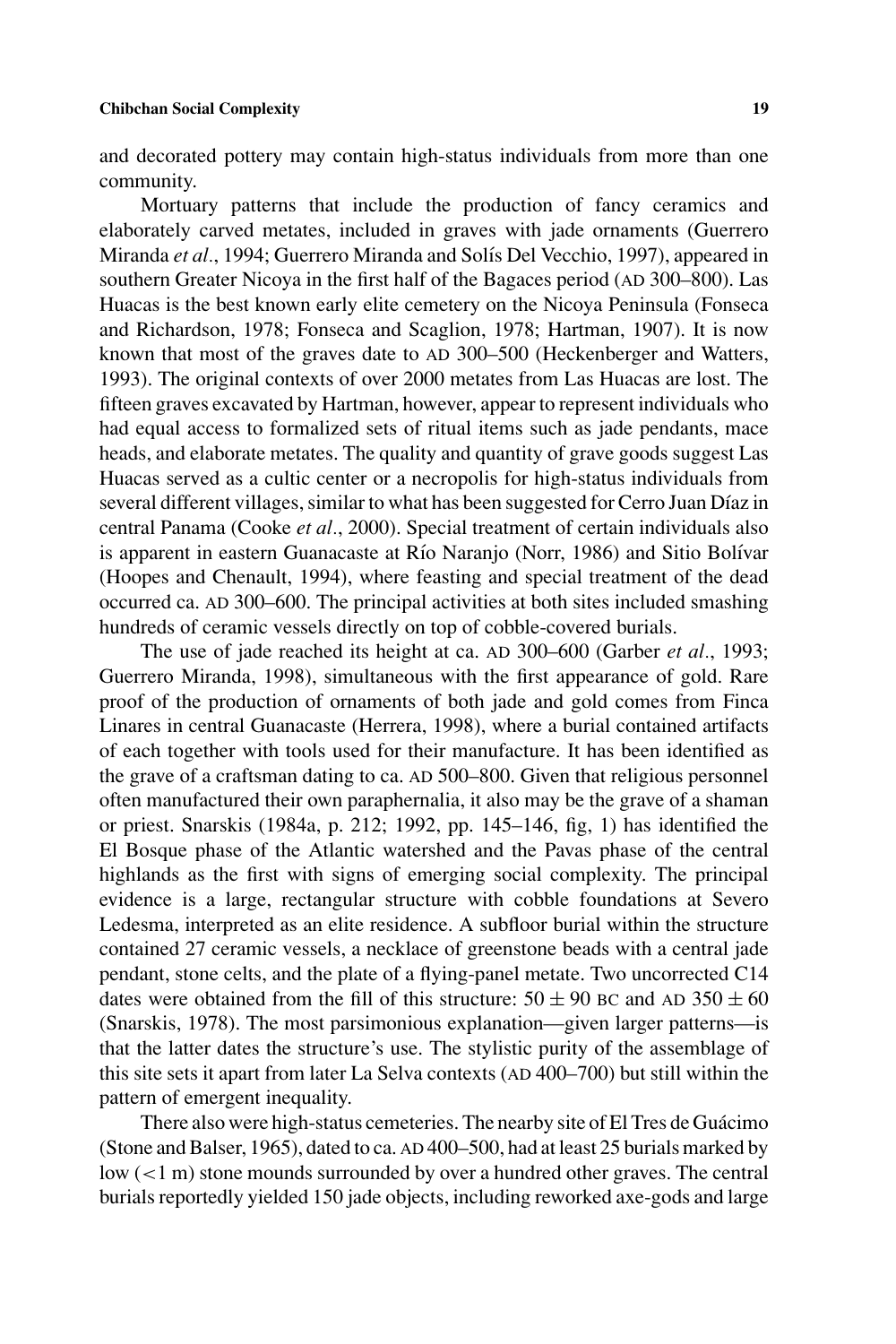tubular beads, gold ornaments, mace heads, slate mirror backs, decorated ceramics, and more than 60 metates. One grave contained a double-spiral ornament identical to examples from Cubitá contexts at Cerro Juan Díaz, Panama (see below). Another included a mace head of a bird with a beak curled in the angular style of flying-panel metates (Stone and Balser, 1965, fig. 17) and a crumpled "Classic" Quimbaya *poporo* similar to those found at Filandia, Colombia (Bray, 1978, Cats. 358, 360; Stone and Balser, 1965, fig. 26), also dated to ca. AD 400. The styles of the gold objects from this cemetery can now be identified as those of Cooke and Bray's (1985) Initial Group, representative of a complex and widespread "international style" (Blanton *et al.*, 1996, p. 5) (a precursor to the formally defined International Style goldwork of the Chibchan area). The El Tres cemetery may, like Las Huacas and Cerro Juan Díaz, represent a macroterritory necropolis. Unfortunately, it was destroyed by looting and never mapped. La Fortuna (Stone and Balser, 1965) contained between 100 and 160 individual graves. Nineteen of these were reported to contain similar numbers of jade beads and axe-god pendants. A slate mirror back with two columns of Maya glyphs similar in style to those on the Marcador from Tikal (Mora-Marín, personal communication, 2002), itself dated to AD 416 (Martin and Grube, 2001), suggests a late fourth or early fifth century date. Most Maya artifacts reportedly found in Costa Rica date from the Early Classic period (AD 200–600). These include slate mirror backs with hieroglyphic inscriptions and (sadly unprovenienced) Maya royal belt plaques—more than are known from the Maya lowlands (Baudez and Coe, 1966; Easby, 1968; Fields and Reents-Budet, 1992; Folan *et al.*, 1995, p. 325; Graham, 1998; Hoopes, 1985, 1992b; Reents-Budet and Fields, 1991; Stone and Balser, 1965). These are not the only indications of Mesoamerican contacts during this period. A burial at Talamanca de Tibas contained a large Olmec-style jade pectoral in the form of a ´ clamshell with low relief carving (Parsons, 1993; Snarskis, 1979). Although it is unquestionably late Middle and/or Late Formative in date (it has been reworked) and Mesoamerican in origin, local metates and a ceramic *florero* in the tomb indicate a date in the fourth or fifth century AD. The depositional contexts of other Olmec objects remain unknown (Mora Mar´ın, 2002; Pohorilenko, 1981). A similar burial was found at La Fabrica, the most completely documented settlement of ´ the Curridabat phase (AD 400–900) (Guerrero Miranda, 1980, 1981, 1986, 1993; Herren, 1997; Herrera *et al.*, n.d.; Snarskis, 1984a,b, 1992,). It contained an individual who had been placed on top of three metates. Grave goods included a mace head, a stirrup-shaped mano, four jade pendants, a waisted axe, two polished celts, and a ceramic vessel. One of the pendants was a "banded, jade-like tube" that Snarskis has identified as similar to examples from the Sacred Cenote at Chichén Itza (Snarskis, 1984a, p. 221). ´

There remains significant temporal and geographic confusion regarding the specific relationships between El Bosque, Pavas, La Selva A, and Curridabat A materials (Hurtado de Mendoza and Arias, 1986a,b; Snarskis, 1986), both temporally and geographically. Hurtado, Arias, and Snarskis are all in agreement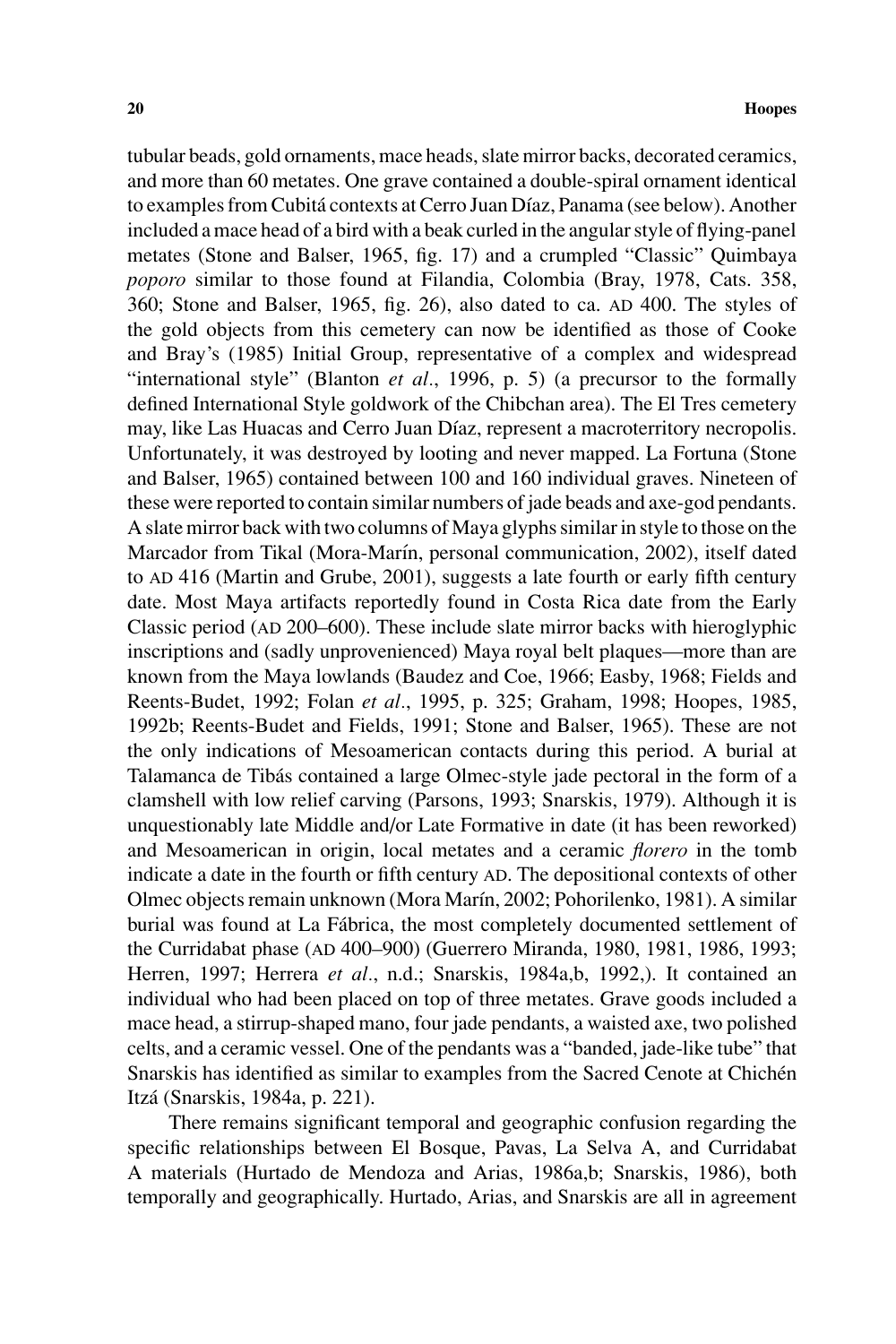that El Bosque and La Selva overlap temporally. The most likely range for this overlap is within the period of ca. AD 300–600, during which they may represent contemporaneous, specialized assemblages. It is at this time that we also see the production of elaborate, tall-legged tripod vessels—probably for the consumption of special beverages—and their destruction in celebratory, feasting events. The earliest goldwork appears ca. AD  $500$ : 1) a "Coclé-style" piece from Tatiscú (Aguilar Piedra, 1980), near Cartago; 2) grave goods from Guácimo, in the Línea Vieja (Stone and Balser, 1965); and 3) a pendant and pectoral fragments from Finca Linares (Herrera, 1998).

The famous flying-panel metates are among the most spectacular objects of this period, although no complete examples have been found in controlled contexts. These monolithic tables are decorated with complex iconography, typically of a central anthropomorphic being surrounded by animals (Graham, 1992a). Decorated, rimmed metates from the Tibás burial (Guerrero Miranda, 1998, fig. 15) and La Fábrica are closely related in style. The imagery of the most elaborate flying-panel metates—of central, often anthropomorphic beings surrounded by birds—is closely related to that of the gold pectorals from Neguanje and Sitio Conte, *guanín* ornaments from the Diquís and Veraguas, and polychrome vessels of the Gran Coclé semiotic tradition. Flying-panel metate fragments from the Severo Ledesma burial (ca. AD 350) and a cemetery at La Montaña dated to AD  $640 \pm 60$  (Snarskis, 1978, p. 240) suggest dates for these elaborate sculptures of ca. AD 400–600, or at most a century later.

In an earlier publication (Hoopes, 1996), I suggested that the Aguas Buenas period (AD 200–600) was a critical time for the emergence of inequality and social hierarchy in southern Costa Rica. This appraisal was made without the benefit of additional dates from the Diquís Delta (Baudez *et al.*, 1993, 1996) and central Panama (Cooke *et al.*, 2000). A more specific phase of AD 400–600 seems indicated for the statues of one individual riding on another's shoulders, shaft tombs, and monumental metates of Barriles, in Chiriquí, Panama (Haberland, 1984, pp. 244–245; Linares *et al.*, 1975; Stirling, 1950; Vidal, 1971, 1993) and for the famous stone balls of the Diquís Delta (Baudez *et al.*, 1993; Lothrop, 1963; Quintanilla Jiménez and Fernández, 2003). This corresponds to the Late Bugaba phase in Chiriquí, during which one finds images of individuals with conical hats—similar to the figures in the statues—on tripod serving bowls (Linares and Sheets, 1980, p. 37). The contemporary Las Brisas site had elite objects such as a polished stone cylinder and an axe-god pendant in association with clay "portraits of village and territorial individuals dressed in formal attire," including conical hats (Drolet, 1992, p. 222, fig. 5). The existence of a cultic center is suggested by the fact that the statues at Barriles once stood in a row near a raised,  $30 \text{ m} \times 50 \text{ m}$  area lined with stone slabs (Stirling, 1950). To date, no macroterritory necropolis has been identified in the Diquís Delta for the period in question, although this pattern probably applies to sites like Panteón de la Reina and others dating after  $AD 900$ (Quilter, 2000; Quilter and Vargas, 1995). Sitio Bolas, a single-component site with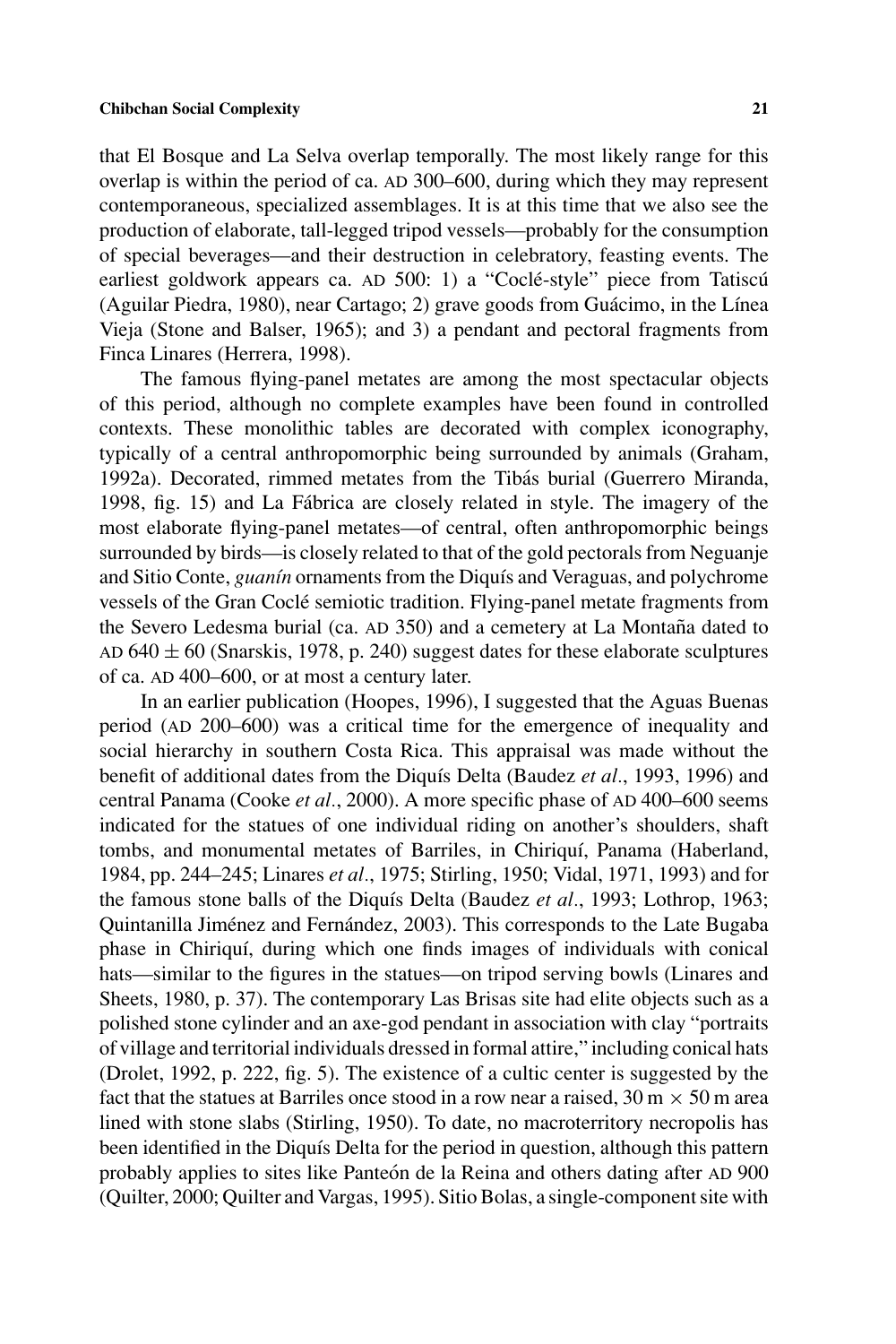stone balls and mounds in the Terraba Valley is "clearly a socioceremonial center" ´ (Drolet, 1988, 1992). The large stone balls were first manufactured in late Aguas Buenas times, although they were used for many centuries afterwards (Badilla *et al.*, 1997). The pattern for Greater Chiriquí is therefore contemporaneous with regions to the east and west.

## *Panama*

In Panama, the period of AD 300–600 corresponds to the appearance of painted ceramics of the "Gran Cocle semiotic tradition" (Cooke *et al.*, 2000, 2003; Cooke and Sánchez, 1998; Cooke and Sánchez Herrera, 2000; Sánchez Herrera, 2001; Sánchez Herrera and Cooke, 1998), especially the styles of Tonosí (cal AD  $250-500$ ) and Cubita (cal AD  $500-700$ ), with emphasis on the transition between the two. Tonosí and Cubitá styles predate the spectacular, gold-filled burials at Sitio Conte, whose dates are ca. AD 750–950 (Cooke *et al.*, 2000, p. 42) but are plainly ancestral to Coclé pottery in style and iconography. There is little beyond the size of sites such as La Mula-Sarigua to imply settlement hierarchy prior to AD 250. Evidence for social inequality is weak during Tonosí times. Cooke and Sánchez Herrera  $(2000, p. 14)$  note that the "geographically localized distribution of ceramic production techniques alludes to self-sufficient villages of the kinds that depended on certain locally accessible raw materials, had limited relations with outside communities, and were politically poorly integrated" (Cooke and Sánchez Herrera, 2000, p. 14). Cooke (1984) and Briggs (1989) concur that the contemporary sites of El Indio and Sitio Sierra, both of which date before AD 250, were egalitarian. The Tonosí/Cubitá transition, however, sees the emergence of an increasingly complex iconography (Sanchez Herrera and Cooke, 1998) in the ´ Tonosí and related Aristides style (Isaza, 1993). The earliest gold ornaments in Panama are associated with ceramics pertaining to the Tonosí-to-Cubita transition (AD 400–500) at the sites of El Cafetal, La India-1, and Las Huacas-1 (Cooke *et al.*, 2003). Painted pottery with a rich iconography and gold jewelry represent the first "prestige goods" in central Panama.

The Cubitá style (Cooke and Sánchez Herrera, 2000; Sánchez Herrera, 1995; Sánchez Herrera and Cooke, 1998) emerges from Tonosí ca. AD 500. It is associated with the manufacture of ornaments of *Spondylus*(spiny oyster) and *Pinctada* (pearl oyster) and use of gold jewelry of the Initial Group, a collection of styles that include cold-hammered double-spirals, as well as curly-tailed animals, conjoined animals, and bird figures of cast *guan´ın* (Bray, 1992; Cooke and Bray, 1985). The dates of the Initial Group are estimated at AD 400–600 (Bray, 1997). It is not clear whether the earliest gold ornaments in Panama were manufactured locally or imported. Helms (1979, 1981, 1991) suggests that these objects were used to parlay contact with distant Colombian cultures into local political power. However, close correspondences in the iconography of Tonosí and Cubitá painted ceramics,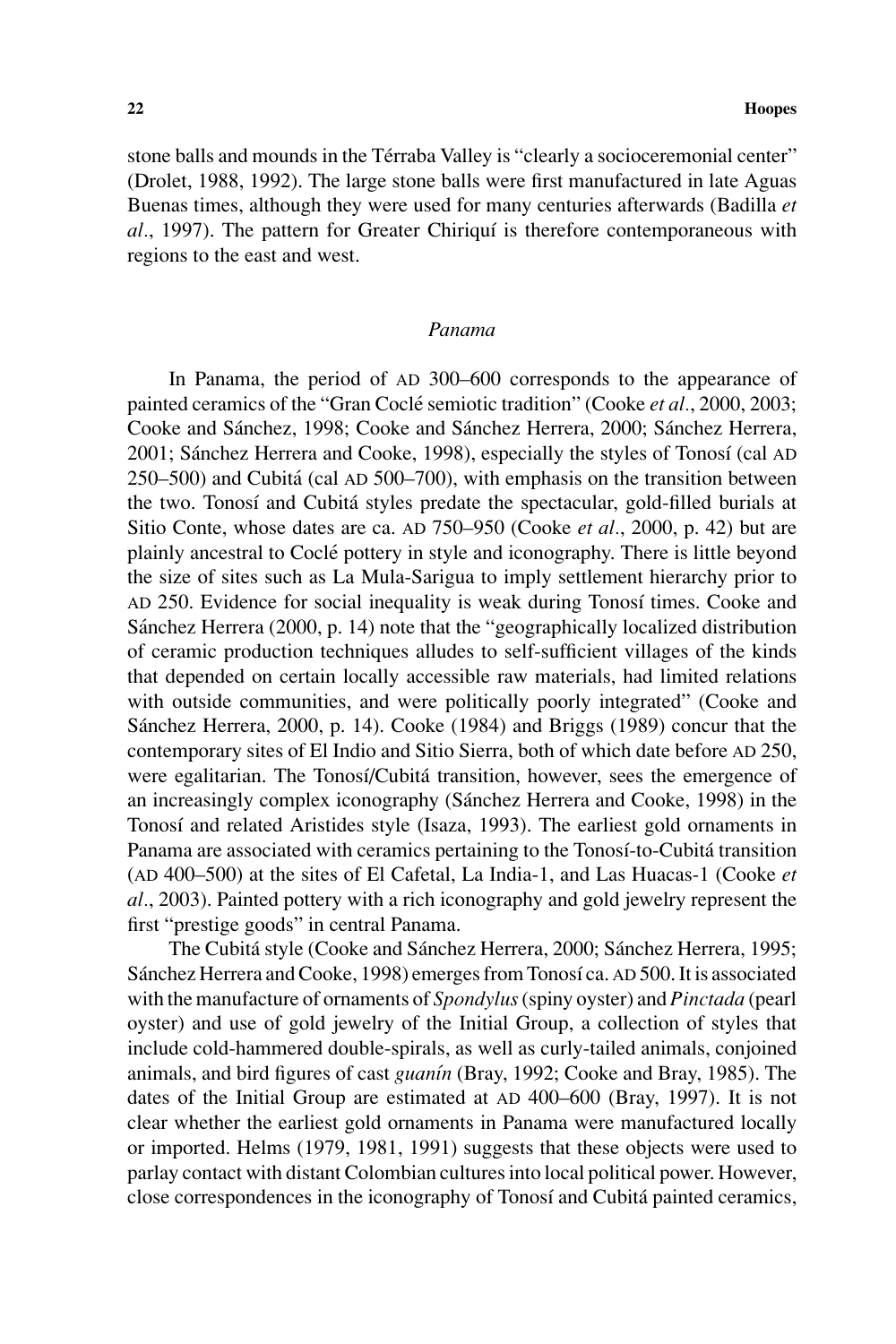local shell jewelry, and early goldwork suggest goldworking *was* practiced in central Panama (Cooke *et al.*, 2003).

As in Costa Rica, this period is characterized by the appearance of large cemeteries. Mortuary contexts with Cubitá-style ceramics show much greater elaboration than those of earlier periods. These include deep tombs cut into bedrock at Las Huacas and numerous graves in Operations 3 and 4 at Cerro Juan Díaz (Cooke *et al.*, 2000). These latter include individuals buried with necklaces of hundreds of elongated *Spondylus* beads, hammered gold plaques, polished stone bars, perforated canines of pumas and ocelots, and many small, labor-intensive objects of gold and *guan´ın*, marine shell, pearls, and animal teeth. Although close to a hundred mortuary features containing almost 400 individuals have been excavated in distinct cemeteries, not one of the burials at Cerro Juan Díaz has the appearance of a "chiefly" tomb. In a sample of 115 skeletons, 50 were subadults (Díaz, 1999). Playa Venado, whose painted ceramic assemblage is 95% Cubitá in style (Cooke and Sánchez Herrera, 2000), represents another large cemetery from this period. At least 365 individuals were buried there, with offerings of fine ceramics, *Spondylus* ornaments, and gold jewelry. Several of these indicate ritual activity, including sacrifice (Lothrop, 1954). It is important to note, however, that violence has yet to be identified in the large skeletal population from Cerro Juan Díaz, despite careful study (Díaz, 1999).

The arrangement of burials and associated goods at these sites suggest distinct differences in status, but there is still little evidence for "central persons" (chieftains or chiefs). Sites such as Cerro Juan Díaz and Playa Venado may have served as "central necropoli" that established a pattern later manifest in sites like Sitio Conte and El Hatillo. The latter may have served as burying grounds not for individual chiefdoms but for high-status individuals from several different communities or "macroterritories" in Gran Coclé (Cooke *et al.*, 2000, p. 172). Craft activities associated with Cubitá included the production of beads made of Spondylus and other marine shells, the working of gold and *guanín*, and the production of polychrome ceramics. The appearance of marine shells from coral reef habitats has been suggested as resulting from the expansion of trade along the coast and islands of Parita Bay (Cooke *et al.*, 2000; Cooke and Sanchez Herrera, 2000, p. 15). The ´ procurement of *Spondylus*, a deep-water mollusk that occupies habitats at depth of 60–80 m, may have been a specialized occupation.

# *Colombia*

The origins of complexity in western and eastern Colombia are remarkably distinct in chronology and manifestation. Patterns at San Agustín, in the Alto Magdalena, and Malagana in the middle Cauca Valley indicate the production of gold and monumental stone sculpture as early as the first century BC. The iconography of Malagana goldwork shows clear antecedents to the "crocodile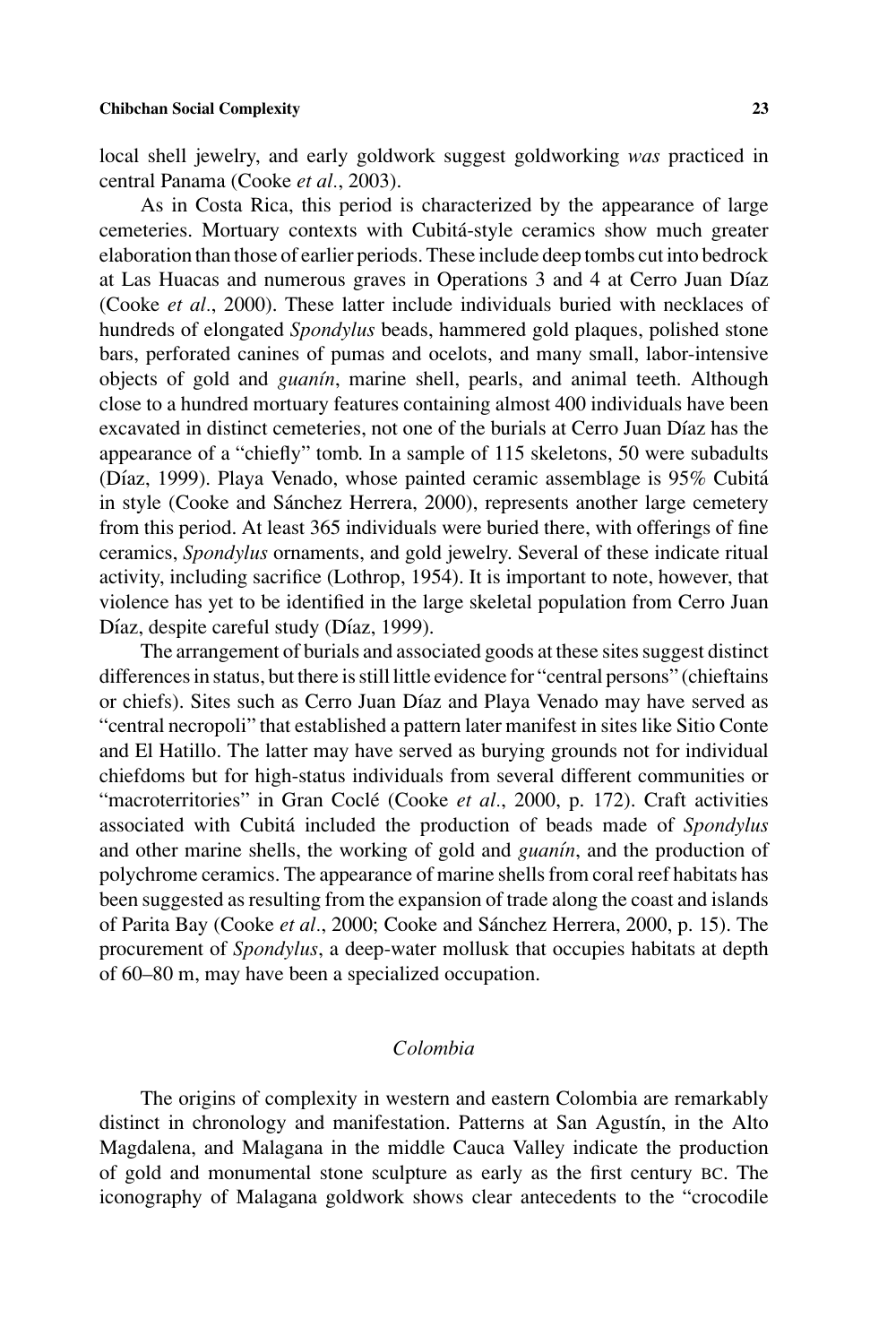man" figures of southern Central America, dating several hundred years earlier (Bray, 2000). The spectacular "treasure of the Quimbayas" (Plazas, 1978) probably dates to AD 400; its iconography also appears to be reflected in Central American goldwork and stone sculpture. Quimbaya-style gold ornaments have been recovered from mortuary contexts at Sitio Conte and various sites in Costa Rica, including La Fortuna. I have recently argued that the seated figures on Classic Quimbaya *poporos* are conceptually linked to Barriles human statuary (Hoopes and Fonseca, 2003). Their four-legged stools are probably ancestral to later *duhos* or "seats of power." However, the similar treatment of male and female figures in Quimbaya goldwork suggests their identification as chiefs is not straightforward.

Research on the Tairona has resulted in renewed interest in fieldwork by Mason in the 1930s (Mason, 1931, 1936, 1939) at Neguanje and related sites. The Neguanje culture (also spelled Naguanhe) has associated C-14 dates ranging between AD 130  $\pm$  40 (Plazas, 1998, p. 51) and 620  $\pm$  70 (Oyuela, 1987, p. 46) and is viewed as the beginning of the Tairona tradition (Bischof, 1969a,b; Langebaek, 1996, pp. 54–56; in press; Oyuela, 1986; Wynn, 1975). The nucleus of a cast *guan´ın* object provided an uncalibrated date of AD  $310 \pm 70$  (OxA-1577) (Bray, 1991, p. 59; 1995, p. 110), but according to Augusto Oyuela (personal communication, 2002), the ceramics from this burial date to the end of Cinto Phase II, or cal AD 400–600, a date supported by the sequence from Puerto Gaira (Oyuela, 1987, 1995) and other parts of the Santa Marta littoral (Langebaek, in press). There are a number of strong parallels between the material culture of Neguanje and both Costa Rica and central Panama. A circular mortuary mound at the type site of Neguanje 1, located in Santa Marta (Mason, 1931, 1936, 1939), provides clear evidence of complex mortuary activity. A stone wall 15 m in diameter and 1 m high encircled this feature. At its center was a large, stone-lined tomb that contained at least 30 ceramic vessels, numerous greenstone pendants, metal objects of gold and *guan´ın*, and about 8000 beads made of carnelian, agate, quartz crystal, a red stone like catlinite, and green stone. Thirty polished greenstone pendants were of the "winged pendant" type (cf. Snarskis, 1998, p. 90) known from Costa Rica, Panama, Venezuela, and the Caribbean, still used by modern Kogi as paired tinklers. Long, tubular shell beads recall those from Cubitá/Tonosí burials in Operations 3 and 4 at Cerro Juan Díaz (Cooke et al., 2000). The goldwork includes Initial Group objects, such as bicephalic birds. A thin gold pectoral (Mason, 1936, p. 255, Pl. CXLV) has a general shape that recalls the double-spiral form and a repousse´ design of an individual with a bifurcate headdress that recalls elements of gold pectorals from Sitio Conte and that corresponds to "Icon D," identified as *hatei ´ nyui* (Kogi: "Father Sun") (Reichel-Dolmatoff, 1988) or Seyankua, "son of the Father Sun" (Oyuela, 2001). The tomb also contained painted vessels with abstract curvilinear and geometric designs in red on a buff slip. This evidence supports Reichel-Dolmatoff's early appraisal of "Central American" influence on early Tairona culture (Reichel-Dolmatoff, 1965, p. 157). The large mortuary feature at Neguanje is a clear indication of social differentiation and the existence of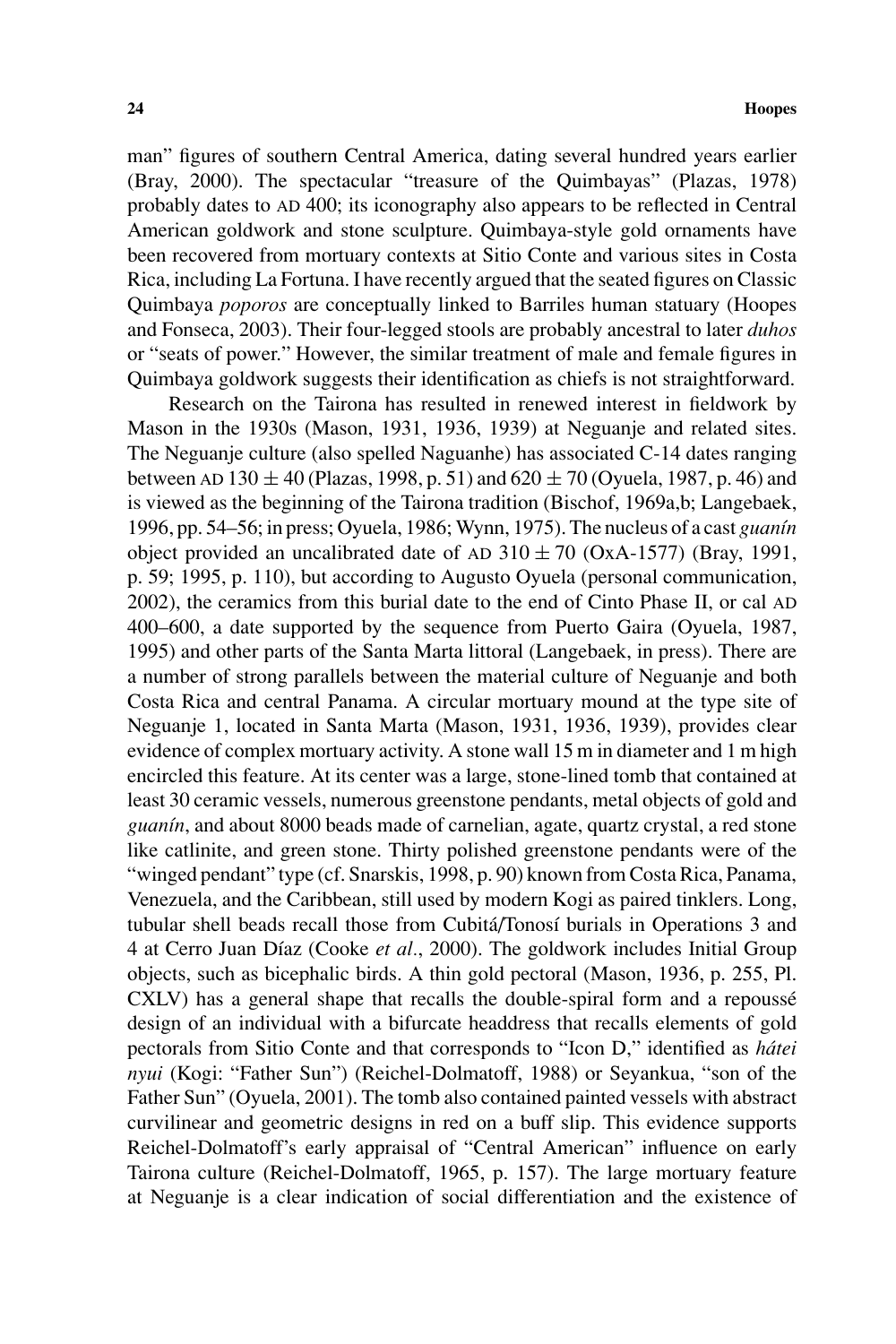individuals who merit special tombs with high concentrations of high-status goods. Settlement pattern studies, however, indicate little or no site hierarchy during either the Neguanje or succeeding Buritaca (AD 600–900) periods (Langebaek, in press; Oyuela, 1995).

# **The Timing and Causes of Emergent Complexity**

The preceding discussion documents the existence of a relatively short temporal horizon of AD 300–600 during which the earliest evidence for social inequality is apparent at a number of sites throughout the Chibchan world. Some specialization in the production of jade pendants and fine pottery, "central places" such as La Mula-Sarigua, and special cemeteries such as Las Pilas, Guanacaste (Lange and Scheidenheim, 1972) are present before AD 300. However, there is a significant and widespread change in the form and expression of complexity throughout the Chibchan area in the succeeding centuries, especially ca. AD 400–600. Why do these changes affect diverse populations in such a similar fashion? Why do they occur when they do? The pattern suggests a network of interacting elites. Is this a landscape of emergent chiefdoms or something different?

Whether the emergence of a widespread religious complex contributed to the formation of centrally organized chiefdoms remains unclear. Carneiro (1998, 2002) insists that domination is critical to chiefdom formation. Yet the evidence for the domination of some settlements by others in the Chibchan world remains ambiguous, even when there is variation in settlement sizes. In central Panama, where there is arguably the best and most thoroughly documented evidence for concentration of wealth and power anywhere in southern Central America, Cooke and his associates are reluctant to identify multivillage chiefdoms even at the time of Spanish contact (Cooke *et al.*, 2000, p. 172). In the Upper Magdalena, Drennan (1995a,b; Drennan and Blick, 2000; Drennan and Quattrin, 1995) identifies chiefdoms on the basis of monumental tombs but concedes that there is little evidence for chiefly control of economic resources. The historic Tairona have been identified as a classic chiefdom-level society, but site hierarchies do not appear until after AD 900. It is only for the Muisca that there is clear ethnohistoric evidence for "an autonomous political unit comprising a number of villages under the permanent control of a paramount chief" (Carneiro, 1981, p. 45; 1998, p. 20), but this dates to the sixteenth and seventeenth centuries. There seems to be little correlation between inequality and the control of some villages by others for the period in question. Is something else at work?

Sanders and Webster (1978) argued that trajectories in which minimal status differentiation for a long period were followed by rapid state development were conditioned by environments in which there was a high degree of resource diversity and also a high degree of risk to agriculture. In areas with high diversity and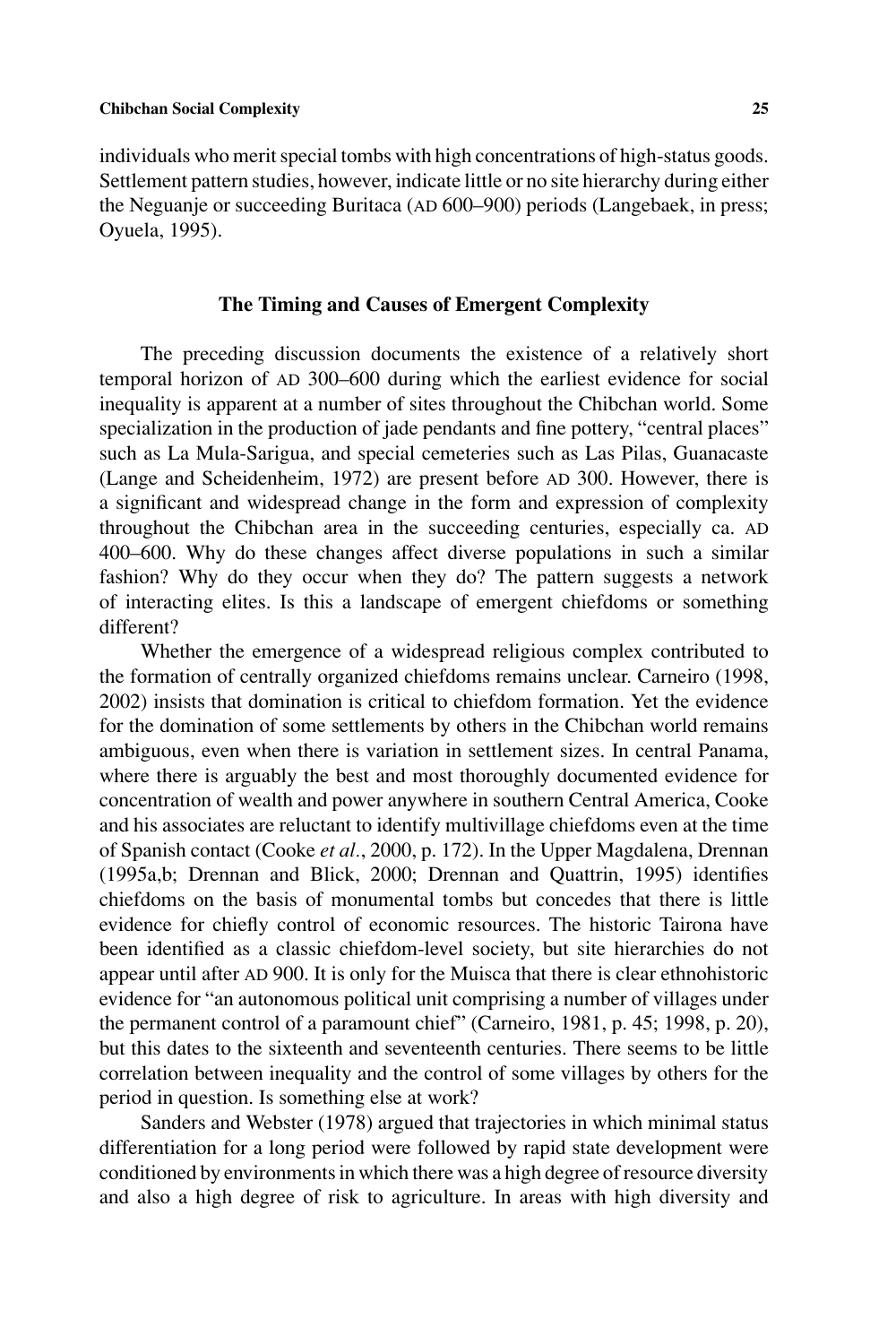relatively low risk, one might expect long-term stability. Yet short-term changes would place pressure specifically on those areas whose agriculture had become important either for the production of staples or feasting foods. Under these circumstances, low-risk areas would cease to be so—at least on a temporary basis. The introduction of risk and change, and the ways it was explained, may have provided the "kick" for rapid emergence of inequality linked to religious specialization rather than economic control.

# *External Stimuli for Culture Change*

There has long been a sense that social change in the Chibchan area was introduced from without. Snarskis (1978, 1984a, p. 236; 1992, p. 144; 1998, 2001, 2003) continues to advocate a model that attributes increased cultivation of maize, the adoption of jade and avian iconography, and rectilinear house plans to Mesoamerican influence. In his scenario, a "politico-religious world view" was brought via trade to Costa Rica ca. 600-400 BC by "heirs of the Gulf Coast Olmec cultural tradition." This induced peoples of northern Costa Rica to adopt jade—especially in the form of celts—as a material associated with Olmec thought, specifically reverence for maize and preparation of the land for agriculture. This persisted in a "patina of Mesoamerican symbolism*...* combined with preexisting tropical forest animist beliefs" (Snarskis, 1984a, p. 215) that dissipated with the collapse of Teotihuacán and competing "South American influence," resulting in the gradual replacement of jade with gold as the principal prestige material between AD 500 and 700.

There are a number of problems with this scenario. First and foremost is the significant chronological gap between the "Gulf Coast Olmec" (ca. 1000–500 BC) and the earliest known El Bosque phase settlements, dated by Snarskis to no earlier than 50 BC (and possibly as late as AD 400). Secondly, there are too few elements of Mesoamerican belief systems in eastern Costa Rica to recognize even a "patina." The use of figurines in Preclassic rituals has no counterpart. Architectural orientations to the cardinal directions, the bloodletting complex, 260 day calendar, and glyphs—all present in Mesoamerica from 400 BC—are absent from the practices of Chibchan groups. The ballgame, although present much later in eastern Honduras, was not played farther south, despite the appropriateness of the ecology for the production of latex. Obsidian, the quintessential marker of Mesoamerican trade systems, is all but absent. More significantly, Snarskis' hypothesis does not explain the simultaneous emergence of similar patterns in southern Costa Rica, central Panama, and even northern Colombia.

Although it is tempting to interpret elements such as jade pendants, birds, and double-headed reptiles within a Mesoamerican framework, there is a more complex process at work. Begley (1999) observes that ball courts in eastern Honduras have a style and orientation that reflect Mesoamerican patterns.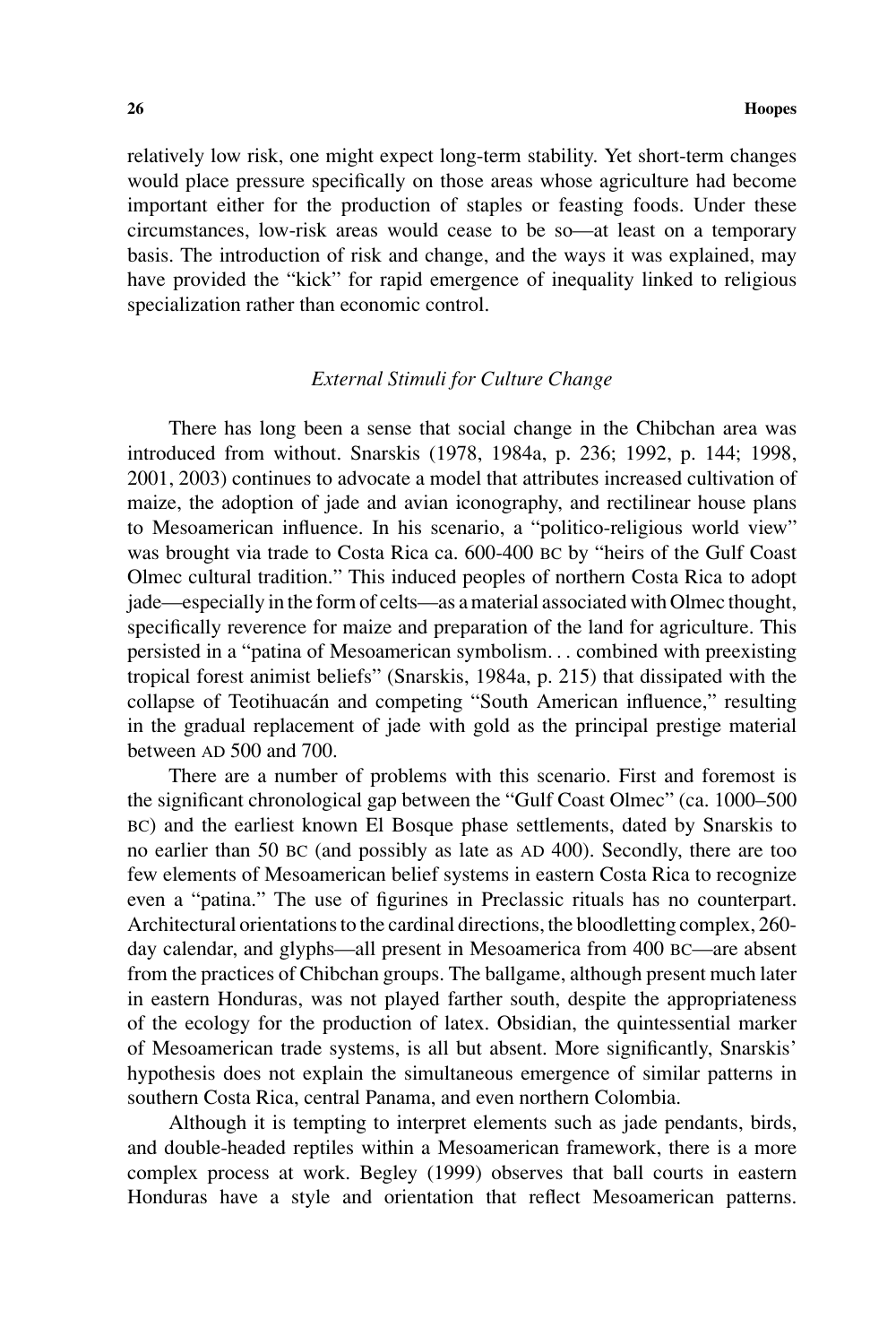However, he situates their use within pre-existing local cosmologies that he traces to South American concepts of an *axis mundi* as an organizing structure of the universe and argues ball courts were appropriated for the promotion of non-Mesoamerican worldviews. This may have been true for jade and other elements of early Chibchan symbolism, but there has not been adequate examination of possible Colombian antecedents. There is a long tradition of polished, fine-grained stones in northern Colombia, and jade use may be another practice that appears Mesoamerican but is actually autochthonous or derived from northern South American uses. It remains to be demonstrated whether the double-headed saurian of the Chibchan world has a meaning parallel to the double-headed serpent in Mesoamerica and whether the Sun/Black Sun dichotomy for the Kogi was equivalent to the Sun Jaguar/Jaguar God of the Underworld concepts for the Maya. Reichel-Dolmatoff's (1965) identifications of Mesoamerican concepts in northern Colombia have been too hasty. We do not know whether similarities between Mesoamerican and Chibchan symbol systems indicate shared primordial cosmologies or more recent diffusion. The significant temporal priority of monumental architecture (Shady Solís *et al.*, 2001) and metallurgy (Burger and Gordon, 1998; Plazas, 1998) in South America over Mesoamerica indicates caution is warranted when placing emphasis on the latter.

Snarskis's (1998) and Graham's (1992a, 1995) identifications of Mesoamerican elements in the art of central and eastern Costa Rica are not without merit. The prevalence of the avian iconography in Costa Rica after 500 BC may derive from the predominance of the Principal Bird Deity in Late Preclassic Maya iconography and direct contact with the Maya. Early and Late Formative contact between Costa Rica and southern Guatemala has been suggested by jade items traced to the Motagua source (Bishop and Lange, 1993), especially blue jade from the Motagua Valley (Seitz *et al.*, 2001) and objects with Epi-Olmec texts (Mora Marín, 2002). Jade procurement almost certainly involved direct contact and exchange. In the absence of dated contexts, however, it may be premature to interpret early artifacts as evidence of early contact. Two alternative explanations are that Olmec objects were introduced to Costa Rica either in modern times, as suggested by Pohorilenko (1981), or during the Early Classic period in the Maya region (AD 200–600), where their procurement may eventually be tied to specific historical events.

The late fourth and early fifth centuries saw the arrival of Siyaj K'ak at Tikal on January 31, 378, and the installation of Yax Nuun Ayiin I ("First Caiman") as *ahau* of Tikal in 8.17.2.16.17 (September 13, 379). The association of this latter individual with crocodilians is apparent in his name glyph (initially read as "Curl Nose") and his tomb (Burial 10), which contained the headless body of an adult caiman and a small jade ornament in the shape of a caiman head. Inscriptions on Altar Q at Copán indicate that on September 5, 426, an individual named K'uk Mo' Ajaw ("Quetzal Macaw Lord") took a *k'awil* scepter and became the founder of the site's Classic period dynasty (Martin and Grube, 2001, p. 192). The name of Yax K'uk Mo', as he was later known, was represented by monumental,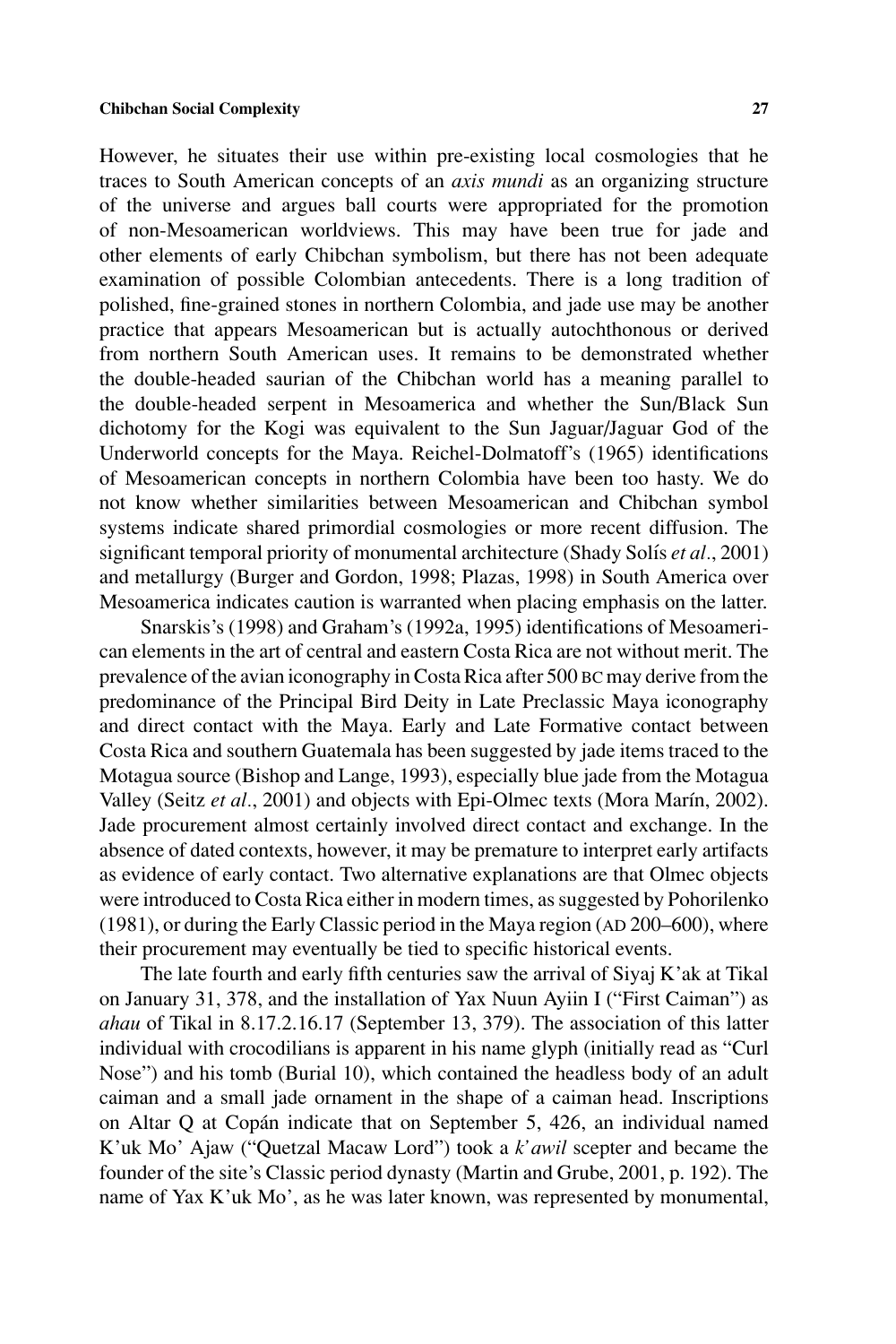double-headed, human-faced birds (combining quetzal and macaw) in plaster on the Margarita pyramid, erected by his son Popol Hol around 441 (Martin and Grube, 2001, p. 194). Copán's connections with Central America are well documented (Gerstle, 1988), and either it or Quiriguá is likely to have controlled access to jade sources in the Motagua Valley. These events had repercussions far beyond the Maya lowlands. For example, stories of *ahaus* with names of caimans, quetzals, macaws, and other birds undoubtedly reached southern Central America, enhancing the associations of these animals with rank and social differentiation. Both Olmec and Maya royal jewels, such as Olmec "spoons," the Tibás jade, the La Fortuna slate disk, and numerous Early Classic royal belt plaques, may have been exhumed from early royal tombs that were desecrated during fourth and fifth century conflicts among Tikal, Calakmul, and their rival polities. The potentially dangerous supernatural qualities of sacred talismans and texts on jade belt plaques that asserted the legitimacy of conquered lineages necessitated their disposal through trade with distant, non-Maya peoples. Through this process, complex worldviews of the Maya were integrated, albeit transformed, into those of neighbors to the south.

Gold is conspicuous by its absence in the Maya lowlands, especially by comparison to the Chibchan world, but the Maya were not completely ignorant of this material. *Guan´ın* jewelry is known from a fifth century context at Altun Ha ´ (Pendergast, 1970) and from a cache beneath Stela H at Copán, erected during the reign of Waxaklajuun Ub'aah K'awil ("18 Rabbit") in AD 695–736 (Morley, 1946, p. 432, fig. 55c). Exchange relationships may have been terminated before gold use became widespread in Central America between AD 400–600. Maya trade with southern Central America was sharply diminished during the Late Classic period (Hoopes, 1985, 1992b). Isthmian and Colombian gold does appear at Chichén Itzá but was probably deposited after AD 800 (Coggins and Shane, 1984; Lothrop, 1952).

Significant elements of Chibchan culture undoubtedly originated in South America. Mesoamerican traits may not represent new features but additions of new meanings to pre-existing Chibchan cosmologies. Jade, for example, may have been a substitute for hard, polished stones such as quartz crystals and carnelian as used in northern Colombia but with added layers of meaning. An emphasis on crocodilian and avian motifs in Costa Rica during the period of AD 300–600 represented the assignation of *additional* values to existing icons. An anthropomorphic caiman may have been present in Malagana goldwork of the upper Cauca Valley sometime prior to the second century AD (Bray, 2000, fig. 5.5) and traveled into the isthmus with Initial Group goldwork sometime prior to AD 400. Caimans and harpy eagles are prominent in Chavín iconography ca. 800–200 BC. Both caimans and birds (especially "beak birds") are prominent in the iconography of flying-panel metates and goldwork. Individuals seeking to use powerful symbols may have utilized the element of distance, as has been discussed by Helms (1979, 1988, 1992, 1993b), to further interpret stories of events in distant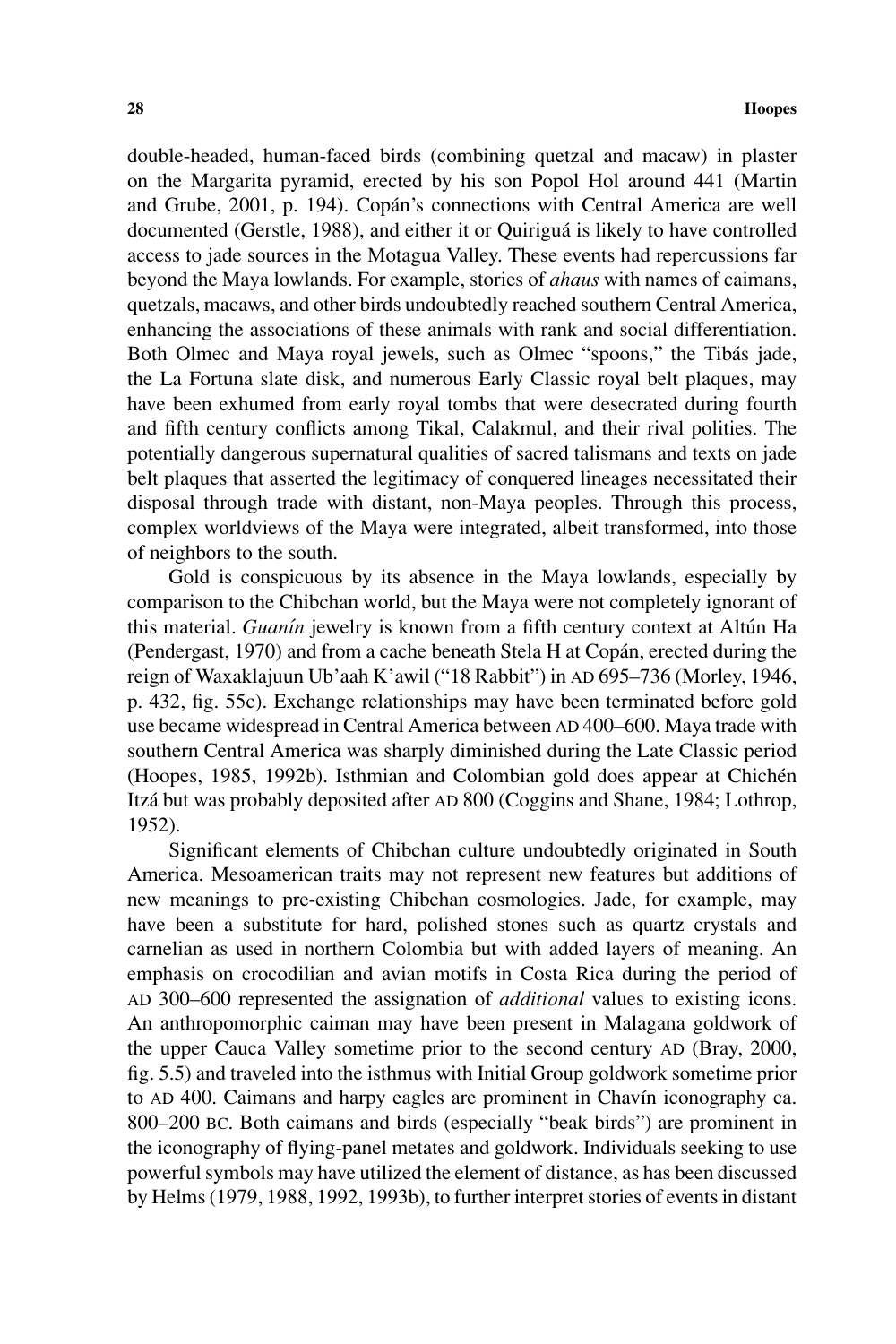lands to their own advantage, mythologizing events concerning foreign leaders or charismatic individuals, and communicating animal-based names for humans in the idiom of anthropomorphized animals. Hearing about events in distant lands involving influential individuals named for animals, shape-shifting, shamanistic transformation, and even fanged beings may have been interpreted in ways that conflated human and animal identities. The period of AD 400–600 is also one that saw the florescence of strong technological and iconographic traditions in the middle Cauca and upper Magdalena, as expressed in Classic Quimbaya goldwork and the monumental Regional Classic period (AD 0-900) tombs of San Agustín. Although the absolute chronology of these cultures will never approach that of the literate Maya, the most parsimonious explanation is that these events were roughly simultaneous.

The emergence of inequality in the Chibchan world was accompanied by the creation of a synthesis and reinterpretation of local and distant elements charged with symbolism, interpreted in the context of a cosmology that explained the universe and emphasized in an idiom of common origin. There are significant Andean elements in the iconography of the Chibchan world. The association of gold with rayed beings and the sun—such appear on early Tairona pectorals (Reichel-Dolmatoff, 1988)—were especially prominent in Moche iconography, as exemplified by the "Lord of Sipán," dating to ca. AD 300 (Alva and Donnan, 1993) and decorations on fine-line ceramics (Donnan and McClelland, 1999). They also are echoed in ceramics from burials at San José de Moro dated to ca. AD 500 (Castillo, 1993; Castillo and Donnan, 1994). Chibchan appropriation and adaptation of symbols with Andean origins, and the roles of intermediate cultures in the process of their transmission, merits further attention from archaeologists and iconographers.

# *Internal Stimuli for Culture Change*

The emergence of cultic centers, special cemeteries, and individuals with elite status in the Chibchan world may have been related to a form of crisis cult similar to, but much less centralized than, what Burger (1988) has proposed for Chavín during the Early Horizon in the Andes. The timing of these changes appears to be linked to a complex suite of relationships among specific historical events both north and south and specific environmental events that had both global and local effects. The period of AD 450–600 has been identified as one associated with a prolonged dry period on the north coast of Colombia (van der Hammen, 1970, 1986a,b; van der Hammen and Noldus, 1986) as well as a rapid and substantial (*>*1 m) tectonic uplift of the Sierra Nevada de Santa Marta (Oyuela, 1987, 1996). These changes included the initial desertification of the Goajira Peninsula. Oyuela suggests that a "catastrophic environmental crisis" took place ca. AD 500–550 (Oyuela, 2001, p. 9). This was probably related to the "years without summer,"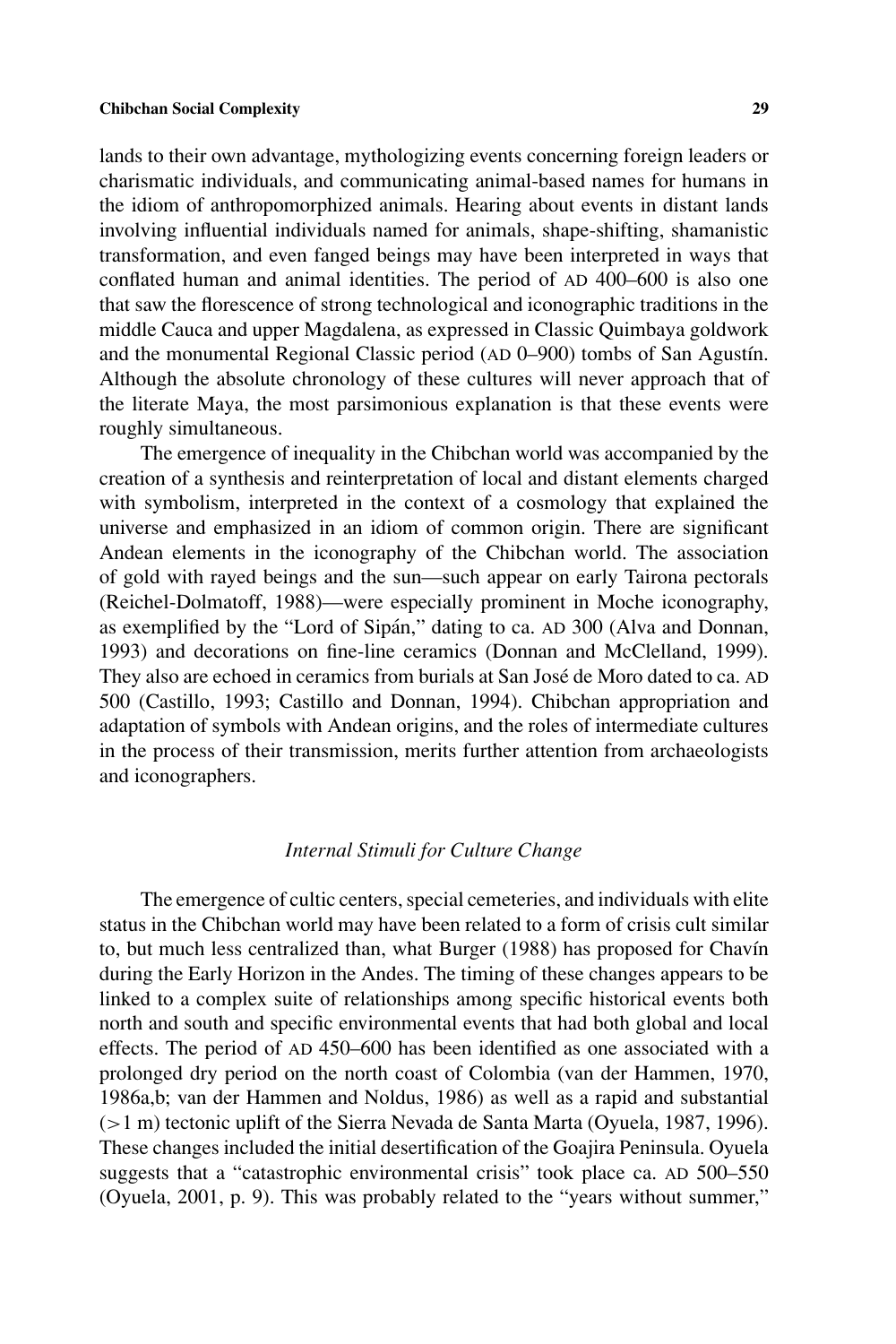a global climatic event that occurred ca. AD 536 (Gunn, 2000). These changes affected the availability of marine resources, especially shellfish, and in Santa Marta precipitated a population shift inland to better agricultural lands and higher altitudes. Coincidentally, this occurred shortly before the catastrophic eruption of Volcán Barú in western Panama around AD 600, an event that may have driven inland populations towards the coasts (Linares *et al.*, 1975). These events had transcontinental effects on many different cultures, stimulating and conditioning long-distance interaction. However, they must also be understood within a larger context.

The elaborate phenomena that appear in the period AD 300–600 suggest a widespread horizon of common practices and beliefs despite variations in their specific manifestations. Why did this emerge? Cultural networks were conducive to communicating complex interpretations of natural phenomena and appropriate response. Oyuela suggests that a catastrophic environmental crisis ca. AD 500–550 stimulated the emergence of prophets and a serious concern with eschatology (a cosmology concerned with afterlife and the end of present reality) in northern Colombia. In his model, charismatic, visionary individuals articulated a worldview that came to be expressed through "routinization"—the development of a patterned iconographic and material expression of ritual. Oyuela identifies routinization as "the cultural threshold practice of the change from shamanism to priesthood" and associates it with the emergence of a religious complex that "can expand and contract in space, depending on the rise of new crises and the success of the process of routinization in the landscape." This process precipitates the designation and use of cultic places, "where individuals can engage in prayers and offerings to the masters and gods that control the universe" (Oyuela, 2001). The principal practitioners of these rituals are members of a priesthood, one example of which would be *mamas* or "elder brothers" of the Kogi of the Sierra Nevada de Santa Marta (Reichel-Dolmatoff, 1985, 1990; Reichel-Dolmatoff *et al.*, 1999).

The differences between "shamans" and "priests" are more than semantic (Klein *et al.*, 2002). Priests are considered to be intermediaries between individuals and the supernatural in the context of a formalized, institutionalized, routinized set of beliefs and practices. The "routine" of the priest is an institution distinct from the individual who practices it in the same way that the "office" of a chief is distinct from the individual who holds it. A priest differs from a shaman in that the status of the former's authority is sanctioned by the existence of formal institutions as well as individual charisma and ability. The generalized tools and techniques of shamans are well known and can be recognized cross-culturally (Vitebsky, 2001), despite critiques of specific interpretation and nomenclature (Kehoe, 2000). The priest's "routine" consists of those elements that are not general, but culture specific. Priests also may have been chieftains or chiefs. We have far more evidence for symbolic, ideological activity than political control. As noted earlier, the question of whether the activities of these individuals can be considered as a corporate or network strategy (or perhaps with elements of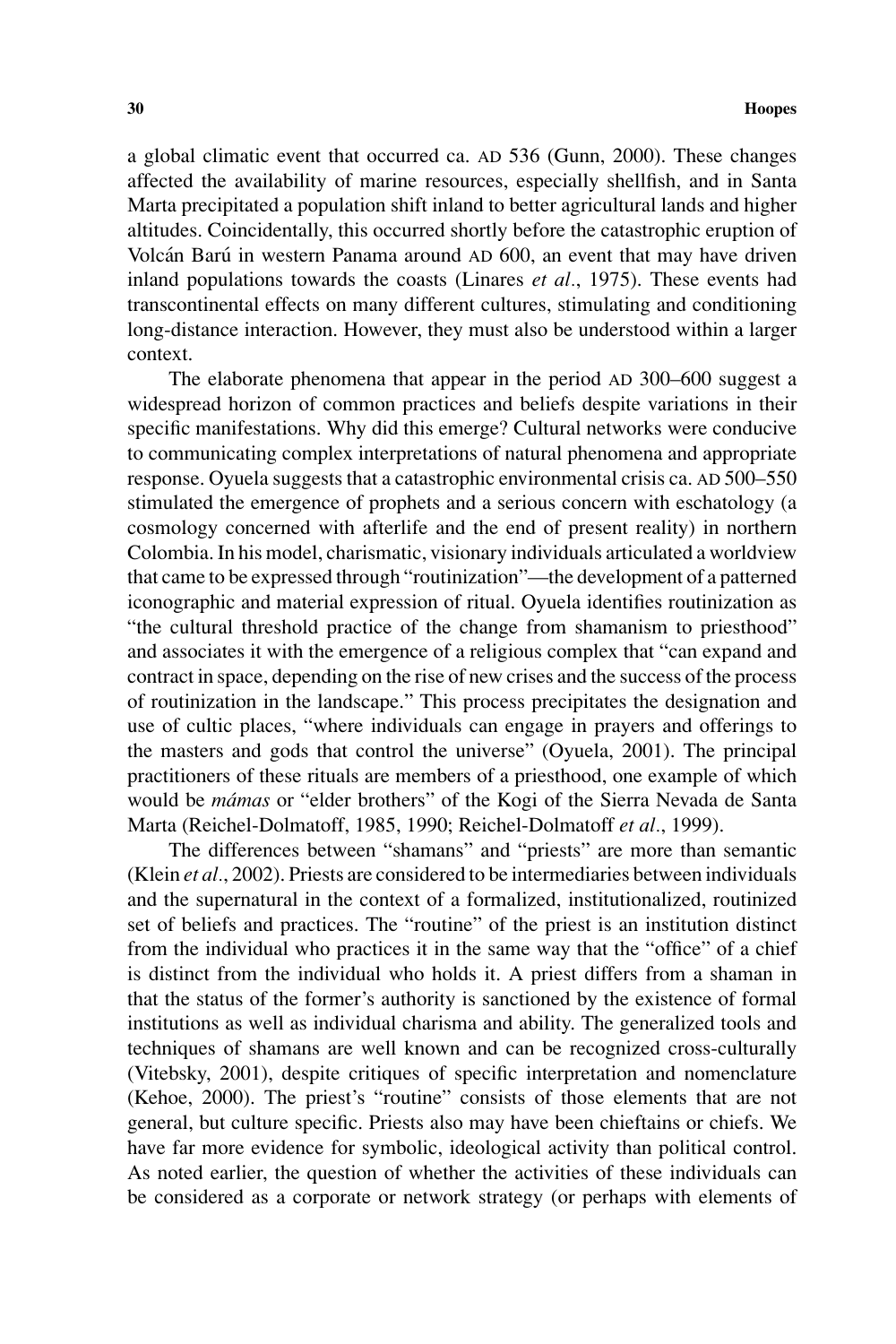both) may be a more productive line of investigation than the question of whether or not they were chiefs or chieftains. It also is germane to consider how these individuals articulated with each other in the context of a heterarchical, rather than hierarchical structure, in which their specific roles may have varied significantly depending upon which functions or networks are being considered.

# **CONCLUSION**

The Chibchan world presents a laboratory for the study of diversity in prestate societies. It is sufficiently distinct in character to merit consideration as a major region in its own right, and not an intermediate area that is a pale reflection of either Mesoamerica or the central Andes. There is now a substantial literature documenting a wide range of cultural phenomena that can inform studies of the emergence of inequality and a wide range of forms of social organization from autonomous villages to multivillage chiefdoms. The study of social complexity has now gone well beyond issues of typology in describing the processes that produce a wide range of organizational and leadership styles. A focus on the behavior of chiefs runs the risk of discounting other mechanisms that can foster organization above the level of households or villages. One that holds promise is the realm of ideology and religion as expressed in material culture.

This paper has focused not on the long trajectory of the emergence of centralized, multivillage chiefdoms but on defining the period that bears the greatest potential for elucidating the early stages of emergent hierarchy in the Chibchan world. Social differentiation prior to AD 300 remains diffuse and poorly documented. After this date, however, it is widespread and unmistakable. By AD 600, and certainly no later than AD 700, a basic cosmology and formalized patterns of ritual activity are evident throughout most of the region. These represent the beginnings of a process that continued until the sixteenth century. These were manifest in post-A.D. 600 occupations at sites such as Marañones in the Culmí Valley, La Fábrica de Grecia in highland Costa Rica, Sitio Conte in central Panama, and Mamorón in Santa Marta, Colombia. The causes for these changes remain unknown, but they seem likely to have resulted from the responses of an emergent elite to environmental phenomena and historical events affecting a broad cultural milieu distributed across a broad area of the Americas.

Current models for tribal cultures identify "pantribal sodalities" as a phenomenon that preceded the formation of chiefdoms. One option is to interpret the archaeological record of the period from AD 300–600 as representing a landscape of competing individual, self-aggrandizing chiefs who amassed wealth and power through the control of esoteric knowledge and limited resources. Yet the existence of a loose network of shamans, prophets, or priests who were able to articulate interpretations of the world that explained environmental change and integrated imperfect knowledge of distant populations in Mesoamerica,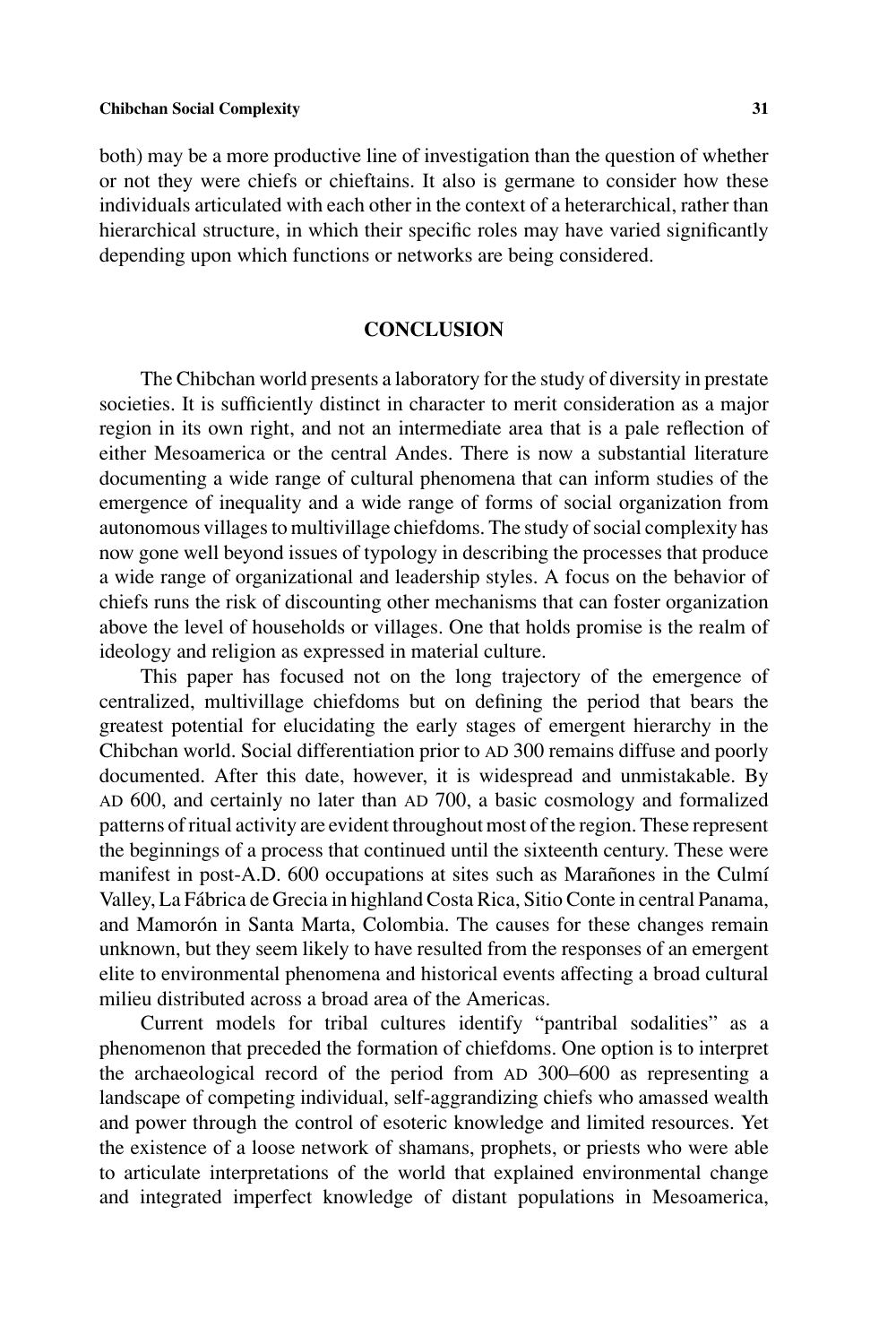the Caribbean, and the Andes—and their expression in increasingly routinized ritual—may have produced similar patterns. The possibility that this was manifest in a cultural horizon whose specific elements can be discerned in the iconography of jade, gold, ceramics, and stone sculpture deserves further investigation, as does the possibility that the priesthood of Kogi *mámas* represents the persistence of a sodality with origins in the events of the sixth century. Were there networks of interacting chiefdoms or interacting priesthoods? It is certainly possible that both processes were occurring simultaneously and that the same individuals shared the roles of shamans, priests, and chiefs. Were there characteristics of these processes that were distinct from those occurring in areas that subsequently experienced the emergence of state societies? These are issues that require more careful evaluation. Future research that explores the multiple dimensions of social complexity in prestate (or nonstate) societies will find rich challenges to interpretation in the archaeology of the Chibchan world. This paper highlights some of the resources that can contribute to this line of inquiry.

# **REFERENCES CITED**

- Acuna Coto, V. (1987). Relaciones entre asentamientos precolombinos al norte de Guayabo de Turrialba ˜ en la fase Cabana. ˜ *Revista de Ciencias Sociales* **35:** 43–52.
- Aguilar Piedra, C. H. (1980). Presencia temprana del cobre en el intermontano central de Costa Rica. In *La antropolog´ıa americanista en la actualidad: homenaje a Raphael Girard*, Editores Mexicanos Unidos, Mexico City, pp. 363–367.
- Aguilar Piedra, C. H. (1996). *Los usekares de oro ´* , Fundacion Museos Banco Central, San Jose, Costa ´ Rica.
- Alva, W., and Donnan, C. B. (1993). *Royal Tombs of Sipán*, Fowler Museum of Cultural History, University of California, Los Angeles.
- Badilla, A., Quintanilla Jiménez, I., and Fernández, P. (1997). Hacia la contextualización de la metalurgia en la subregión arqueológica Diquís: el caso del sitio Finca 4. Boletín Museo del *Oro* **42:** 113–137.
- Barrantes, R. (1993). *Evolucion en el tr ´ opico: los amerindios de Costa Rica y Panam ´ a´*, Editorial de la Universidad de Costa Rica, San Jose.
- Barrantes, R., Smouse, P. E., Mohrenweiser, H. W., Gershowitz, H., Azofeifa, J., Arias, T. D., and Neel, J. V. (1990). Microevolution in lower Central America: Genetic characterization of the Chibcha speaking groups of Costa Rica and Panama, and a taxonomy based on genetics, linguistics, and geography. *American Journal of Human Genetics* **46:** 63–84.
- Baudez, C. F., Borgnino, N., Laligant, S., and Lauthelin, V. (1993). *Investigaciones arqueologicas en el ´ Delta del Diquís*, Centro de Estudios Mexicanos y Centraméricanos, Mexico, and the Delegación Regional de Cooperación Científica y Técnica en América Central, San Jose, Costa Rica.
- Baudez, C. F., Borgnino, N., Laligant, S., and Lauthelin, V. (1996). A ceramic sequence for the lower Diquís area, Costa Rica. In Lange, F. W. (ed.), *Paths to Central American Prehistory*, University Press of Colorado, Niwot, pp. 79–92.
- Baudez, C. F., and Coe, M. D. (1966). Incised slate disks from the Atlantic Watershed of Costa Rica: A commentary. *American Antiquity* **31:** 441–443.
- Begley, C. T. (1999). *Elite Power Strategies and External Connections in Ancient Eastern Honduras*, Ph.D. dissertation, Department of Anthropology, University of Chicago, Chicago.
- Bieber, H., Bieber, S. W., Rodewald, A., and Barrantes, R. (1996). Microevolution and genetic affinities among six Amerindian tribes of lower Central America: Comparative genetic study of serum proteins. *Human Biology* **68:** 929–953.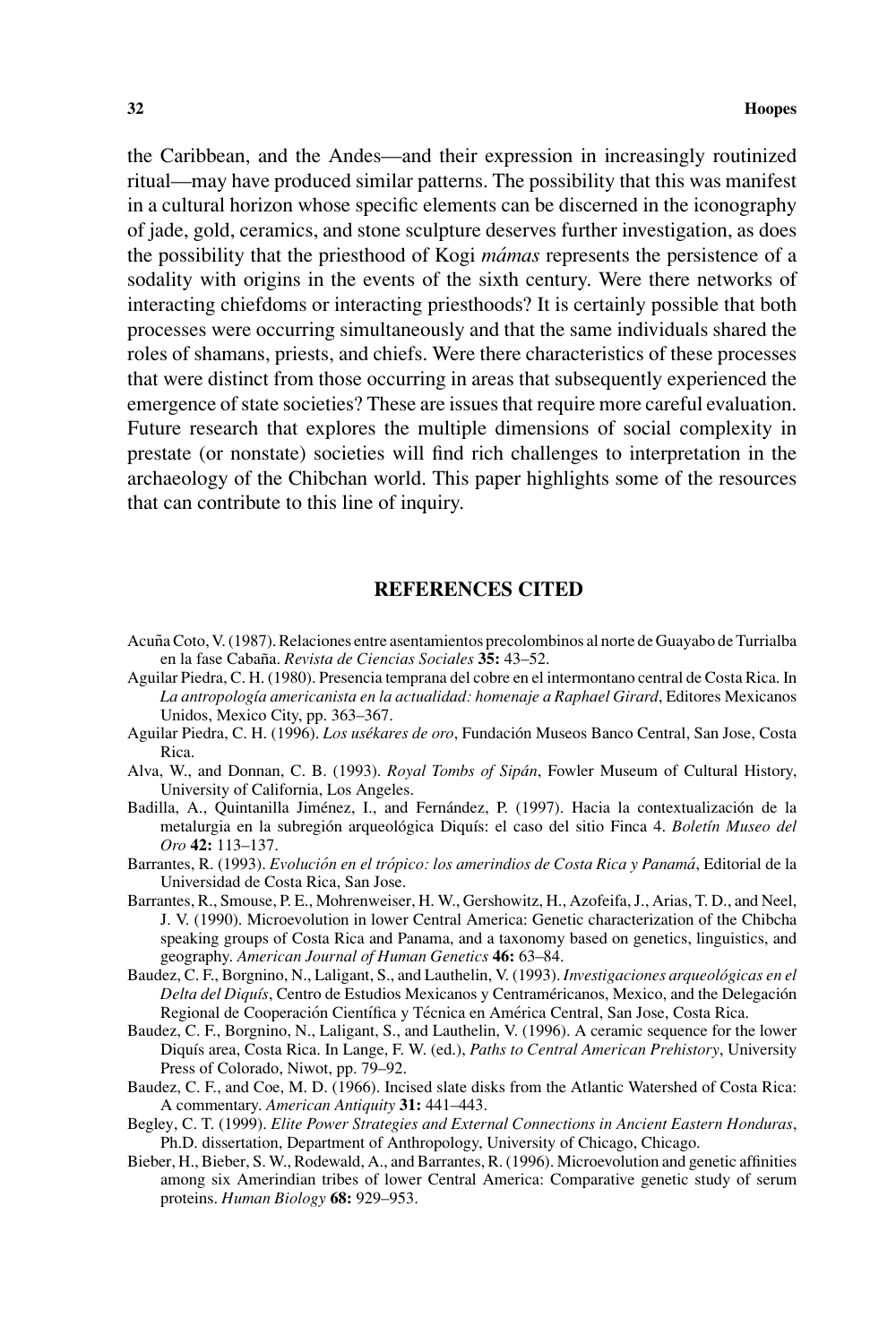- Bischof, H. (1969a). Contribuciones a la cronología de la Cultura Tairona (Sierra Nevada de Santa Marta, Colombia). In *Proceedings of the 38th International Congress of Americanists*, Vol. 1, Stuttgart-Munich, Germany, pp. 259–269.
- Bischof, H. (1969b). La cultura Tairona en el area intermedio. In *Proceedings of the 38th International Congress of Americanists*, Vol. 1, Stuttgart-Munich, Germany, pp. 272–280.
- Bishop, R. L., and Lange, F. W. (1993). Sources of Maya and Central American jadeite. In Lange, F. W. (ed.), *Precolumbian Jade: New Geological and Cultural Interpretations*, University of Utah Press, Salt Lake City, pp. 125–130.
- Blanton, R. E., Feinman, G. M., Kowalewski, S. A., and Peregrine, P. N. (1996). A dualprocessual theory for the evolution of Mesoamerican civilization. *Current Anthropology* **37:** 1–14.
- Bovallius, C. (1886). *Nicaraguan Antiquities*, Swedish Academy of Anthropology and Geography, Stockholm.
- Brady, J. E., Begley, C. T., Fogarty, J., Stierman, D. J., Luke, B. A., and Scott, A. (2000). Talgua Archaeological Project: A preliminary assessment. *Mexicon* **22:** 111–118.
- Bsray, W. (1978). *The Gold of El Dorado*: Catalogue of an Exhibition Held at The Royal Academy, Piccadilly, London, 21 November, 1978–18 March, 1979, Times Newspapers, London.
- Bray, W. (1991). A donde han ido los bosques? El hombre y el medio ambiente en la Colombia prehispánica. Boletín del Museo del Oro 30: 42–65.
- Bray, W. (1992). Sitio Conte in its pan-American context. In Hearne, P., and Sharer, R. J. (eds.), *River of Gold: Precolumbian Treasures from Sitio Conte*, University Museum of Archaeology and Anthropology, University of Pennsylvania, Philadelphia, pp. 32–46.
- Bray, W. (1995). Searching for environmental stress: Climatic and anthropogenic influences on the landscape of Colombia. In Stahl, P. W. (ed.), *Archaeology in the Lowland American Tropics: Current Analytical Methods and Applications*, Cambridge University Press, Cambridge, UK, pp. 96–112.
- Bray, W. (1997). Metallurgy and anthropology: Two studies from prehistoric America. *Boletín del Museo del Oro* **42:** 37–55.
- Bray, W. (2000). Malagana and the goldworking tradition of southwest Colombia. In McEwan, C. (ed.), *Precolumbian Gold: Technology, Style, and Icongraphy*, Fitzroy Dearborn, Chicago, pp. 94–111.
- Briggs, P. S. (1989). *Art, Death and Social Order: The Mortuary Arts of Pre-Conquest Central Panama*, BAR International Series, Vol. 550, British Archaeological Reports, Oxford.
- Burger, R. L. (1988). Unity and heterogeneity within the Chavín horizon. In Keatinge, R. W. (ed.), *Peruvian Prehistory: An Overview of Pre-Inca and Inca society*, Cambridge University Press, New York.
- Burger, R. L., and Gordon, R. B. (1998). Early central Andean metalworking from Mina Perdida, Peru. *Science* **282:** 1108–1111.
- Calvo Mora, M., Bonilla Vargas, L., and Sánchez Pérez, J. (1995). Gold, Jade, Forests: Costa Rica, Trust for Museum Exhibitions, University of Washington Press, Seattle.
- Carneiro, R. L. (1981). The chiefdom: Precursor to the state. In Jones, G. D., and Kautz, R. R. (eds.), *The Transition to Statehood in the New World*, Cambridge University Press, Cambridge, UK, pp. 37–79.
- Carneiro, R. L. (1998). What happened at the flashpoint? Conjectures on chiefdom formation at the very moment of conception. In Redmond, E. M. (ed.), *Chiefdoms and Chieftaincy in the Americas*, University Press of Florida, Gainesville, pp. 18–42.
- Carneiro, R. L. (2002). The tribal village and its culture: An evolutionary stage in the history of human society. In Parkinson, W. A. (ed.), *The Archaeology of Tribal Societies*, International Monographs in Prehistory, Ann Arbor, MI, pp. 34–52.
- Carvajal, C. R. (1998). *Analisis de cuatro componentes en el rasgo CH excavado mediante de ´ microestratigraf´ıa: El caso de Cerro Juan D´ıaz*, Tesis de grado, Facultad de Ciencias Humanas, ´ Universidad Nacional de Colombia, Santa Fe de Bogota.
- Castillo, L. J. (1993). Prácticas funerarias, poder e ideología en la sociedad Moche Tardía. *Gaceta Arqueolog´ıa Andina* **7:** 67–82.
- Castillo, L. J., and Donnan, C. B. (1994). La ocupación moche de San José de Moro, Jequetepeque. In Uceda, S., and Mujica, E. (eds.), *Moche: Propuestas y perspectivas*, Travaux de l'Institut Français d'Etudes Andines, Vol. 79, Lima, Peru, pp. 93–146. ´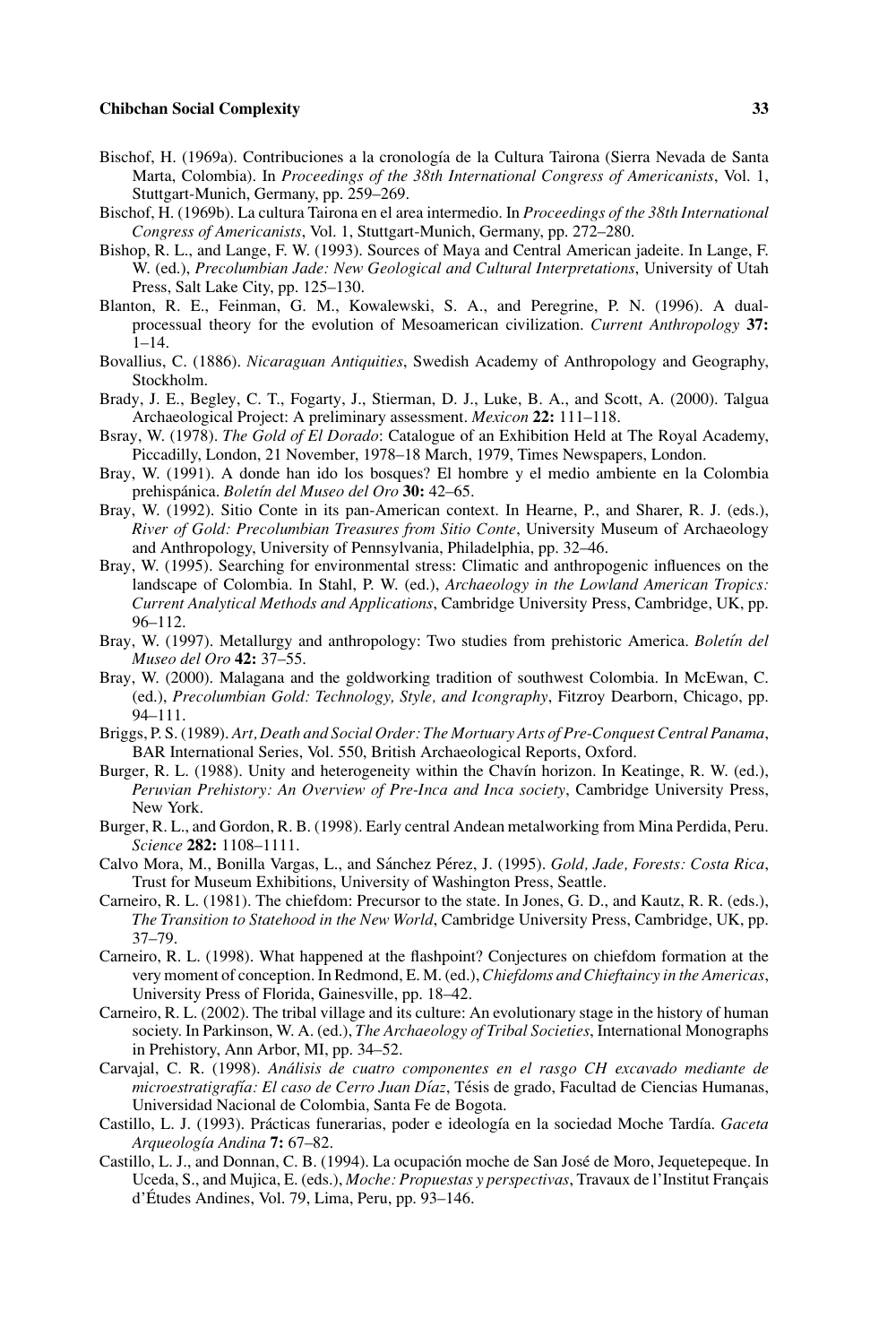- Cavatrunci, C., Orefici, G., and Terenzi, C. (1992). *Centro America. Tesori d'arte delle civilita` precolombiane*, Fabbri Editori, Milan.
- Clark, J. E., and Blake, M. (1994). The power of prestige: Competitive generosity and the emergence of rank societies in lowland Mesoamerica. In Brumfiel, E., and Fox, J. W. (eds.), *Factional Competition and Political Development in the New World*, Cambridge University Press, Cambridge, UK, pp. 17–30.
- Coggins, C. C., and Shane, O. C., III (eds.) (1984). *Cenote of Sacrifice: Maya Treasures from the* Sacred Well at Chichén Itzá, University of Texas Press, Austin.
- Constenla, U. A. (1981). *Comparative Chibchan Phonology*, Ph.D. dissertation, Department of Linguistics, University of Pennsylvania, Philadelphia.
- Constenla, U. A. (1991). *Las lenguas del Area Intermedia: Introducci ´ on a su estudio areal ´* , Editorial de la Universidad de Costa Rica, San Jose.
- Constenla, A. (1993). La familia chibcha. In Rodríguez de Montes, M. (ed.), *Estado actual de las lenguas ind´ıgenas de Colombia: Ponencias presentadas en el seminario-taller realizado en el Instituto Caro y Cuervo (febrero 10, 11, y 12 de 1988)*, Instituto Caro y Cuervo, Santa Fe de Bogota, pp. 75–125.
- Constenla, U. A. (1994). Las lenguas de la Gran Nicoya. *V´ınculos* **18–19:** 209–227.
- Constenla, U. A. (1995). Sobre el estudio diacrónico de las lenguas chibchenses y su contribución al conocimiento del pasado de sus hablantes. *Bolet´ın del Museo del Oro* **38–39:** 13–56.
- Cooke, R. (1984). Archaeological research in central and eastern Panama: A review of some problems. In Lange, F. W., and Stone, D. Z. (eds.), *The Archaeology of Lower Central America*, University of New Mexico Press, Albuquerque, pp. 263–302.
- Cooke, R. G. (1998a). The Felidae in pre-Columbian Panama: A thematic approach to their imagery and symbolism. In Saunders, N. J. (ed.), *Icons of Power: Feline Symbolism in the Americas*, Routledge, New York, pp. 77–121.
- Cooke, R. G. (1998b). Subsistencia y economía casera de los indigenas precolombinos de Panamá. In Pastor, A. (ed.), *Antropología panameña: Pueblos y culturas*, Editorial Universitaria, Panama, pp. 61–134.
- Cooke, R. G. (2001). Cuidando a los ancestros: rasgos mortuarios precolombinos en Cerro Juan Díaz, Los Santos. In Heckadon Moreno, S. (ed.), *Panama: Puente biol ´ ogico ´* , Smithsonian Intitute for Tropical Studies, Panama, pp. 54–62.
- Cooke, R. G., and Bray, W. (1985). The goldwork of Panama: An iconographic and chronological perspective. In Jones, J. (ed.), *The Art of Precolumbian Gold: The Jan Mitchell Collection*, Weidenfield and Nelson, London, pp. 35–45.
- Cooke, R., and Fonseca, O. (1994). Historia antigua del sur de la América Central: Una contribución al estudio de la Región Histórica Chibcha. In Carmack, R. M. (ed.), *Historia antigua: Historia general de Centroamerica ´* , Vol. I, Facultad Latinoamericana de Ciencias Sociales, San Jose, Costa Rica, pp. 217–281.
- Cooke, R. G., Isaza, I. I., Griggs, J., Desjardins, B., and Sánchez, L. A. (2003). Who crafted, exchanged and displayed gold in pre-Columbian Panama. In Quilter, J., and Hoopes, J. W. (eds.), *Gold and Power in Ancient Costa Rica, Panama, and Colombia*, Dumbarton Oaks Research Library and Collections, Washington, DC.
- Cooke, R., and Ranere, A. (1984). El Proyecto Santa Mar´ıa: A multidisciplinary analysis of prehistoric adaptations to a tropical watershed, Panama. In Lange, F. W. (ed.), *Recent Developments in Isthmian Archaeology: Advances in the Prehistory of Lower Central America: Proceedings, 44th International Congress of Americanists, Manchester, 1982*, BAR International Series, Vol. 212, British Archaeologies Reports, Oxford, pp. 3–31.
- Cooke, R. G., and Ranere, A. J. (1992a). Human influences on the zoogeography of Panama: An update based on archaeological and ethnohistorical evidence. In Darwin, S. P., and Welden, A. L. (eds.), *Biogeography of Mesoamerica: Proceedings of a Symposium, Merida, Yucatan, Mexico, October 26–30, 1984*, Tulane Studies in Zoology and Botany, Supplementary Publication, No. 1, Tulane University, New Orleans, pp. 21–58.
- Cooke, R. G., and Ranere, A. J. (1992b). The origin of wealth and hierarchy in the central region of Panama (12,000–2,000 BP), with observations on its relevance to the history and phylogeny of Chibchan-speaking polities in Panama and elsewhere. In Lange, F. W. (ed.), *Wealth and Hierarchy in the Intermediate Area: A Symposium at Dumbarton Oaks, 10th and 11th October 1987*, Dumbarton Oaks, Washington, DC, pp. 243–316.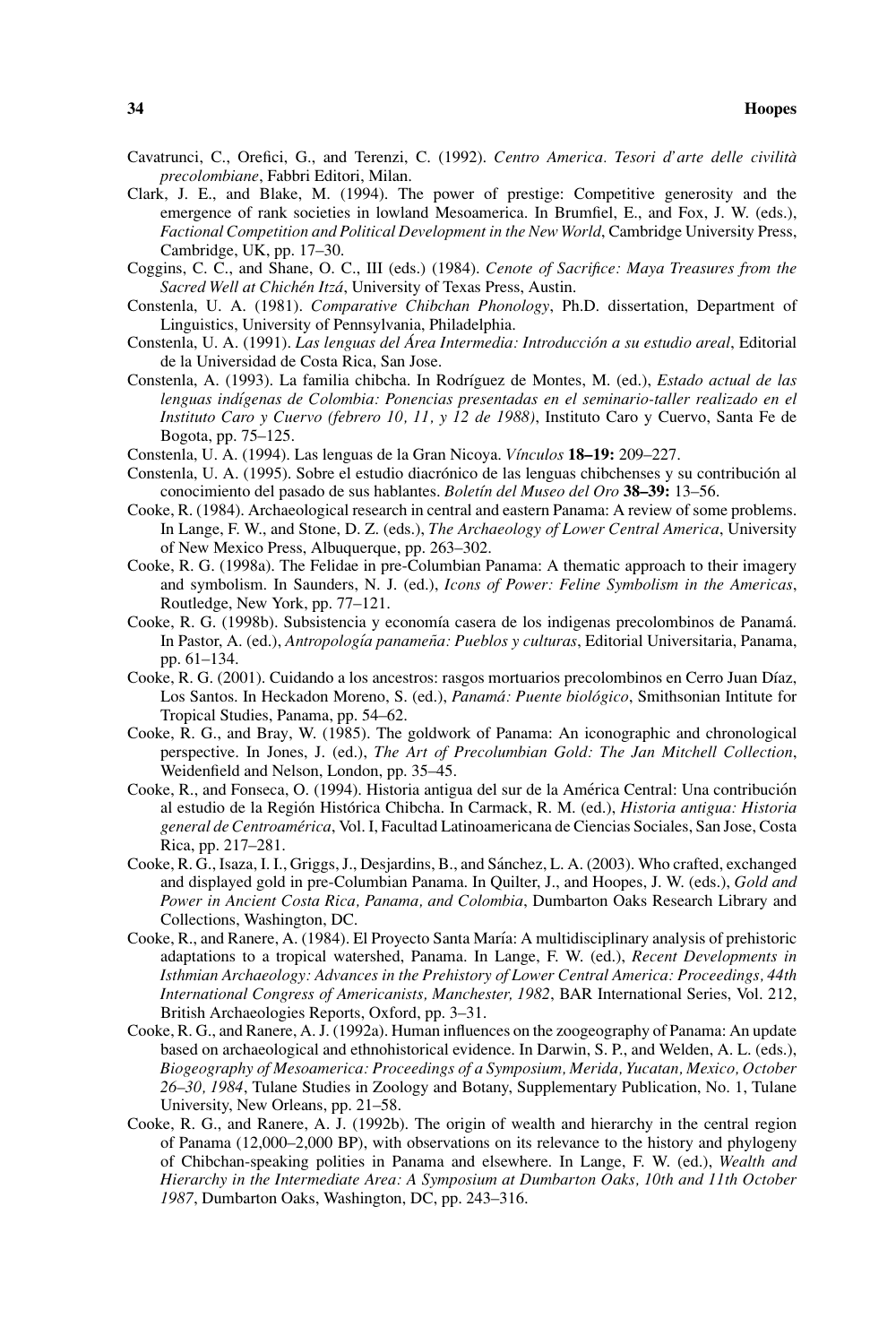- Cooke, R. G., and Ranere, A. J. (1992c). Prehistoric human adaptations to the seasonally dry forests of Panama.´ *World Archaeology* **24:** 114–133.
- Cooke, R. G., and Sánchez, L. A. (1998). Coetaneidad de metalurgia, artesanías de concha y cerámica pintada en Cerro Juan Díaz, Panamá. Boletín del Museo del Oro 42: 57–85.
- Cooke, R. G., Sánchez, L. A., Isaza, I. I., and Pérez, Y. A. (1998). Rasgos morturarios y artefactos inusitados de Cerro Juan Díaz, una aldea precolombina de 'Gran Coclé' (Panamá central). La *Antigua* **53:** 127–196.
- Cooke, R. G., and Sánchez Herrera, L. A. (2000). Cubitá: un nuevo eslabón estilístico en la tradición cerámica del "Gran Coclé," Panama. Precolombart 3: 5–20.
- Cooke, R. G., Sánchez, L. A., and Udagawa, K. (2000). Contextualized goldwork from 'Gran Coclé,' Panama: An update based on recent excavations and new radiocarbon dates for associated pottery styles. In McEwan, C. (ed.), *Precolumbian Gold: Technology, Style and Iconography*, British Museum, London, pp. 154–176.
- Cowgill, G. L. (1997). State and society at Teotihuacan, Mexico. *Annual Review of Anthropology* **26:** 129–162.
- Craig, M. (1997). *Kundun: A Biography of the Family of the Dalai Lama*, Counterpoint, Washington, DC.
- Creamer, W. (1987). Mesoamerica as a concept: An archaeological view from Central America. *Latin American Research Review* **22:** 35–62.
- Crumley, C. L. (1995). Heterarchy and the analysis of complex societies. In Ehrenreich, R. M., Crumley, C. L., and Levy, J. E. (eds.), *Heterarchy and the Analysis of Complex Societies*, Archeological Papers, No. 6, American Anthropological Association, Washington, DC., pp. 1–5.
- Crumley, C. L. (2001). Communication, holism, and the evolution of sociopolitical complexity. In Haas, J. (ed.), *From Leaders to Rulers*, Kluwer Academic/Plenum, New York, pp. 19–33.
- Díaz, C. P. (1999). Estudio bio-antropológico de rasgos mortuarios de la Operación 4 del Sitio Arqueológico Cerro Juan Díaz, Panamá central, Tésis de licenciatura, Universidad de los Andes, Santa Fe de Bogota, Colombia.
- Dillehay, T. D. (1995). Mounds of social death: Araucanian funerary rites and political succession. In Dillehay, T. D. (ed.), *Tombs for the Living: Andean Mortuary Practives: A Symposium at Dumbarton Oaks 12th and 13th October 1991*, Dumbarton Oaks, Washington, DC., pp. 281–314.
- Dixon, B., Hasemann, G., Brady, J. E., Gomez, P., and Beaudry-Corbett, M. (1998). Multi-ethnicity or multiple enigma? Archaeological survey in the Río Talgua drainage, Department of Olancho, Honduras. *Ancient Mesoamerica* **9:** 327–340.
- Donnan, C. B., and McClelland, D. (1999). *Moche Fineline Painting: Its Evolution and its Artists*, Fowler Museum of Cultural History, University of California, Los Angeles.
- Drennan, R. D. (1991). Pre-hispanic chiefdom trajectories in Mesoamerica, Central America, and northern South America. In Earle, T. (ed.), *Chiefdoms: Power, Economy, and Ideology*, Cambridge University Press, Cambridge, UK, pp. 263–287.
- Drennan, R. D. (1995a). Chiefdoms in northern South America. *Journal of World Prehistory* **9:** 301–340.
- Drennan, R. D. (1995b). Mortuary practices in the Alto Magdalena: The social context of the "San Agustín culture." In Dillehay, T. D. (ed.), *Tombs for the Living: Andean Mortuary Practices*, Dumbarton Oaks, Washington, DC., pp. 79–110.
- Drennan, R. D. (1996). Betwixt and between in the Intermediate Area. *Journal of Archaeological Research* **4:** 95–132.
- Drennan, R. D., and Blick, J. P. (2000). *Las sociedades prehispanicas del alto Magdalena ´* , Instituto Colombiano de Antropología e Historia, Bogota.
- Drennan, R. D., and Quattrin, D. W. (1995). Social inequality and agricultural resources in the Valle de la Plata, Colombia. In Price, T. D., and Feinman, G. M. (eds.), *Foundations of Social Inequality*, Plenum, New York, pp. 207–233.
- Drolet, R. (1988). The emergence and intensification of complex societies in Pacific southern Costa Rica. In Lange, F. W. (ed.), *Archaeology and Art in Costa Rican Prehistory: Essays in Honor of Frederick R. Mayer*, University of Colorado Press, Boulder, pp. 163–188.
- Drolet, R. (1992). The house and the territory: The organizational structure for chiefdom art in the Diquís subregion of Greater Chiriquí. In Lange, F. W. (ed.), *Wealth and Hierarchy in the Intermediate Area: A Symposium at Dumbarton Oaks, 10th and 11th October 1987*, Dumbarton Oaks, Washington, DC., pp. 207–242.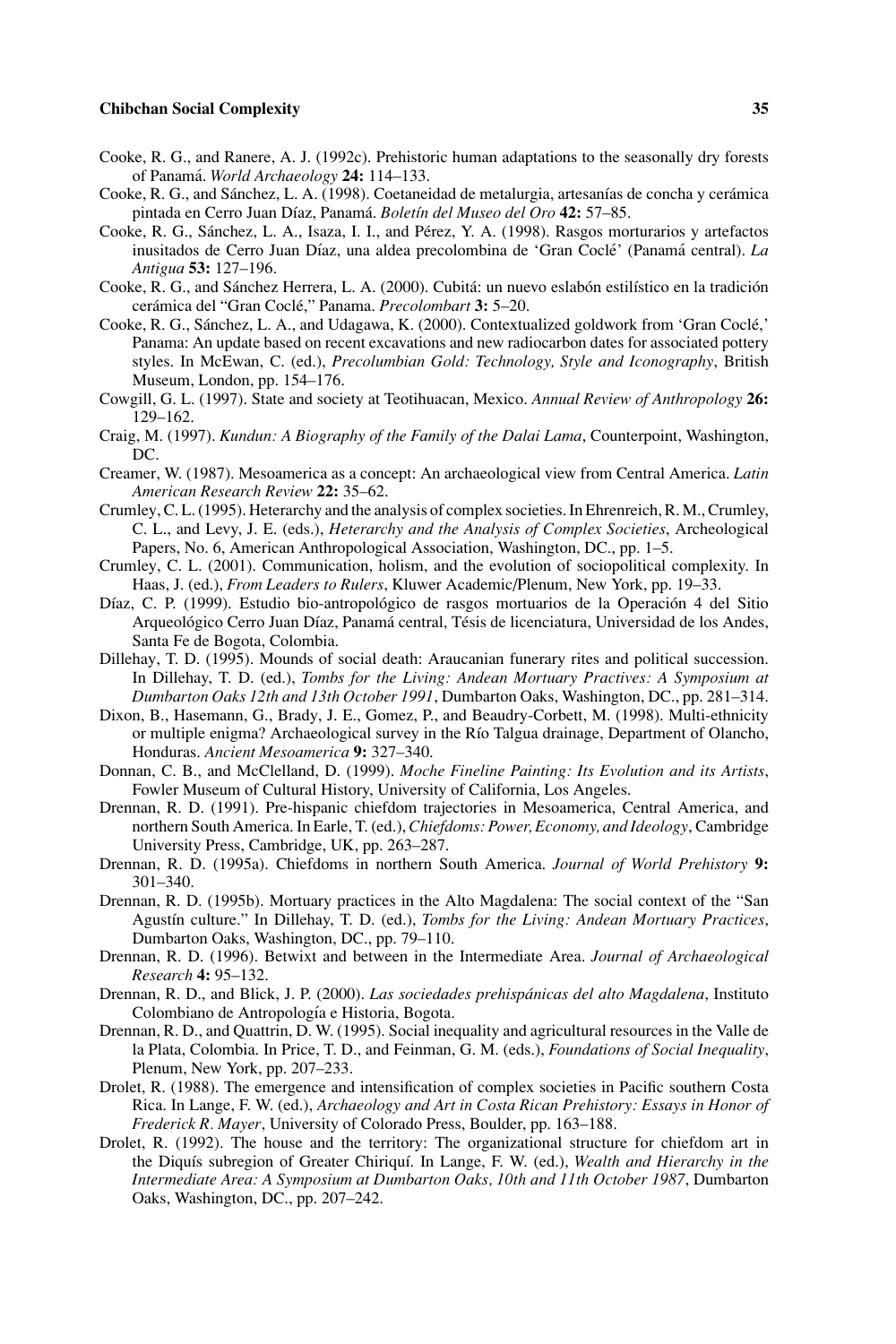- Dull, R. A., Southton, J. R., and Sheets, P. D. (2001). Volcanism, ecology and culture: A reassessment of the Volcán Ilopango TBJ eruption in the southern Maya realm. *Latin American Antiquity* 12: 25–44.
- Easby, E. K. (1968). *Pre-Columbian Jade from Costa Rica*, Andre Emmerich, New York. ´
- Ehrenreich, R. M., Crumley, C. L., and Levy, J. E. (eds.) (1995). *Heterarchy and the Analysis of Complex Societies*, Archeological Papers No. 6, American Anthropological Association, Washington, DC.
- Espinoza Pérez, E., and Rigat, D. (1994). Gran Nicoya y la región de Chontales, Nicaragua. *Vínculos* **18:** 139–156.
- Falchetti, A. M. (2000). The gold of Greater Zenu: Prehispanic metallurgy in the Caribbean lowlands of Colombia. In McEwan, C. (ed.), *Precolumbian Gold: Technology, Style, and Icongraphy*, Fitzroy Dearborn, Chicago, pp. 132–151.
- Falk, P., Friberg, L., Salamanca, D., and Arellano, J. E. (1999). *La estatuaria aborígen de Nicaragua*, Publicaciones de la Academia Nicaragüense de la Lengua. Serie Raíces, Vol. 20, Academia Nicaragüense de la Lengua, Managua.
- Feinman, G., and Neitzel, J. (1984). Too many types: An overview of sedentary prestate societies in the Americas. In Schiffer, M. B. (ed.), *Advances in Archaeological Method and Theory*, Vol. 7, Academic, Orlando, FL, pp. 39–102.
- Feinman, G. M. (2000). Dual-processual theory and social formations in the Southwest. In Mills, B. J. (ed.), *Alternative Leadership Strategies in the Prehispanic Southwest*, University of Arizona Press, Tucson, pp. 207–224.
- Feinman, G. M. (2001). Mesoamerican political complexity: The corporate-network dimension. In Haas, J. (ed.), *From Leaders to Rulers*, Kluwer Academic/Plenum, New York, pp. 151–175.
- Fernández Esquivel, P., Corrales Ulloa, F., Sáenz Samper, J., and Lleras Pérez, R. (1999). Oro y jade: *Emblemas de poder en Costa Rica*, Banco Central de Costa Rica, Museo Nacional de Costa Rica y Museo del Oro, San Jose.
- Fields, V. M., and Reents-Budet, D. (1992). Historical implications of the jade trade between the Maya lowlands and Costa Rica during the Early Classic period. In Markel, S. (ed.), *The World of Jade*, Marg, Bombay.
- Folan, W. J., Marcus, J., Pincemin, S., Dominguez Carrasco, M. D. R., Fletcher, L., and Morales López, A. (1995). Calakmul: New data from the ancient Maya capital in Campeche, Mexico. *Latin American Antiquity* **6:** 310–334.
- Fonseca, Z. O. M. (1994). El concepto de Area de Tradicion Chibchoide y su pertinencia para entender ´ Gran Nicoya. *V´ınculos* **18:** 209–228.
- Fonseca, Z. O., and Cooke, R. G. (1993). El sur de la América Central: Contribución al estudio de la Región Histórica Chibcha. In Carmack, R. M. (ed.), *Historia general de Centroamérica, Vol. I*, *Historia antigua*, Ediciones Siruela, Madrid, pp. 217–282.
- Fonseca, Z. O., and Richardson, J. B., III (1978). South American and Maya cultural contacts at the Las Huacas site, Costa Rica. *Annals of the Carnegie Museum* **47:** 299–317.
- Fonseca, Z. O., and Scaglion, R. (1978). Stylistic analysis of stone pendants from Las Huacas burial ground in northwestern Costa Rica. *Annals of the Carnegie Museum* **47:** 281–298.
- Furletti, R., and Vila, M. (1977). *Piedras vivas*, Guardian S. A. de Impresiones, Managua.
- Garber, J. F., Grove, D. C., Hirth, K. G., and Hoopes, J. W. (1993). Jade use in portions of Mexico and Central America: Olmec, Maya, Costa Rica, and Honduras–A summary. In Lange, F. W. (ed.), *Precolumbian Jade: New Geological and Cultural Interpretations*, University of Utah Press, Salt Lake City, pp. 211–231.
- Gassiot, B. E., and Clemente, C. I. (2003). Asentamiento y sociedad durante el período en la costa atlántica de Nicaragua. URL: http://seneca.uab.es/arqueologia-nicaragua/. Universidad Autónoma de Barcelona, Barcelona, Spain.
- Gassiot, B. E., Briz, I., and López, A. (2003a). El Cascal de Flor de Pino. Una civilización desconocida en la costa Atlantica de Nicaragua. ´ *Revista de Arqueolog´ıa* **268:** 32–37.
- Gassiot, B. E., Clemente, C. I., and Lechado, L. (2003b). El Cascal de Flor de Pino: Descubrimiento, planimetría y datación de un conjunto arqueológico en la Costa Atlántica de Nicaragua. Revista *de Historia y Ciencias Sociales* **2:** 3–15.
- Gerstle, A. I. (1988). *Maya-Lenca Ethnic Relations in Late Classic Period Copan, Honduras*, PhD dissertation, Department of Anthropology, University of California, Santa Barbara.
- Giddens, A. (1979). *Central Problems in Social Theory: Action, Structure, and Contradiction in Social Analysis*, University of California Press, Berkeley.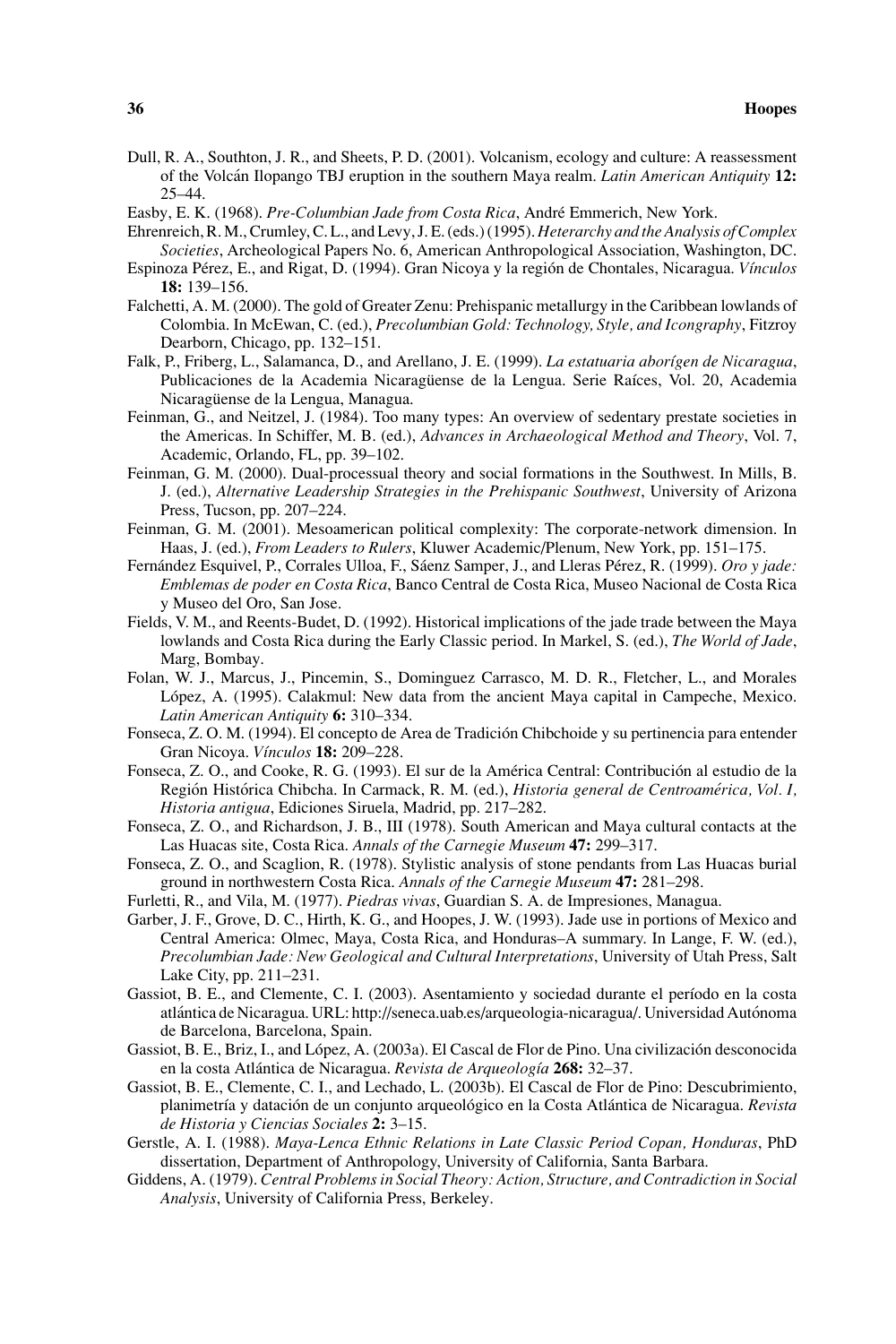- Gorin, F. (1990). *Archéologie de Chontales, Nicaragua*, Thèse de Nouveau Doctorat, Archaeology, Université de Paris I (Panthéon-Sorbonne), Paris.
- Graham, M. M. (1992a). Art-tools and the language of power in the early art of the Atlantic Watershed of Costa Rica. In Lange, F. W. (ed.), *Wealth and Hierarchy in the Intermediate Area: A Symposium at Dumbarton Oaks, 10th and 11th October 1987*, Dumbarton Oaks, Washington, DC., pp. 165–206.
- Graham, M. M. (1992b). *Reinterpreting Prehistory of Central America*, University Press of Colorado, Niwot.
- Graham, M. M. (1995). Iconography and jade in Costa Rica. *V´ınculos* **21:** 17–28.
- Graham, M. M. (1998). Mesoamerican jade and Costa Rica. In Jones, J. (ed.), *Jade in Ancient Costa Rica*, Metropolitan Museum of Art, New York, pp. 39–57.
- Guerrero Miranda, J. V. (1980). La Fábrica: un sitio con rasgos arquitectónicos de la fase Curridabat (400–900 d.C.). Ms. on file, Department of Anthropology and History, Museo Nacional de Costa Rica, San Jose.
- Guerrero Miranda, J. V. (1981). Informe preliminar sobre el proyecto de rescate arqueologico en el ´ sitio La Fábrica, Grecia. Ms. on file, Department of Anthropology and History, Museo Nacional de Costa Rica, San Jose.
- Guerrero Miranda, J. V. (1986). El contexto del jade en Costa Rica. *V´ınculos* **12:** 69–82.
- Guerrero Miranda, J. V. (1993). The context of jade in Costa Rica. In Lange, F. W. (ed.), *Precolumbian Jade: New Cultural and Geological Interpretations*, University of Utah Press, Salt Lake City.
- Guerrero Miranda, J. V. (1998). The archaeological context of jade in Costa Rica. In Jones, J. (ed.), *Jade in Ancient Costa Rica*, Metropolitan Museum of Art, New York, pp. 23–37.
- Guerrero Miranda, J. V., and Sol´ıs Del Vecchio, L. F. (1997). *Los pueblos antiguos del la zona Canas-Liberia del a ˜ no 300 al 1500 despu ˜ es de Cristo ´* , Museo Nacional de Costa Rica, San Jose.
- Guerrero Miranda, J. V., Solís, D. F., and Vázquez, L. R. (1994). El período Bagaces (300–800 d.C.) en la cronología arqueológica del noroeste de Costa Rica. Vínculos 18: 91-110.
- Gunn, J. D. (2000). *The Years Without Summer: Tracing A.D. 536 and Its Aftermath*, BAR International Series, Vol. 872, British Archaeological Reports, Oxford, England.
- Haberland, W. (1984). The archaeology of greater Chiriquí. In Lange, F. W., and Stone, D. Z. (eds.), *The Archaeology of Lower Central America*, University of New Mexico Press, Albuquerque, pp. 233–254.
- Hartman, C. V. (1907). *Archaeological Researches on the Pacific Coast of Costa Rica*, Memoirs No. 3, Carnegie Museum, Pittsburgh.
- Healy, P. F. (1984). The archaeology of Honduras. In Lange, F. W., and Stone, D. Z. (eds.), *The Archaeology of Lower Central America*, University of New Mexico Press, Albuquerque, pp. 113–161.
- Healy, P. F. (1992). Ancient Honduras: Power, wealth and rank in early chiefdoms. In Lange, F. W. (ed.), *Wealth and Hierarchy in the Intermediate Area: A Symposium at Dumbarton Oaks, 10th and 11th October 1987*, Dumbarton Oaks, Washington, DC., pp. 85–108.
- Heckenberger, M. J., and Watters, D. R. (1993). Ceramic remains from Carl V. Hartman's 1903 excavations at Las Huacas cemetery, Costa Rica. *Annals of the Carnegie Museum* **62:** 97–129.
- Helms, M. W. (1979). *Ancient Panama: Chiefs in Search of Power*, University of Texas Press, Austin.
- Helms, M. W. (1981). Precious metals and politics: Style and ideology in the Intermediate Area and Peru. *Journal of Latin American Lore* **7:** 215–238.
- Helms, M. W. (1988). *Ulysses' Sail: An Ethnographic Odyssey of Power, Knowledge, and Geographical Distance*, Princeton University Press, Princeton, NJ.
- Helms, M. W. (1991). Esoteric knowledge, geographical distance, and the elaboration of leadership status: Dynamics of resource control. In Rambo, A. T., and Gillogly, K. (eds.), *Profiles in Cultural Evolution*, Anthropological Papers No. 85, Museum of Anthropology, University of Michigan, Ann Arbor, pp. 333–352.
- Helms, M. W. (1992). Long-distance contacts, elite aspirations, and the Age of Discovery in cosmological context. In Schortman, E. M., and Urban, P. A. (eds.), *Resources, Power, and Interregional Interaction*, Plenum, New York, pp. 157–174.
- Helms, M. W. (1993a). Cosmological chromatics: Color-related symbolism in the ceramic art of ancient Panama. In Graham, M. M. (ed.), *Reinterpreting Prehistory of Central America*, University Press of Colorado, Niwot, pp. 209–252.
- Helms, M. W. (1993b). *Craft and the Kingly Ideal: Art, Trade, and Power*, University of Texas Press, Austin.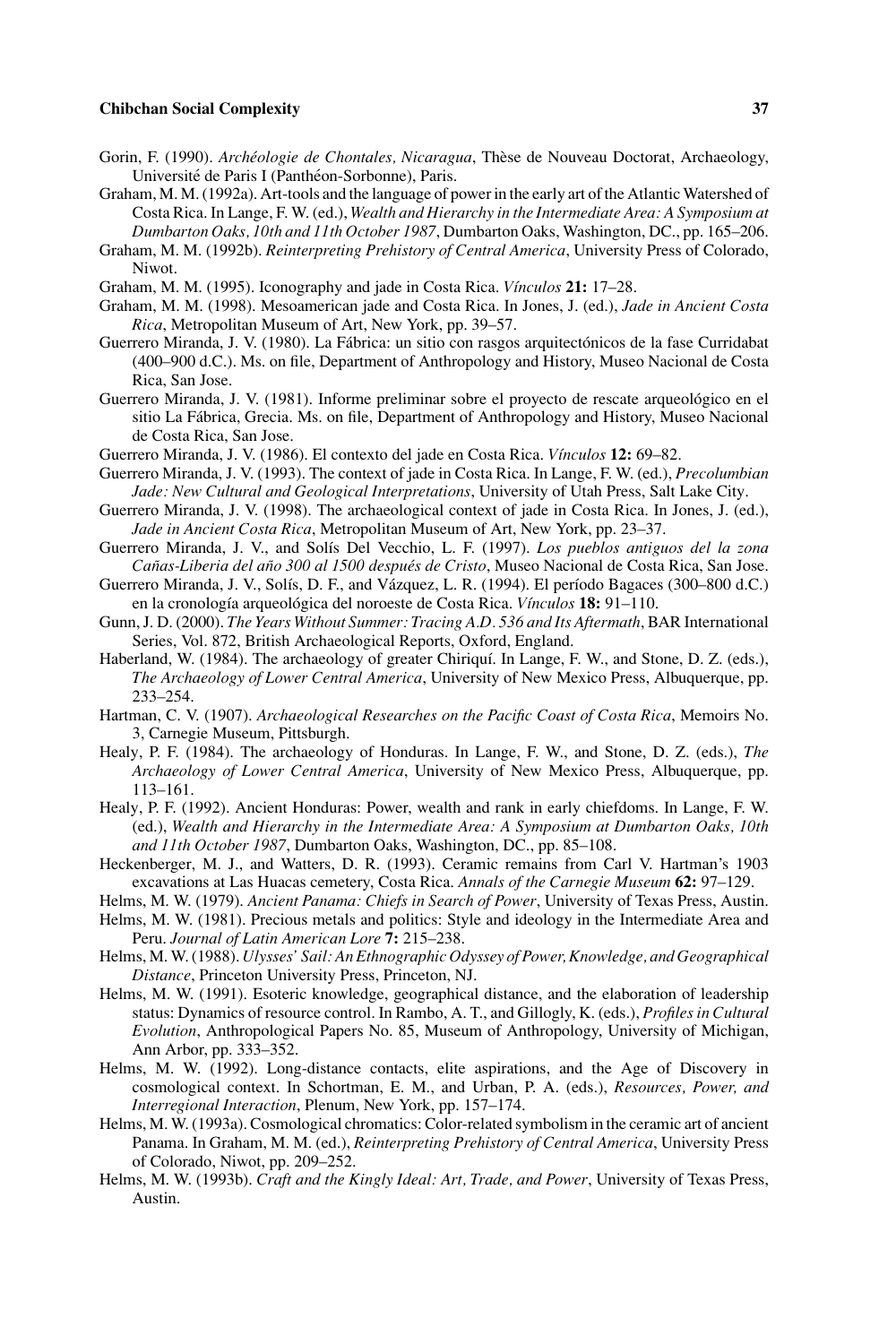- Helms, M. W. (1994). Chiefdom rivalries, control, and external contacts in lower Central America. In Brumfiel, E. M., and Fox, J. W. (eds.), *Factional Competition and Political Development in the New World*, Cambridge University Press, Cambridge, UK, pp. 55–60.
- Helms, M. W. (1995). *Creations of the Rainbow Serpent: Polychrome Ceramic Designs from Ancient Panama*, University of New Mexico Press, Albuquerque.
- Helms, M. W. (1998). *Access to Origins: Affines, Ancestors, and Aristocrats*, University of Texas Press, Austin.
- Helms, M. W. (2000). *The Curassow*'s *Crest: Myths and Symbols in the Ceramics of Ancient Panama*, University Press of Florida, Gainesville.
- Herren, D. D. (1997). Preliminary investigations of the archeology of Site 3346 III: La Fábrica Nacional de Licores, Grecia, Costa Rica. Unpublished report, Associated Colleges of the Midwest, San Jose.
- Herrera, A., Solís, F., Solano, F., and Guerrero Miranda, J. V. (n.d.). La ocupación aldeano-cacical en el sitio La Fabrica, Valle Central, Costa Rica. Unpublished report, Museo Nacional de Costa ´ Rica, San Jose.
- Herrera, V. A. (1998). Espacio y objetos funerarios en la distinción de rango social en Finca Linares. *V´ınculos* **22:** 125–156.
- Hoopes, J. W. (1985). Trade and exchange. In Willey, G. R., and Mathews, P. (eds.), *A Consideration of the Early Classic Period in the Maya Lowlands*, Institute for Mesoamerican Studies, Publications Vol. 10, State University of New York, Albany, pp. 145–160.
- Hoopes, J. W. (1991). The isthmian alternative: Reconstructing patterns of social organization in Formative Costa Rica. In Fowler, W. (ed.), *The Formation of Social Complexity in Southeastern Mesoamerica*, CRC, Boca Raton, pp. 171–192.
- Hoopes, J. W. (1992a). Early Formative cultures in the Intermediate Area: A background to the emergence of social complexity. In Lange, F. W. (ed.), *Wealth and Hierarchy in the Intermediate Area: A Symposium at Dumbarton Oaks, 10th and 11th October 1987*, Dumbarton Oaks, Washington, DC., pp. 43–83.
- Hoopes, J. W. (1992b). A view from the south: Prehistoric exchange in lower Central America. In Baugh, T. G., and Ericson, J. (eds.), *Prehistoric Exchange Systems in North America*, Plenum, New York, pp. 247–282.
- Hoopes, J. W. (1996). Settlement, subsistence, and the origins of social complexity in Greater Chiriquí: A reappraisal of the Aguas Buenas tradition. In Lange, F. W. (ed.), *Paths to Central American Prehistory*, University Press of Colorado, Niwot, pp. 15–48.
- Hoopes, J. W., and Chenault, M. (1994). Excavations at Sitio Bolívar: A Late Formative village in the Arenal basin. In Sheets, P. D., and McKees, B. (eds.), *Archaeology, Volcanism, and Remote Sensing in the Arenal Region, Costa Rica*, University of Texas Press, Austin, pp. 87–105.
- Hoopes, J. W., and Fonseca, O. M. (2003). Goldwork and Chibchan identity: Endogenous change and diffuse unity in the Isthmo-Colombian area. In Quilter, J., and Hoopes, J. W. (eds.), *Gold and Power in Ancient Costa Rica, Panama, and Colombia*, Dumbarton Oaks, Washington, DC., pp. 49–90.
- Hurtado de Mendoza, L., and Arias, A. C. (1986a). Cerámica y patrones de asentamiento en la región de Guayabo de Turrialba. In Lange, F. W., and Norr, L. C. (eds.), *Prehistoric Settlement Patterns in Costa Rica*, Journal of the Steward Anthropological Society, Vol. 14, pp. 281–322.
- Hurtado de Mendoza, L., and Arias, A. C. (1986b). A reply to Snarskis' comment. In Lange, F. W., and Norr, L. C. (eds.), *Prehistoric Settlement Patterns in Costa Rica*, Journal of the Steward Anthropological Society, Vol. 14, University of Illinois, Urbana, pp. 317–322.
- Isaza, I. I. (1993). *Desarrollo estil´ıstico de la ceramica pintada del Panama central con ´ enfasis en ´* el período 500 a.C.–500 d.C. Tésis de licenciatura, Departamento de Antropología, Universidad Autónoma de Guadalajara.
- Jijón y Caamaño, J. (1938). Sebastián de Benalázar, Vol. 2: Las naciones indígenas que poblaban *el occidente de Colombia al tiempo de la conquista, segun los cronistas castellanos ´* , Editorial Ecuadoriana, Quito.
- Jones, J., (ed.) (1998). *Jade in Ancient Costa Rica*, Metropolitan Museum of Art, New York.
- Karpinsky, R. M., (ed.) (1997). *El Oro de America: Tesoros precolombinos de Costa Rica, La Lonja, ´ Zaragoza, 3 octubre 1997 – 11 enero 1998*. Ayuntamiento de Zaragoza, Spain and Museo Nacional de Costa Rica, San Jose.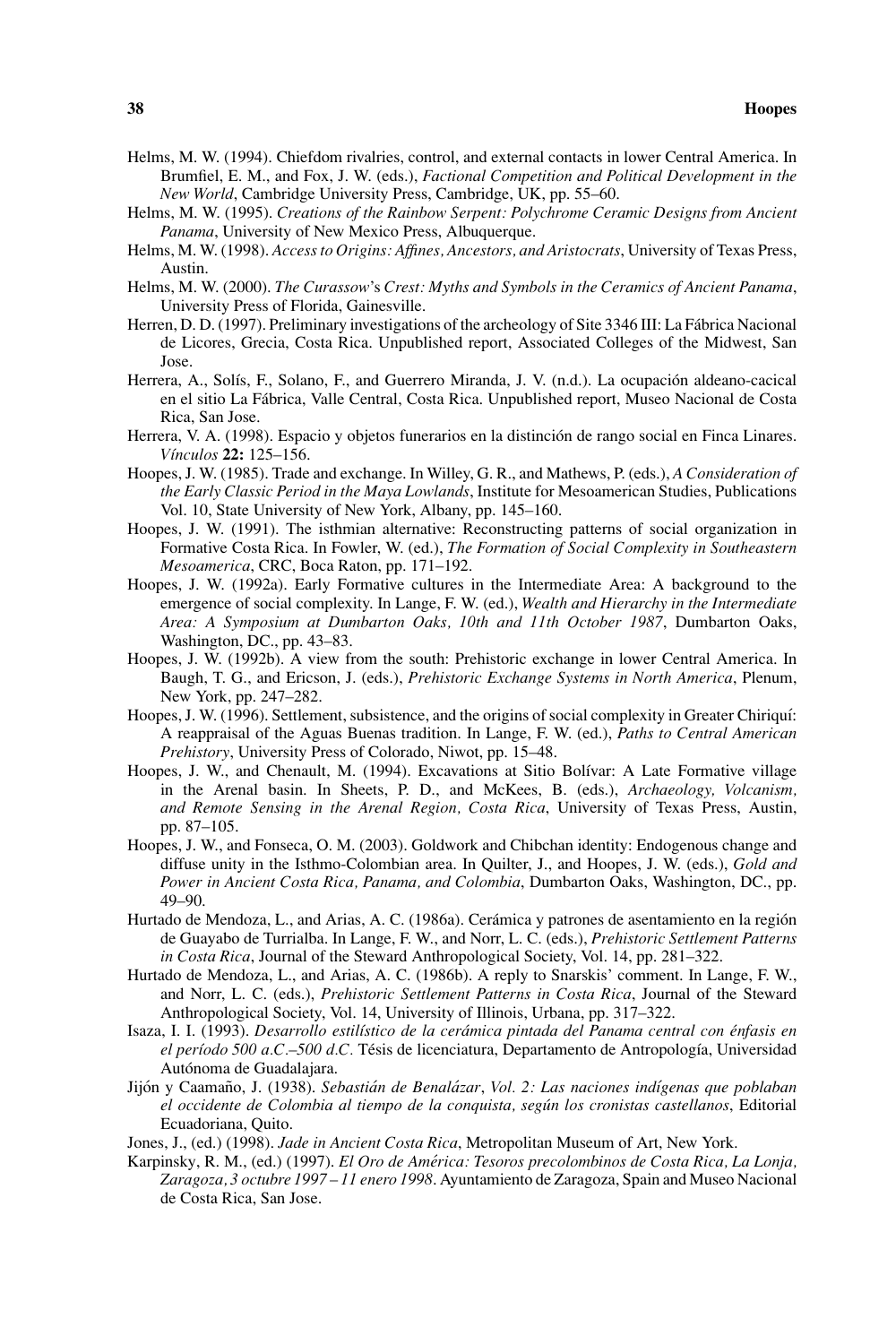- Kehoe, A. B. (2000). *Shamans and Religion: An Anthropological Exploration in Critical Thinking*, Waveland, Prospect Heights, IL.
- Kidder, A. V. (1940). South American penetrations in Middle America. In Hay, C. L. (ed.), *The Maya and Their Neighbors*, D. Appleton Century, New York, pp. 441–459.
- Kirchhoff, P. (1943). Mesoamérica. Acta Americana 1: 92-107.
- Klein, C. F., Guzman, E., Mandell, E. C., and Stanfield-Mazzi, M. (2002). The role of shamanism in ´ Mesoamerican art: A reassessment. *Current Anthropology* **43:** 383–419.
- Kolman, C. J., and Bermingham, E. (1997). Mitochondrial and nuclear DNA diversity in the Choco and Chibcha Amerinds of Panama. *Genetics* **147:** 1289–1302.
- La Barre, W. (1971). Materials for a history of studies of crisis cults: A bibliographic essay. *Current Anthropology* **12:** 3–44.
- Labbé, A. J. (1998). *Shamans, Gods, and Mythic Beasts: Colombian Gold and Ceramics in Antiquity*, American Federation of Arts and University of Washington Press, New York.
- Lange, F. W. (ed.) (1992). *Wealth and Hierarchy in the Intermediate Area: A Symposium at Dumbarton Oaks, 10th and 11th October 1987*, Dumbarton Oaks, Washington, DC.
- Lange, F. W. (1993). *Precolumbian Jade: New Geological and Cultural Interpretations*, University of Utah Press, Salt Lake City.
- Lange, F. W. (1996a). Gaps in our databases and blanks in our syntheses: The potential for Central American archaeology in the twenty-first century. In Lange, F. W. (ed.), *Paths to Central American Prehistory*, University Press of Colorado, Niwot, pp. 305–326.
- Lange, F. W. (ed.) (1996b). *Paths to Central American Prehistory*, University Press of Colorado, Niwot.
- Lange, F. W., and Scheidenheim, K. (1972). The salvage archaeology of a Zoned Bichrome cemetery. *American Antiquity* **37:** 240–245.
- Lange, F. W., and Stone, D. Z. (1984). Introduction. In Lange, F. W., and Stone, D. Z. (eds.), *The Archaeology of Lower Central America*, University of New Mexico Press, Albuquerque, pp. 3–12.
- Langebaek, R. C. H. (1992). *Noticias de caciques muy mayores: or´ıgen y desarrollo de sociedades complejas en el nororiente de Colombia y norte de Venezuela*, Universidad de los Andes, Santafe´ de Bogota, Colombia.
- Langebaek, R. C. H. (1995). *Regional Archaeology in the Muisca Territory: A Study of the Fuquene and Susa Valleys Arqueolog ´ ´ıa regional en el territorio muisca: estudio de los valles de Fuquene y Susa ´* , Memoirs in Latin American Archaeology, Vol. 9, University of Pittsburgh, and Departamento de Antropología, Universidad de los Andes, Bogota.
- Langebaek, R. C. H. (1996). *Noticias de caciques muy mayores: or´ıgen y desarrollo de sociedades complejas en el nororiente de Colombia y norte de Venezuela, segunda edicion revisada ´* , Editorial Universidad de Antioquía, Medellin, Colombia.
- Langebaek, R. C. H. (in press). *Poblamiento prehispanico de las bah ´ ´ıas de Santa Marta: Contribucion´ al estudio del desarrollo de los cacicazgos tairona del norte de colombia*, Universidad de los Andes, Bogota.
- Langebaek, R. C. H., and Cardenas Arroyo, F. (1996). *Chieftains, Power and Trade: Regional Interaction in the Intermediate Area of the Americas Caciques, intercambio y poder: interaccion regional en el area intermedia de las Americas*, Departamento de Antropologia Universidad de los Andes, Bogota, Colombia.
- Langebaek, R. C. H., and Dever, A. (2000). *Arqueología en el Bajo Magdalena: un estudio de los primeros agricultores del Caribe colombiano*, Informes Arqueologicos del Instituto Colombiano ´ de Antropología e Historia, Vol. 1, Instituto Colombiano de Antropología e Historia, Bogota.
- Linares, O. F., and Sheets, P. D. (1980). Highland agricultural villages in the Volcán Barú region. In Linares, O. F., and Ranere, A. J. (eds.), *Adaptive Radiations in Prehistoric Panama*, Peabody Museum Monographs, Vol. 5, Peabody Museum of Archaeology and Ethnology, Harvard University, Cambridge, pp. 44–55.
- Linares, O. F., Sheets, P. D., and Rosenthal, E. J. (1975). Prehistoric agriculture in tropical highlands. *Science* **187:** 137–145.
- Lindstrom, L. (1984). Doctor, lawyer, wise man, priest: Big-men and knowledge in Melanesia. *Man* **19:** 291–309.
- Lleras Pérez, R. (1995). Diferentes oleadas de poblamiento en la prehistoria tardía de los Andes Orientales. *Bolet´ın Museo de Oro* **38–39:** 3–11.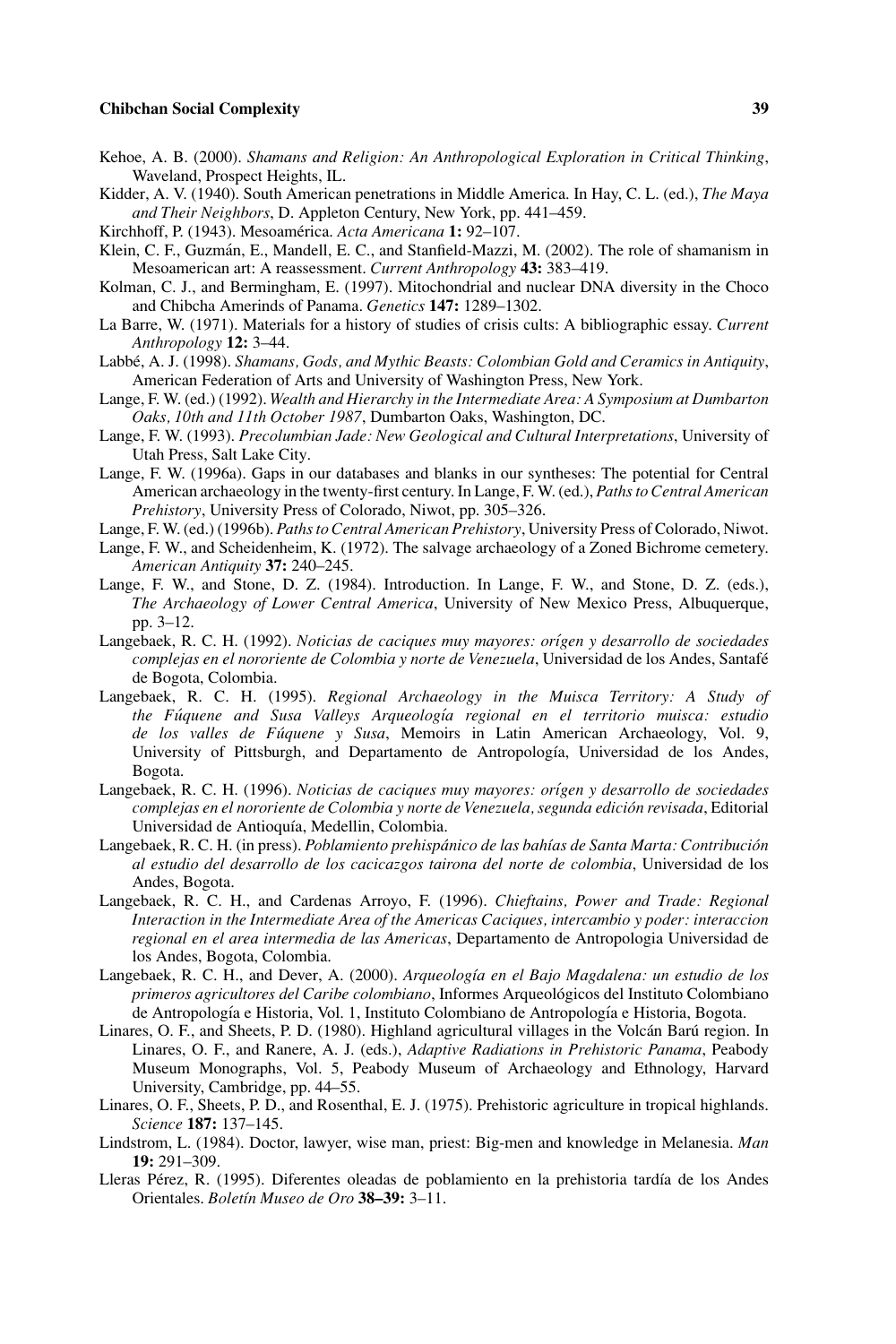- Lleras Pérez, R. (2000). The iconography and symbolism of metallic votive offerings in the Eastern Cordillera, Colombia. In McEwan, C. (ed.), *Precolumbian Gold: Technology, Style, and Icongraphy*, Fitzroy Dearborn, Chicago, pp. 112–132.
- Loewen, J. A. (1963). Chocó I: Introduction and bibliography. *International Journal of American Linguistics* **29:** 239–263.
- Lothrop, S. K. (1937). *Coclé, An Archaeological Study of Central Panama, Part 1*, Memoirs of the Peabody Museum of Archaeology and Ethnology, Vol. 7, Harvard University, Cambridge.
- Lothrop, S. K. (1940). South American as seen from Middle America. In Hay, C. L. (ed.), *The Maya and Their Neighbors*, D. Appleton Century, New York, pp. 88–144.
- Lothrop, S. K. (1942). *Coclé: An Archaeological Study of Central Panama, Part 2*, Memoirs of the Peabody Museum of Archaeology and Ethnography, Vol. 8, Harvard University, Cambridge.
- Lothrop, S. K. (1952). *Metals from the Cenote of Sacrifice, Chichen Itza, Yucatan*. Memoirs of the Peabody Museum of Archæology and Ethnology, Vol. 10, No. 2, Harvard University, Cambridge.
- Lothrop, S. K. (1954). Suicide, sacrifice and mutilations in burials at Venado Beach, Panama. *American Antiquity* **19:** 226–234.
- Lothrop, S. K. (1963). *Archaeology of the Diqu´ıs Delta, Costa Rica*, Papers of the Peabody Museum of Archaeology and Ethnology, Vol. 51, Harvard University, Cambridge.
- Magnus, R. W. (1974). *The Prehistory of the Moskito Coast of Nicaragua: Study in Cultural Relationships*, PhD Thesis, Department of Anthropology, Yale University, New Haven.
- Magnus, R. W. (1975). La secuencia cerámica de la Costa Atlántica de Nicaragua. *Boletín Nicaragüense de Bibliograf´ıa y Documentacion´* **4:** 1–10.
- Magnus, R. W. (1976). La costa Atlántica de Nicaragua. *Vínculos* 2: 67–74.
- Magnus, R. W. (1977). La costa Atlántica de Nicaragua. Boletín Nicaragüense de Bibliografía y *Documentacion´* **16:** 1–6.
- Magnus, R. W. (1978). The prehistoric and modern subsistence patterns of the Atlantic coast of Nicaragua: A comparison. In Stark, B. L., and Voorhies, B. (eds.), *Prehistoric Coastal Adaptations: The Economy and Ecology of Maritime Middle America*, Academic, New York and London, pp. 61–80.
- Martin, S., and Grube, N. (2001). *Chronicle of the Maya Kings and Queens: Deciphering the Dynasties of thse Ancient Maya*, Thames and Hudson, New York.
- Mason, J. A. (1931). *Archaeology of Santa Marta, Colombia. The Tairona Culture, Pt. 1: Report on Field Work*, Anthropological Series, Vol. 20 (Pub. 304), Field Museum of Natural History, Chicago.
- Mason, J. A. (1936). *Archaeology of Santa Marta, Colombia. The Tairona Culture, Pt. 2, Sec. 1: Objects of Stone, Shell, Bone, and Metal*, Anthropological Series, Vol. 20 (Pub. 358), Field Museum of Natural History, Chicago.
- Mason, J. A. (1939). *Archaeology of Santa Marta, Colombia. The Tairona Culture, Pt. 2, Sec. 2: Objects of Pottery*, Anthropological Series, Vol. 20 (Pub. 446), Field Museum of Natural History, Chicago.
- Mason, J. A. (1940). The native languages of Middle America. In Hay, C. L. (ed.), *The Maya and Their Neighbors*, D. Appleton Century, New York, pp. 52–87.
- McEwan, C. (ed.) (2000). *Precolumbian Gold: Technology, Style, and Icongraphy*, Fitzroy Dearborns, Chicago.
- Millon, R. (1992). Teotihuacan studies: From 1950 to 1990 and beyond. In Berlo, J. C. (ed.), *Art, Ideology, and the City of Teotihuacan*, Dumbarton Oaks, Washington, DC., pp. 339–401.
- Mora Mar´ın, D. (2002). An Epi-Olmec jade pendant found in Costa Rica. *Mexicon* **24:** 14–19.
- Morley, S. G. (1946). *The Ancient Maya*, Stanford University Press, Palo Alto, CA.
- Mueller, M. (1986). *Settlement in the Cuenca de Arenal, Northwestern Costa Rica*, MA thesis, Department of Anthropology, University of Colorado, Boulder.
- Mueller, M. (1994). Archaeological survey in the Arenal Basin. In Sheets, P. D., and McKee, B. (eds.), *Archaeology, Volcanism, and Remote Sensing in the Arenal Region, Costa Rica*, University of Texas Press, Austin, pp. 48–72.
- Norr, L. C. (1986). Archaeological site survey and burial mound excavations in the Río Naranjo/Bijagua Valley of the Guanacaste Cordillera. In Lange, F. W., and Norr, L. C. (eds.), *Prehistoric Settlement Patterns in Costa Rica*, Journal of the Steward Anthropological Society, Vol. 14, University of Ilinois, Urbana, pp. 1–2.
- Oberg, K. (1955). Types of social structure among the lowland tribes of South and Central America. *American Anthropologist* **57:** 472–487.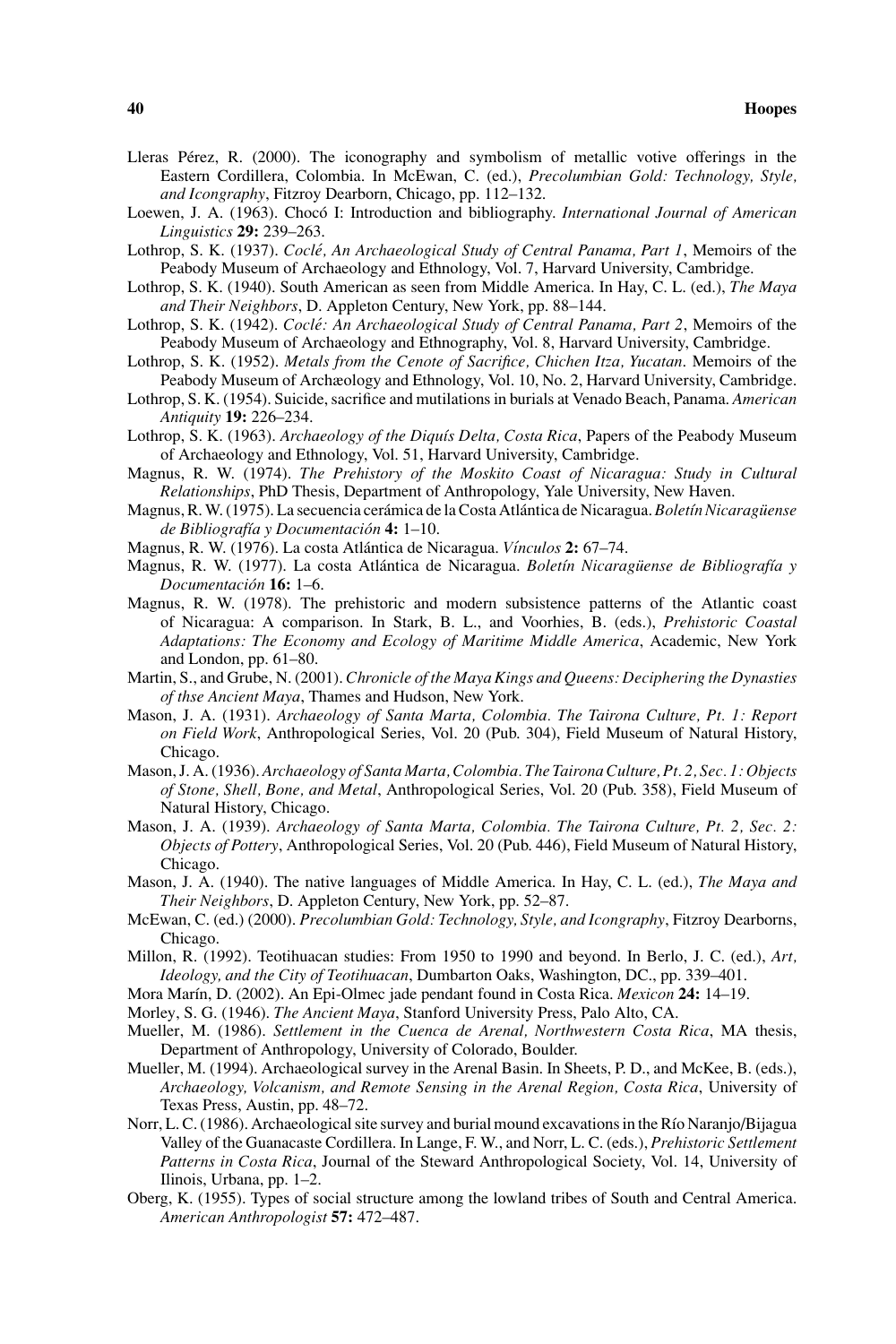- Oyuela, A. (1986). Contribución a la periodización cultural en el litoral del Parque Tairona. *Boletín de Arqueolog´ıa* **1:** 24–28.
- Oyuela, A. (1987). Gaira: una introducción a la ecología y arqueología del Litoral de la Sierra Nevada de Santa Marta. *Bolet´ın del Museo del Oro* **19:** 34–55.
- Oyuela, A. (1995). Centralización e integración en la Sierra Nevada de Santa Marta. *Boletín del Museo del Oro* **38–39:** 113–133.
- Oyuela, A. (1996). The study of collector variability in the transition to sedentary food producers in northern Colombia. *Journal of World Prehistory* **10:** 49–93.
- Oyuela, A. (2001). The rise of religious routinization: The study of changes from shaman to priestly elite. In Staller, J. E., and Currie, E. J. (eds.), *Mortuary Practices and Ritual Associations: Shamanic Elements in Prehistoric Funerary Contexts in South America*, BAR International Series, Vol. 982, British Archaeological Reports, Oxford, pp. 5–17.
- Oyuela, A. (2002). El surgimiento del la rutinización religiosa: La conformación de la elite sacerdotal tairona-kogi. *Arqueolog´ıa del Area Intermedia* **4:** 45–64.
- Oyuela, A., and Raymond, J. S. (1998). Cupica (Choco): A reassessment of Gerardo Reichel- ´ Dolmatoff's fieldwork in a poorly studied region of the American tropics. In Oyuela-Caycedo, A., and Raymond, J. S. (eds.), *Recent Advances in the Archaeology of the Northern Andes: In Memory of Gerardo Reichel-Dolmatoff*, Institute of Archaeology, University of California, Los Angeles, pp. 91–106.
- Parkinson, W. A. (2002). *The Archaeology of Tribal Societies*, International Monographs in Prehistory, Ann Arbor, MI.
- Parsons, L. A. (1993). The Izapa style and the Tibas jade. In Lange, F. W. (ed.) *Precolumbian Jade: New Geological and Cultural Interpretations*, University of Utah Press, Salt Lake City, pp. 251– 259.
- Pendergast, D. (1970). Tumbaga object from the Early Classic period, found at Altun Ha, British Honduras (Belize). *Science* **168:** 116–118.
- Plazas, C. (1978). Tesoro de los Quimbayas y piezas de orfebrería relacionadas. *Boletín Museo del Oro* **2:** 21–28.
- Plazas, C. (1998). Cronología de la metalúrgia colombina. *Boletín del Museo del Oro* 44–45: 3–78.
- Pohorilenko, A. (1981). The Olmec style and Costa Rican archaeology. In Benson, E. P. (ed.), *The Olmec and their Neighbors*, Dumbarton Oaks, Washington, DC, pp. 309–327.
- Quilter, J. (2000). The General and the Queen: Gold objects from a ceremonial and mortuary complex in southern Costa Rica. In McEwan, C. (ed.), *Precolumbian Gold: Technology, Style, and Icongraphy*, Fitzroy Dearborn, Chicago, pp. 177–195.
- Quilter, J., and Hoopes, J. W. (eds.) (2003). *Gold and Power in Ancient Costa Rica, Panama, and Colombia*, Dumbarton Oaks, Washington, DC.
- Quilter, J., and Vargas, A. B. (1995). Monumental architecture and social organization at the Rivas site, Costa Rica. *Journal of Field Archaeology* **22:** 203–221.
- Quintanilla Jiménez, I., and Fernández, P. (2003). Metallurgy, balls, and stone statuary in the Diquis Delta, Costa Rica: Local production of power symbols. In Quilter, J., and Hoopes, J. W. (eds.), *Gold and Power in Ancient Costa Rica, Panama, and Colombia*, Dumbarton Oaks, Washington, DC, pp. 205–244.
- Redmond, E. M. (1998). Introduction: The dynamics of chieftancy and the development of chiefdoms. In Redmond, E. M. (ed.), *Chiefdoms and Chieftaincy in the Americas*, University Press of Florida, Gainesville, pp. 1–17.
- Reents-Budet, D., and Fields, V. (1991). Incised Early Classic Maya jade plaques from Costa Rica. Ms. on file, Smithsonian Centers for Materials Research and Education, Smithsonian Institute Washington, DC.
- Reichel-Dolmatoff, G. (1965). *Colombia*, Praeger, New York.
- Reichel-Dolmatoff, G. (1976). Training for the priesthood among the Kogi of Colombia. In Wilbert, J. (ed.), *Enculturation in Latin America: An Anthology*, Latin American Study Series, Latin American Center, University of California, Los Angeles, pp. 265–288.
- Reichel-Dolmatoff, G. (1985). *Los Kogi. Una tribu de la Sierra Nevada de Santa Marta*, Procultura, Bogota.
- Reichel-Dolmatoff, G. (1988). *Orfebreria y chamanismo: Un estudio iconografico del Museo del Oro ´* , Editorial Colina, Medellin.
- Reichel-Dolmatoff, G. (1990). *The Sacred Mountain of Colombia's Kogi Indians*, Iconography of Religions, Vol. Section IX: South America, Fasc. 2, E.J. Brill, New York.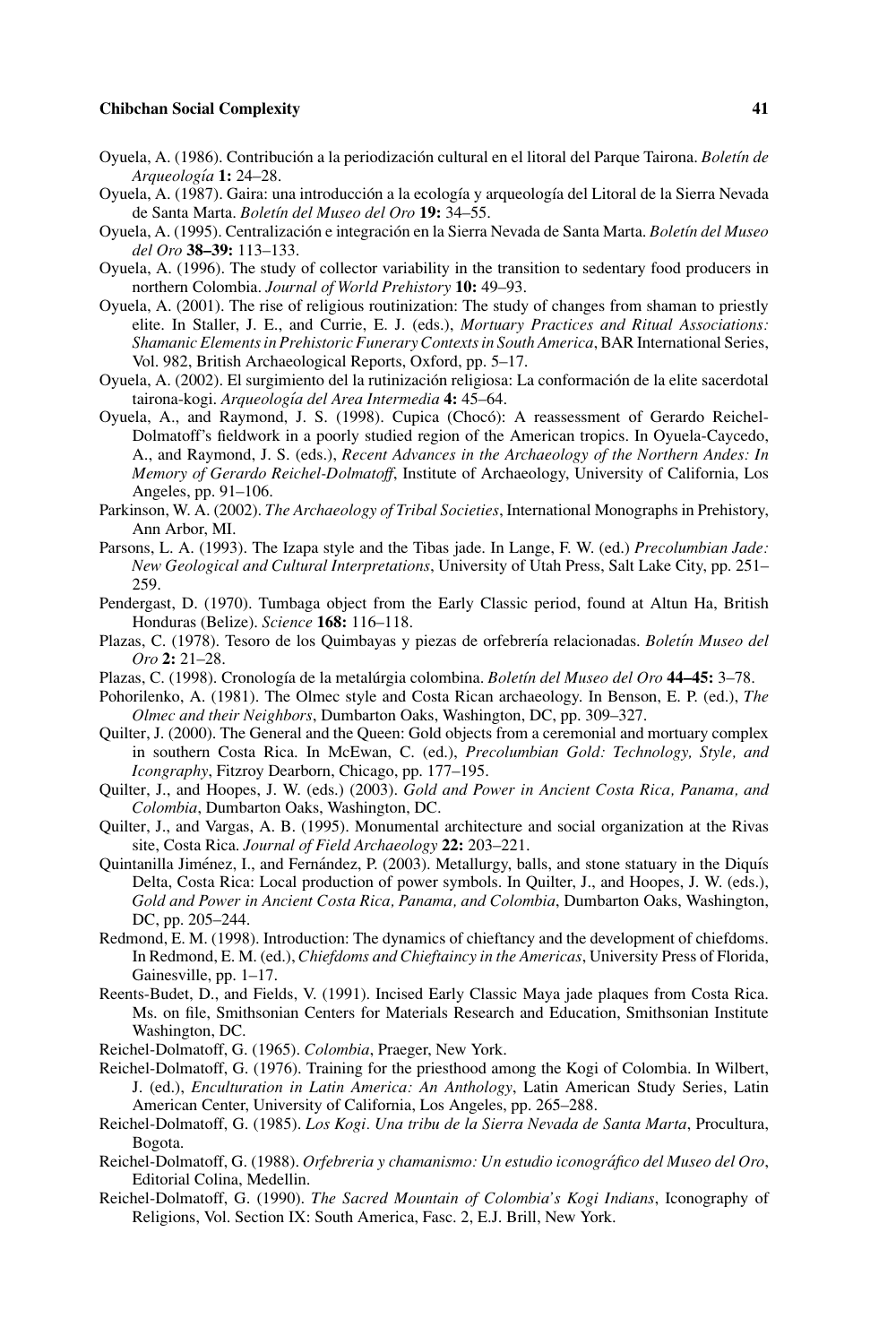- Reichel-Dolmatoff, G., Reichel-Dolmatoff, A., and Rouillard, P. (1999). *Sierra Nevada de Santa Marta, tierra de hermanos mayores*, Editorial Corina, Bogota.
- Renfrew, C. (1974). Beyond a subsistence economy: The evolution of social organisation in prehistoric Europe. In Moore, C. B. (ed.), *Reconstructing Complex Socities: An Archaeological Colloquium*, Supplement to the Bulletin of the American Schools of Oriental Research, Vol. 20, Ann Arbor, pp. 69–95.
- Reyes Mazzoni, R. (1976). *Introducción a la arqueología de Honduras*, Editorial Nuevo Continente, Tegucigalpa.
- Rigat, D. (1992). *Prehistoire au Nicaragua: Region Juigalpa, Departement de Chontales*, Tesis de Doctorado, Universite de Paris I (Pantheon-Sorbonne), Paris. ´
- Rigat, D., and Gonzalez Rivas, R. (1996). Preliminary research in Chontales and the Lake Managua ´ basin, Nicaragua. In Lange, F. W. (ed.), *Paths to Central American Prehistory*, University Press of Colorado, Niwot, pp. 177–190.
- Rodríguez Cuenca, J. V. (2001). *Los chibchas: adaptación y diversidad en los Andes orientales de Colombia*, Facultad de Ciencias Humanas, Departamento de Antropolog´ıa Universidad Nacional de Colombia, Bogota.
- Romoli, K. (1987). *Los de la lengua cueva: Los grupos ind´ıgenas del istmo oriental en la epoca de la ´ conquista española*, Instituto Colombiano de Antropología, Bogota.
- Sáenz Samper, J., and Lleras Pérez, R. (1999). Las relaciones pre-hispánicas entre los territorios de Costa Rica y Colombia. In *Oro y jade: Emblemas de poder en Costa Rica*, Banco Central de Costa Rica, Museo Nacional de Costa Rica y Museo del Oro, San Jose, pp. 67–89.
- Sánchez Herrera, L. A. (1995). Análisis estilístico de dos componentes cerámicos de Cerro Juan Díaz: Su relación con el surgimiento de las sociedades cacicales en Panamá (450–650 d.C.). Licenciatura, Escuela de Antropología y Sociología, Universidad de Costa Rica.
- Sánchez Herrera, L. A. (2001). Panamá: archéologie et évolution culturelle. In Snarskis, M. J., Salgado, S., and Sanchez Herrera, L. A. (eds.), *Arts precolombiens de l'Amerique centrale dans les ´ collections du musee Barbier-Mueller de Barcelone: Nicaragua, Costa Rica et Panama ´* , Musee Barbier-Mueller, Paris, Geneve, pp. 115–145.
- Sánchez Herrera, L. A., and Cooke, R. G. (1998). Quién presta y quién imita? ofebrería e iconografía en "Gran Coclé," Panama. Boletín del Museo del Oro 42: 87-111.
- Sanders, W. T., and Webster, D. (1978). Unilinealism, multilinealism, and the evolution of Complex Societies. In Redman, C. L., Berman, M. J., Curtin, E. V., Langhorne, W. T., Jr., Versaggi, N. M., and Wanser, J. C. (eds.), *Social Archeology: Beyond Subsistence and Dating*, Academic, New York, pp. 249–302.
- Seitz, R., Harlow, G. E., Sisson, V. B., and Taube, K. A. (2001). 'Olmec Blue' and Formative jade sources: New discoveries in Guatemala. *Antiquity* **75**: 687–688.
- Shady Solís, R., Haas, J., and Creamer, W. (2001). Dating Caral, a Preceramic site in the Supe Valley on the central coast of Peru. *Science* **292:** 723–726.
- Sheets, P. D., and McKee, B. R. (1994). *Archaeology, Volcanism, and Remote Sensing in the Arenal region, Costa Rica*, University of Texas Press, Austin.
- Snarskis, M. J. (1978). *The Archaeology of the Central Atlantic Watershed of Costa Rica*, PhD dissertation, Department of Anthropology, Columbia University, New York.
- Snarskis, M. J. (1979). El jade de Talamanca de Tibás. *Vínculos* 5: 89-107.
- Snarskis, M. J. (1984a). Central America: The lower Caribbean. In Lange, F. W., and Stone, D. Z. (eds.), *The Archaeology of Lower Central America*, University of New Mexico Press, Albuquerque, pp. 195–232.
- Snarskis, M. J. (1984b). Prehistoric micro-settlement patterns in eastern and central Costa Rica. In Lange, F. W. (ed.), *Recent Developments in Isthmian Archaeology*, BAR International Series, Vol. 212, British Archaeological Reports, Oxford, pp. 153–177.
- Snarskis, M. J. (1986). A comment on Hurtado de Mendoza and Arias. In Lange, F. W., and Norr, L. C. (eds.), *Prehistoric Settlement Patterns in Costa Rica*, Journal of the Steward Anthropological Society, Vol. 14, University of Illinois, Urbana, pp. 311–316.
- Snarskis, M. J. (1992). Wealth and hierarchy in the archaeology of eastern and central Costa Rica. In Lange, F. W. (ed.), *Wealth and Hierarchy in the Intermediate Area: A Symposium at Dumbarton Oaks, 10th and 11th October 1987*, Dumbarton Oaks, Washington, DC., pp. 141–164.
- Snarskis, M. J. (1998). The imagery and symbolism of Precolumbian jade in Costa Rica. In Jones, J. (ed.), *Jade in Ancient Costa Rica*, Metropolitan Museum of Art, New York, pp. 59–91.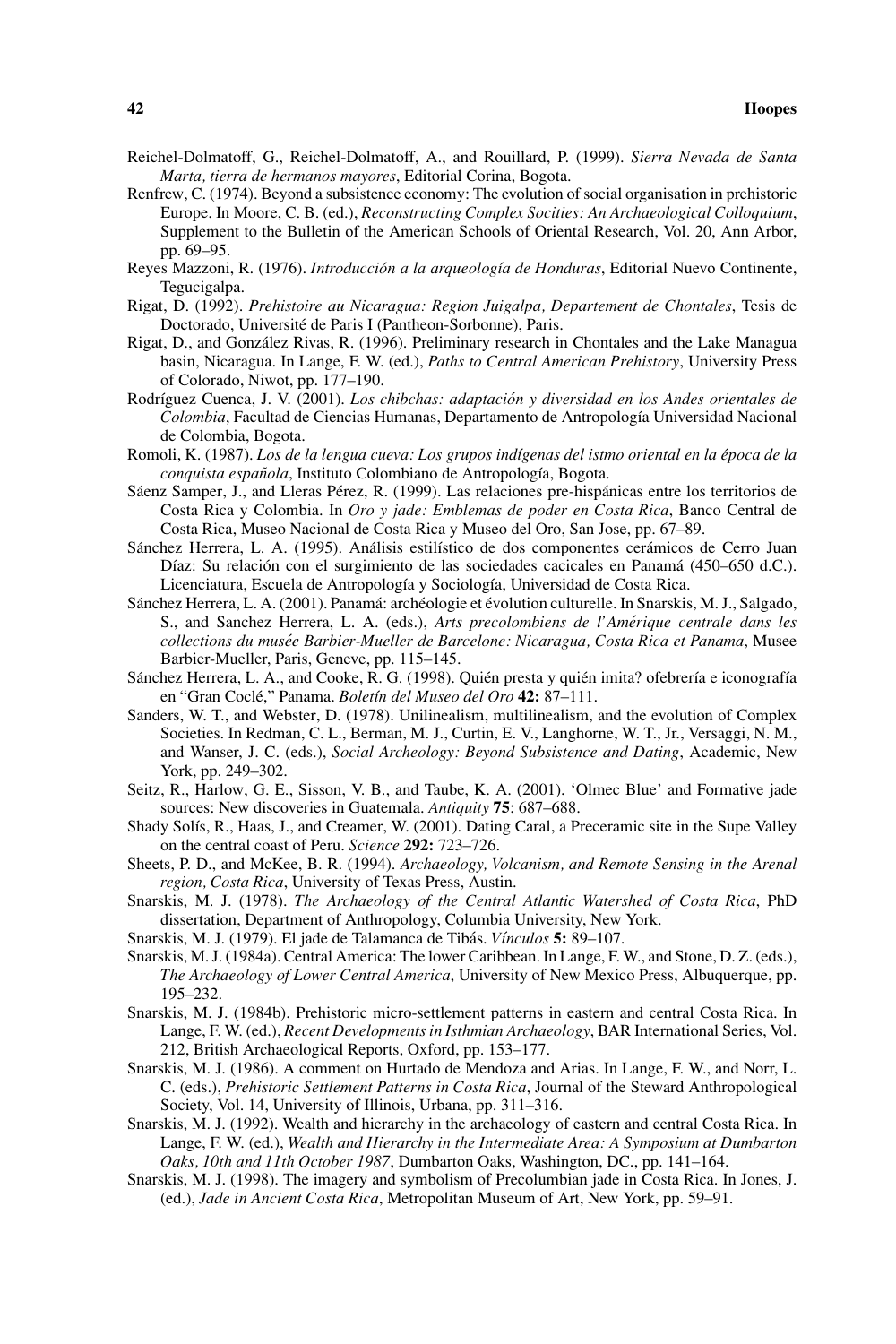- Snarskis, M. J. (2001). Le Costa Rica precolombien. In Snarskis, M. J., Salgado, S., and Sanchez ´ Herrera, L. A. (eds.), Arts precolombiens de l'Amérique centrale dans les collections du Musée Barbier-Mueller de Barcelone: Nicaragua, Costa Rica et Panama, Musee Barbier-Mueller, Paris, Geneve, pp. 67–114.
- Snarskis, M. J. (2003). From jade to gold in Costa Rica: How, why, and when. In Quilter, J., and Hoopes, J. W. (eds.), *Gold and Power in Ancient Costa Rica, Panama, and Colombia*, Dumbarton Oaks, Washington, DC, pp. 159–204.
- Snarskis, M. J., Salgado, S., and Sanchez Herrera, L. A. (eds.). (2001). *Arts precolombiens de l'Amérique centrale dans les collections du Musée Barbier-Mueller de Barcelone: Nicaragua, Costa Rica et Panama*, Musee Barbier-Mueller, Paris, Geneve.
- Squier, E. G. (1852). *Nicaragua: Its People, Scenery, Monuments, and the Proposed Interoceanic Canal*, London.
- Steward, J. (1948a). Culture areas of the tropical forests. In Steward, J. H. (ed.), *Handbook of South American Indians, Vol. 3, The Tropical Forest Tribes*, Bulletin 143, Bureau of American Ethnology, Smithsonian Institution, Washington, DC, pp. 883–889.
- Steward, J. (1948b). *Handbook of South American Indians, Vol. 4, The Circum-Caribbean Tribes*, Bulletin 143, Bureau of American Ethnology, Smithsonian Institution, Washington, DC.
- Stirling, M. W. (1950). Exploring ancient panama by helicopter. *National Geographic Magazine* **97:** 227–246.
- Stone, D. Z. (1941). *The Archaeology of the North Coast of Honduras*, Memoirs of the Peabody Museum of Archaeology and Ethnology, Vol. 1, Harvard University, Cambridge, MA.
- Stone, D. Z., and Balser, C. (1965). Incised slate disks from the Atlantic Watershed of Costa Rica. *American Antiquity* **30:** 310–329.
- Strong, W. D. (1934). An archaeological cruise among the Bay Islands of Honduras. *Smithsonian Institution Explorations and Fieldwork,* **1933–1934**: 44–48.
- Strong, W. D. (1935). *Archaeological Investigations in the Bay Islands*, Smithsonian Miscellaneous Collection, Vol. 92, Smithsonian Institution, Washington, DC.
- Torroni, A., Neel, J. V., Barrantes, R., Schurr, T. G., and Wallace, D. C. (1994). Mitochondrial DNA "clock" for the Amerinds and its implications for timing their entry into North America. *Proceedings of the National Academy of Sciences* **91**: 1158–1162.
- Trimborn, H. (1960). South Central America and the Andean civilizations. In Krickeberg, W. (ed.), *Pre–Columbian American Religions*, Weidenfeld and Nicolson, London, pp. 83–146.
- Uhle, M. (1890). Verwandtschaften un Wanderungen der Tschibtscha. In *Actas del VII Congreso Internacional de Americanistas, 1888*, Berlin, pp. 466–489.
- van Broekhoven, L. N. K. (2002). *Conquistando lo invencible: fuentes historicas sobre las culturas ´ ind´ıgenas de la region central de Nicaragua ´* , Mededelingen van het Rijksmuseum voor Volkenkunde, Leiden, Vol. 31, CNWS Publications, Leiden University, Leiden, The Netherlands.
- van der Hammen, T. (1970). Ensayo de un esquema en tiempo y espacio de la vegetacion y el medio ´ ambiente en el noroeste de Suramerica. ´ *Revista Academica Colombiana de Ciencias Exactas, ´ F´ısicas y Naturales* **13**: 473–479.
- van der Hammen, T. (1986a). Datos eco-climaticos del trayecto Buritaca y alrededores (Sierra Nevada ´ de Santa Marta). In van der Hammen, T., and Ruiz, P. M. (eds.), *Studies on Tropical Andean Ecosystems* = *Estudios de ecosistemas tropandinos*, Vol. 2, J. Cramer, Berlin, Stuttgart, pp. 45–66.
- van der Hammen, T. (1986b). Datos sobre la historia de clima, vegetación y glaciación de la Sierra Nevada de Santa Marta. In van der Hammen, T., and Ruiz, P. M. (eds.), *Studies on Tropical Andean Ecosystems* = *Estudios de ecosistemas tropandinos*, Vol. 2, J. Cramer, Berlin, Stuttgart, pp. 561–580.
- van der Hammen, T., and Noldus, W. G. (1986). Paleoecología de la Cienaga Grande de Santa Marta. In van der Hammen, T., and Ruiz, P. M. (eds.), *Studies on Tropical Andean Ecosystems* = *Estudios de ecosistemas tropandinos*, Vol. 2, J. Cramer, Berlin, Stuttgart, pp. 581–588.
- Vidal F., M. L. (1971). Las "estatuas" de Barriles, Chiriquí—República de Panamá. Antiquitas: Boletín de la Asociación Amigos del Instituto de Arqueología, Facultad de Historia y Letras de la Universidad del Salvador (Argentina), pp. 1–19.
- Vidal F., M. L. (1993). Las "estatuas" de Barriles, Chiriquí, República de Panamá, Edición Fundación del Rosario, Buenos Aires, Argentina.
- Vitebsky, P. (2001). *Shamanism*, University of Oklahoma Press, Norman.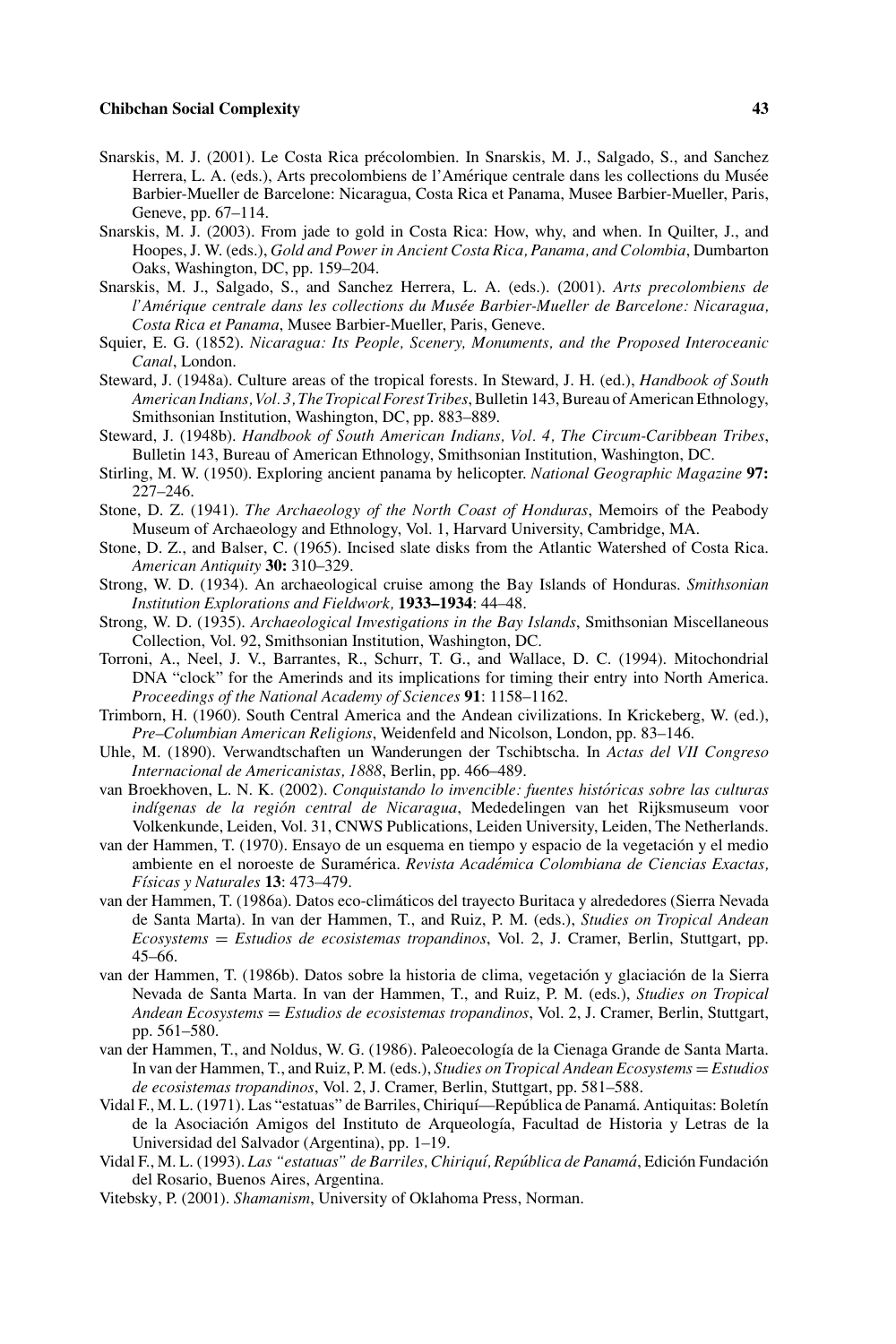- Willey, G. R. (1984). A summary of the archaeology of lower Central America. In Lange, F. W., and Stone, D. Z. (eds.), *The Archaeology of Lower Central America*, University of New Mexico Press, Albuquerque, pp. 341–378.
- Wynn, J. T. (1975). *Buritaca Ceramic Chronology: A Seriation from the Tairona Area*, PhD dissertation, Department of Anthropology, University of Missouri, Columbia.

# **BIBLIOGRAPHY OF RECENT LITERATURE**

- Barrantes, R. (1998). Orígen y relaciones entre los amerindios chibcha de Costa Rica: una perspectiva genética y evolutiva. In Bozzoli, M. E., Barrantes, R., Obando, D., and Rojas, M. (eds.), *Congreso cient´ıfico sobre pueblos ind´ıgenas de Costa Rica y sus fronteras*, Editorial de la Universidad Estatal a Distancia, San Jose, Costa Ricas, pp. 3–14. ´
- Batista, O. I., Kolman, C. J., Arias, T. D., Guionneau-Sinclair, F., Quirós, E., and Bermingham, E. (1998). Variación en el ADNmt de dos tribus amerindias chibchas, los ngöbé y cuna de Panamá. In Bozzoli, M. E., Barrantes, R., Obando, D., and Rojas, M. (eds.), *Congreso cient´ıfico sobre pueblos ind´ıgenas de Costa Rica y sus fronteras*, Editorial de la Universidad Estatal a Distancia, San Jose, Costa Rica, pp. 15–35.
- Beaudry-Corbett, M., Brady, J. E., Dixon, B., Gomez, P., Hasemann, G., and Reents-Budet, D. (1997). North central Honduras: A Maya landscape? In Cordy-Collins, A., and Johnson, G. (eds.), *Proceedings of the 1995 and 1996 Latin American Symposia: "Death, Burial and the Afterlife" and "Landscapes and Mindscapes of the Ancient Maya,"* San Diego Museum Papers, Vol. 34, San Diego Museum, San Diego, pp. 49–66.
- Brady, J. E. (1997). Palaces of the dead: Glimpses of the afterlife from a Middle Preclassic cave ossuary. In Cordy-Collins, A., and Johnson, G. (eds.), *Proceedings of the 1995 and 1996 Latin American Symposia: "Death, Burial and the Afterlife" and "Landscapes and Mindscapes of the Ancient Maya"*, San Diego Museum Papers, Vol. 34, San Diego Museum, San Diego, pp. 21–32.
- Bray, W. (2003). Gold, stone, and ideology: Symbols of power in the Tairona tradition of northern Colombia. In Quilter, J., and Hoopes, J. W. (eds.), *Gold and Power in Ancient Costa Rica, Panama, and Colombia*, Dumbarton Oaks, Washington, DC., pp. 301–344.
- Calvo Mora, M., and Bonilla Vargas, L. (1997). La fabricacion de objetos en las sociedades ´ precolombinas. In *El Oro de America: Tesoros precolombinos de Costa Rica, La Lonja, Zaragoza, ´ 3 octubre 1997 – 11 enero 1998*, Ayuntamiento de Zaragoza, Zaragoza, Spain, and Museo Nacional de Costa Rica, San Jose, pp. 39–42.
- Coates, A. G. (1997). *Central America: A Natural and Cultural History*, Yale University Press, New Haven, CT.
- Cooke, R. (1997). The native populations of Central America during Precolumbian and Colonial times. In Coates, A. G. (ed.), *Central America: A Natural and Cultural History*, Yale University Press, New Haven, CT, pp. 137–176.
- Cooke, R. G. (2001). Gran Cocle. In Peregrine, P. N., and Ember, M. (eds.), ´ *Encyclopedia of Prehistory, Volume 5: Middle America*, Kluwer/Plenum, New York, pp. 197–203.
- Corrales Ulloa, F. (1997). Gente de piedra, arcilla y metal: La ocupacion precolombina de Costa Rica. ´ In *El Oro de America: Tesoros precolombinos de Costa Rica, La Lonja, Zaragoza, 3 octubre 1997 ´ – 11 enero 1998*, Ayuntamiento de Zaragoza, Zaragoza, Spain, and Museo Nacional de Costa Rica, San Jose, Costa Rica, pp. 15–30.
- Corrales Ulloa, F. (1999a). El pasado negado: La arqueología y la construcción de la nacionalidad costarricense. *V´ınculos* **24:** 1–26.
- Corrales Ulloa, F. (1999b). Surgimiento y desarrollo de la sociedad compleja en la Costa Rica precolombina. In *Oro y jade: Emblemas de poder en Costa Rica*, Banco Central de Costa Rica Museo Nacional de Costa Rica y Museo del Oro, San Jose, pp. 16–37.
- Corrales Ulloa, F. (2000). *An Evaluation of Long Term Cultural Change in Southern Central America: The Ceramic Record of the Diqu´ıs Archaeological Subregion*, *Southern Costa Rica*, PhD dissertation, Department of Anthropology, University of Kansas, Lawrence.
- Di Cosimo, P. (1999). Arte rupestre del Sitio H y La Cueva del Murcielago, Archipelago de Solentiname, ´ Nicaragua. *V´ınculos* **24:** 27–52.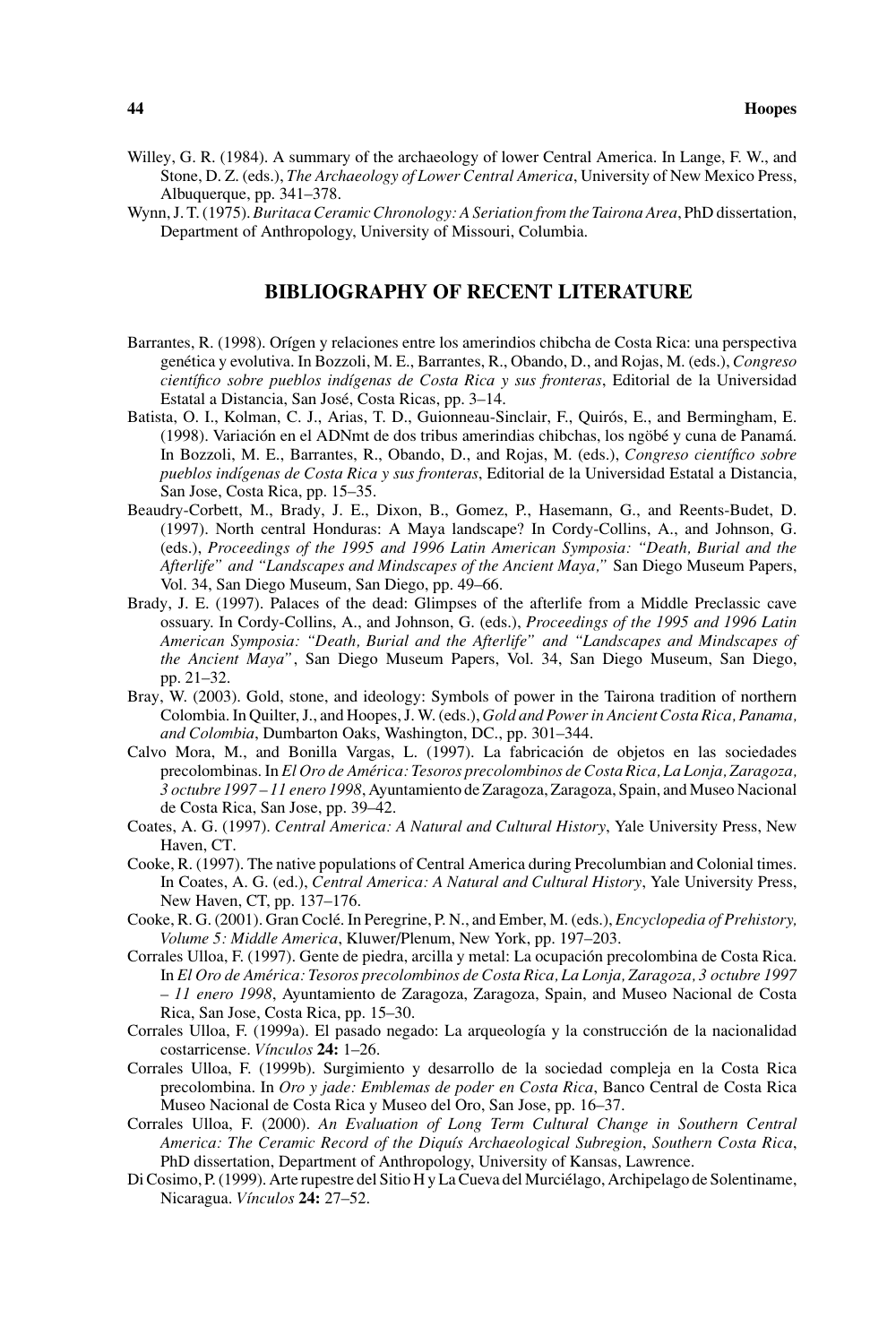- Espinoza Pérez, E., García Vásquez, R., and Suganuma, F. (1999). *Rescate arqueológico en el sitio San Pedro, Malacatoya, Granada, Nicaragua*, Instituto Nicaraguense de Cultura Departamento ¨ de Investigaciones Antropológicas and Museo Nacional de Nicaragua, Managua.
- Falchetti, A. M. (2003). The seed of life: The symbolic power of gold-copper alloys and metallurgical transformations. In Quilter, J., and Hoopes, J. W. (eds.), *Gold and Power in Ancient Costa Rica, Panama, and Colombia*, Dumbarton Oaks, Washington, DC, pp. 345–382.
- Fernandez Esquivel, P. (1997). Algunas nociones sobre simbolismo orfebre. In ´ *El Oro de America: ´ Tesoros precolombinos de Costa Rica, La Lonja, Zaragoza, 3 octubre 1997 – 11 enero 1998*, Ayuntamiento de Zaragoza, Zaragoza, Spain, and Museo Nacional de Costa Rica, San Jose, Costa Rica, pp. 39–42.
- Fernández Esquivel, P. (1999). Símbolos de prestigio y expresiones de rango en la Costa Rica prehispánica. In *Oro y jade: Emblemas de poder en Costa Rica*, Banco Central de Costa Rica, Museo Nacional de Costa Rica y Museo del Oro, San Jose, pp. 38–66.
- Fitzgerald, C. B. (1998). Aproximación al estudio de los cacicazgos en el Área intermedia y Panamá. In Pastor, A. (ed.), *Antropología panameña: Pueblos y culturas*, Colección de Libros de la Facultad de Humanidades, Vol. 1, Editorial Universitaria, Panama, pp. 153–172.
- Fonseca, Z. O. (1997). La confirmación de los espacios históricos, el caso de América Central y el noroccidente Colombiano, In *III Simposio Panamericano de Historia*, Instituto Panamericano de Geografía e Historia, Mexico, pp. 21-357.
- Fonseca, Z. O. M. (1998). El espacio histórico de los amerindios de filiación chibcha: el área histórica chibchoide. In Bozzoli, M. E., Barrantes, R., Obando, D., and Rojas, M. (eds.),*Congreso Cient´ıfico sobre pueblos ind´ıgenas de Costa Rica y sus fronteras*, Editorial de la Universidad Estatal a Distancia, San Jose, Costa Rica, pp. 36–60.
- Fontana, C. A. (1997). Diseño de los metates del Museo del Jade. In El Oro de América: *Tesoros precolombinos de Costa Rica, La Lonja, Zaragoza, 3 octubre 1997–11 enero 1998*, Ayuntamiento de Zaragoza, Zaragoza, Spain, and Museo Nacional de Costa Rica, San Jose, pp. 35–34.
- Graham, M. M. (2003). Creation imagery in the goldwork of Costa Rica, Panama, and Colombia. In Quilter, J., and Hoopes, J. W. (eds.), *Gold and Power in Ancient Costa Rica, Panama, and Colombia*, Dumbarton Oaks, Washington, DC, pp. 279–300.
- Guerrero Miranda, J. V. (1997). El jade en la Costa Rica prehispanica. In ´ *El Oro de America: Tesoros ´ precolombinos de Costa Rica, La Lonja, Zaragoza, 3 octubre 1997–11 enero 1998*, Ayuntamiento de Zaragoza, Zaragoza, Spain, and Museo Nacional de Costa Rica, San Jose, pp. 31–34.
- Gutiérrez, G. M. (1998). La ictiofauna del sitio arqueológico Nacascolo, Bahía Culebra, Guanacaste. *V´ınculos* **22:** 157–187.
- Haas, J. (2001). *From Leaders to Rulers*, Kluwer/Plenum, New York.
- Harlow, G. E., and Sorenson, S. S. (2001). Jade: Occurrence and metasomatic origin. *The Australian Gemologist* **21:** 7–10.
- Hasemann, G., Lara Pinto, G., and Cruz Sandoval, F. (1997). *Los indios de Centroamérica*, Editorial MAPFRE, Madrid.
- Hernández, C. M. A. (1998). Manzanillo: Sitio costero multicomponente en Bahía Culebra, Guanacaste. *V´ınculos* **22:** 79–124.
- Hoopes, J. W. (2001a). Early Chibcha. In Peregrine, P. N., and Ember, M. (eds.), *Encyclopedia of Prehistory. Vol. 5: Middle America*, Kluwer/Plenum, New York.
- Hoopes, J. W. (2001b). An embarrassment of riches: Sitio Conte online. *The SAA Archaeological Record* **1:** 30–33.
- Hoopes, J. W. (2001c). Late Chibcha. In Peregrine, P. N., and Ember, M. (eds.), *Encyclopedia of Prehistory. Vol. 5: Middle America*, Kluwer/Plenum, New York.
- Horn, S. P., and Kennedy, I. M. (2001). Pollen evidence of maize cultivation 2700 years ago at La Selva Biological Station, Costa Rica. *Biotrópica* 33: 191-196.
- Horn, S. P., and Sanford, R. L. (1992). Holocene fires in Costa Rica. *Biotropica ´* **24:** 354–361.
- Hosler, D. (1997). Los orígenes del a metalurgia del occidente de México. *Boletín del Museo del Oro* **42:** 3–26.
- Ibarra, R. E. (1998). Las epidemias del Viejo Mundo entre los indígenas de Costa Rica antes de la conquista espanola: mito o realidad? (1502–1561). ˜ *Mesoamerica ´* **36:** 593–618.
- Ibarra, R. E. (1999a). *Las manchas del jaguar: Huellas ind´ıgenas en la historia de Costa Rica (Valle Central siglos XVI–XX)*, Editorial de la Universidad de Costa Rica, San Jose.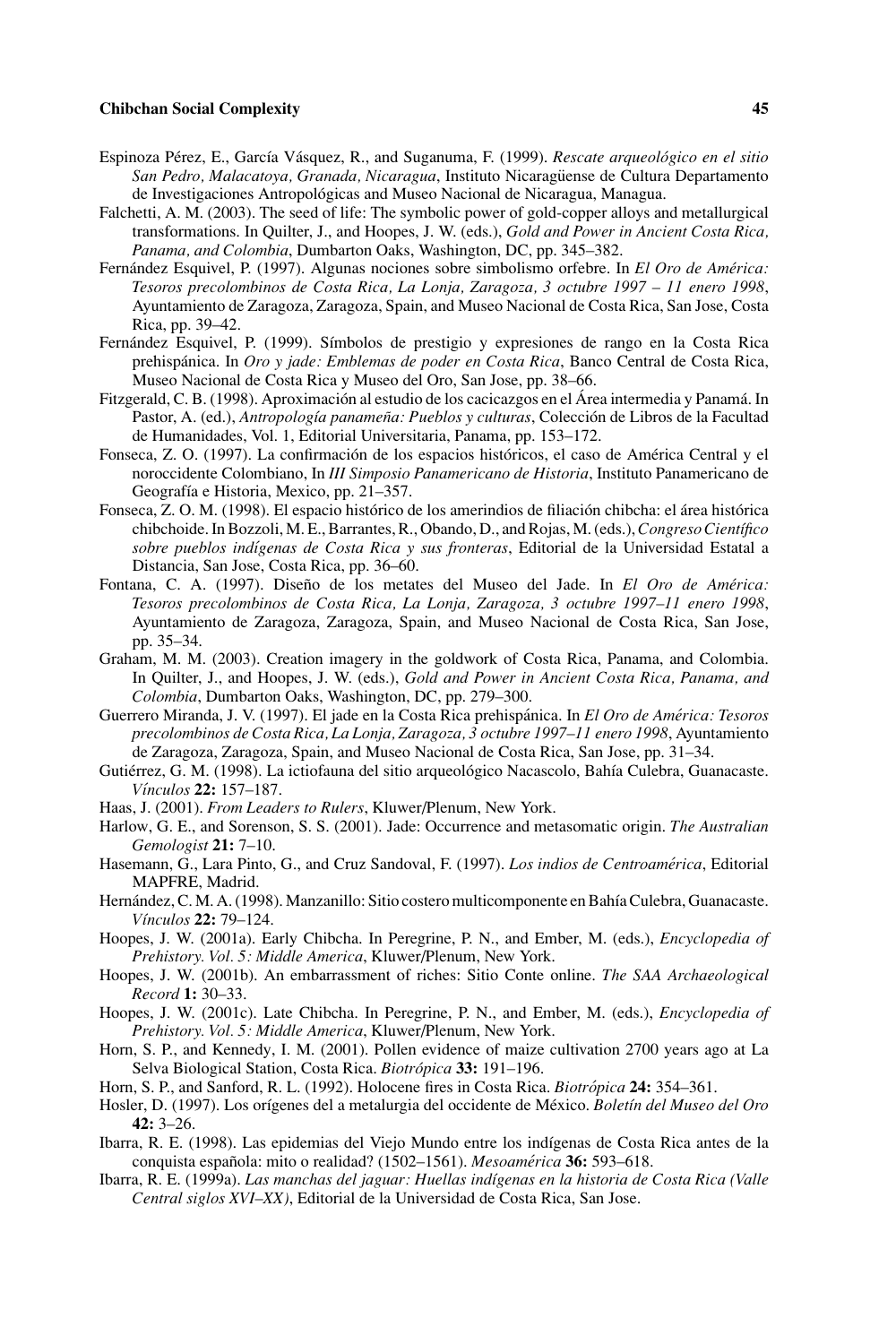- Ibarra, R. E. (1999b). Política y etnicidad en sociedades en transición en la zona sur de Costa Rica: Boruca y Talamanca Siglos XVI al XIX. *V´ınculos* **24:** 121–151.
- Ibarra, R. E. (2001). *Fronteras etnicas en la conquista de Nicaragua y Nicoya: entre la solidaridad y ´ el conflicto, 800 d.C.–1544*, Vol. 20, Plumsock Mesoamerican Studies, Asociacion Pro-Historia ´ Centroamericana, South Woodstock, VT.
- Ibarra, R. E. (2003). Gold in the everyday lives of indigenous peoples of sixteenth-century southern Central America. In Quilter, J., and Hoopes, J. W. (eds.), *Gold and Power in Ancient Costa Rica, Panama, and Colombia*, Dumbarton Oaks, Washington, DC, pp. 383–419.
- Keegan, W., Maclachlan, M., and Byrne, B. (1998). Social foundations of Taino caciques. In Redmond, E. M. (ed.) *Chiefdoms and Chieftaincy in the Americas*, University Press of Florida, Gainesville, pp. 217–244.
- Kennedy, L. M., and Horn, S. P. (1997). Prehistoric maize cultivation at the La Selva Biological Station. *Biotropica ´* **29:** 368–370.
- Kurella, D. (1998). The Muisca: Chiefdoms in transition. In Redmond, E. M. (ed.), *Chiefdoms and Chieftaincy in the Americas*, University Press of Florida, Gainesville, pp. 189–216.
- Langebaek, R. C. H. (2003). The political economy of pre-Columbian gold work: Four examples from northern South America. In Quilter, J., and Hoopes, J. W. (eds.), *Gold and Power in Ancient Costa Rica, Panama, and Colombia*, Dumbarton Oaks, Washington, DC, pp. 245–278.
- Langebaek, R. C. H., and Dever, A. (2000). *Arqueología en el Bajo Magdalena: un estudio de los primeros agricultores del Caribe colombiano*, Informes Arqueologicos del Instituto Colombiano ´ de Antropología e Historia, Vol. 1, Instituto Colombiano de Antropología e Historia, Bogota.
- Legast, A. (1998). Feline symbolism and material culture in prehistoric Colombia. In Saunders, N. J. (ed.), *Icons of Power: Feline Symbolism in the Americas*, Routledge, London.
- Lleras Pérez, R. (1997). *Prehispanic Metallurgy and Votive Offerings in the Eastern Cordillera*, *Colombia*, PhD Dissertation, Institute of Archaeology, University College, London.
- Lleras Pérez, R. (2000). The iconography and symbolism of metallic votive offerings in the Eastern Cordillera, Colombia. In McEwan, C. (ed.), *Precolumbian Gold: Technology, Style, and Icongraphy*, Fitzroy Dearborn, Chicago, pp. 112–132.
- Looper, M. G. (1997). The iconography and social context of Tairona gold pectorals. *Journal of Latin American Lore* **19:** 101–128.
- Luke, B. A., Begley, C. T., Chase, D. S., Ross, A., and Brady, J. E. (1997). Rapid-response geophysical site investigation at a pre-columbian settlement in Honduras. In *Proceedings of the Symposium on the Application of Geophysics to Engineering and Environmental Problems (SAGEEP)*, Environmental and Engineering Society, Wheat Ridge, CO, pp. 983–992.
- Luke, B. A., and Brady, J. E. (1998). Application of seismic surface waves at a pre-Columbian settlement in Honduras. *Archaeological Prospection* **5:** 139–157.
- Meggers, B. J. (1997). La cerámica temprana en América del Sur: Invención independiente o difusión? *Revista de Arqueolog´ıa Americana* **13:** 7–40.
- Northrop, L. A., and Horn, S. P. (1996). PreColumbian agriculture and forest disturbance in Costa Rica: Paleoecological evidence from two rainforest lakes. *The Holocene* **6:** 289–299.
- Oliver, J. R. (2000). Gold symbolism among Caribbean chiefdoms: Of feathers, *cibas*, and *guantn* power among Taino elites. In McEwan, C. (ed.), *Precolumbian Gold: Technology, Style, and Icongraphy*, Fitzroy Dearborn, Chicago, pp. 196–219.
- Quilter, J. (1998). Metallic reflections. *Science* **282**: 1058–1059.
- Quilter, J. (2003). Introduction: The golden bridge of the Darien. In Quilter, J., and Hoopes, J. W. (eds.), *Gold and Power in Ancient Costa Rica, Panama, and Colombia*, Dumbarton Oaks, Washington, DC., pp. 1–14.
- Quilter, J. (2004). *Cobble Circles and Standing Stones: Archaeology at the Rivas Site, Costa Rica.* University of lowa Press, Iowa City.
- Redmond, E. M., (ed.). (1998a). *Chiefdoms and Chieftaincy in the Americas*, University Press of Florida, Gainesville.
- Redmond, E. M. (1998b). In war and peace: Alternative paths to centralized leadership. In Redmond, E. M. (ed.), *Chiefdoms and Chieftaincy in the Americas*, University Press of Florida, Gainesville, pp. 68–103.
- Reichel-Dolmatoff, G. (1997). *Arqueologia de Colombia: Un texto introductorio*, Biblioteca Familiar de la Presidencia de la Republica, Magistra Editores, Bogota.
- Reichel-Dolmatoff, G. (1998). *Colombia indígena*, Colina, Bogota.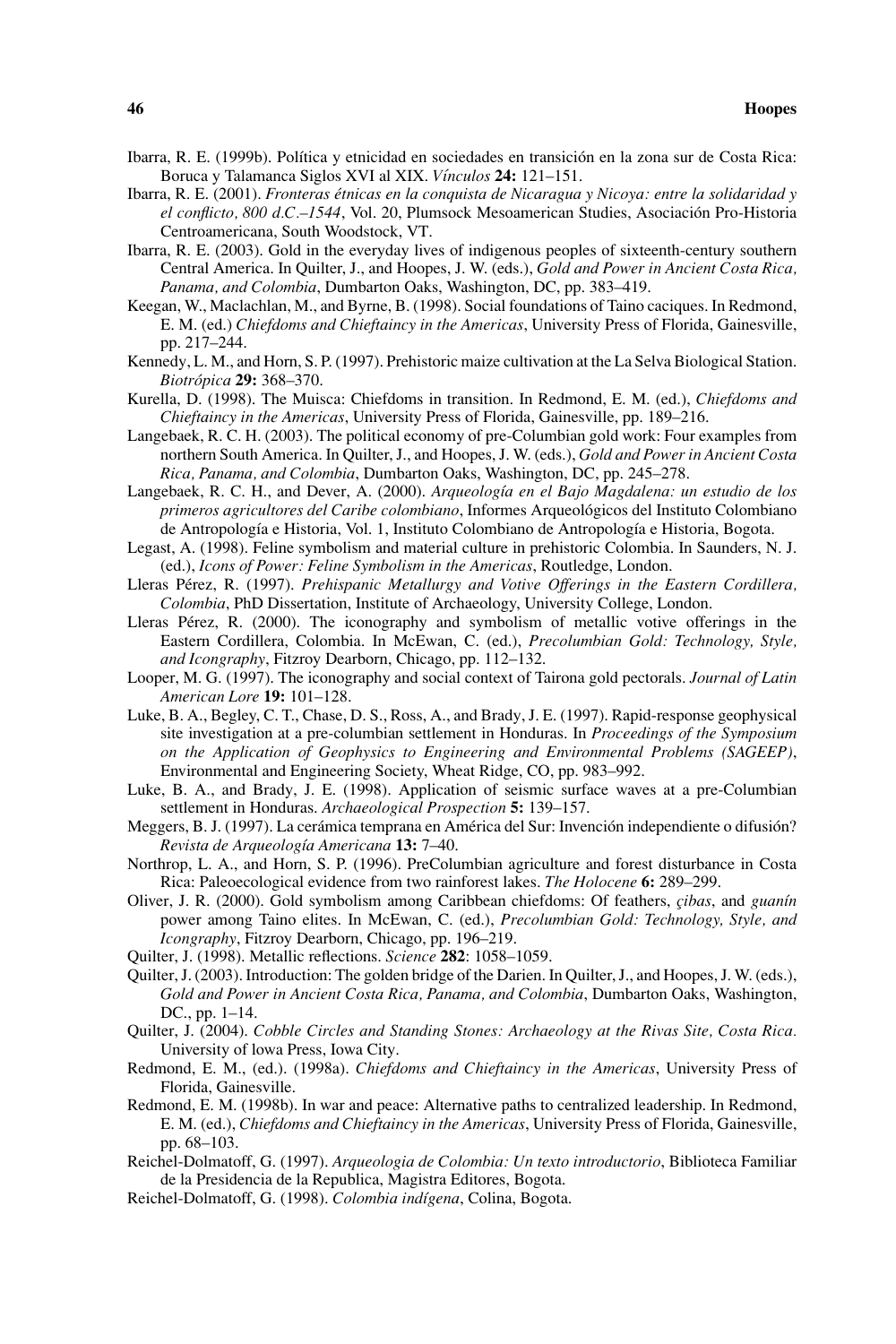- Reichel-Dolmatoff, G., Reichel-Dolmatoff, A., and Rouillard, P. (1999). *Sierra Nevada de Santa Marta, tierra de hermanos mayores*, Editorial Corina, Bogota.
- Salgado, S. (2001). Anciens peuplements du Nicaragua. In Snarskis, M. J., Salgado, S., and Sanchez Herrera, L. A. (eds.), *Arts precolombiens de l'Amérique centrale dans les collections du Musée Barbier-Mueller de Barcelone: Nicaragua, Costa Rica et Panama*, Musee Barbier-Mueller, Paris, pp. 47–66.
- Saunders, N. J. (1998a). *Icons of Power: Feline Symbolism in the Americas*, Routledge, London.
- Saunders, N. J. (1998b). Stealers of light, traders in brilliance: Amerindian metaphysics in the mirror of conquest. *Research* **33:** 225–252.
- Saunders, N. J. (2003). "Catching the light: Technologies of power and enchantment in pre-Columbian goldworking. In Quilter, J., and Hoopes, J. W. (eds.), *Gold and Power in Ancient Costa Rica, Panama, and Colombia*, Dumbarton Oaks, Washington, DC, pp. 15–48.
- Snarskis, M. J. (1997). *Review of Paths to Central American Prehistory*. In Lange, F. W. (ed.), *Latin American Antiquity* **8:** 277–279.
- Snarskis, M. J. (1998). Stone sculpture and Pre-Columbian cultural evolution in the Central Highlands-Atlantic Watershed of Costa Rica/La sculpture en perre et l'évolution culturelle précolombienne sur l'Altiplano Central et sur le versant atlantique du Costa Rica. *Precolombart* **1**: 19–41.
- Snarskis, M. J. (ed.) (2000). *Artes de los pueblos precolombinos de America Central ´* , Museo Barbier-Mueller de Arte Precolombino, Barcelona, Spain.
- Snarskis, M. J. (2000). La Costa Rica precolombina. In Snarskis, M. J. (ed.), *Artes de los pueblos precolombinos de America Central ´* , Museo Barbier-Mueller de Arte Precolombino, Barcelona, Spain, pp. 66–113.
- Snarskis, M. J. (2000). Nicaragua, Costa Rica, Panamá: Interacción cultural. In Snarskis, M. J. (ed.), *Artes de los Pueblos Precolombinos de America Central ´* , Museo Barbier-Mueller de Arte Precolombino, Barcelona, Spain, pp. 12–45.
- Snarskis, M. J. (2001). Nicaragua, Costa Rica et Panama: une interaction culturelle. In Snarskis, M. ´ J., Salgado, S., and Sanchez Herrera, L. A. (eds.), *Arts precolombiens de l'Amerique centrale ´ dans les collections du musee Barbier-Mueller de Barcelone: Nicaragua, Costa Rica et Panama ´* , Musee Barbier-Mueller, Paris, pp. 13–46.
- Solís, D. F. (1998). Nuevos datos en la arqueología de Bahía Culebra, Noroeste de Costa Rica. *Vínculos* **22:** 1–44.
- Soto, M. Z. (1998). The collections of the Museo del Jade Marco Fidel Tristán Castro, San José. In Jones, J. (ed.), *Jade in Ancient Costa Rica*, Metropolitan Museum of Art, New York, pp. 93–96.
- Spencer, C. S. (1998). Investigating the development of Venezuelan chiefdoms. In Redmond, E. M. (ed.), *Chiefdoms and Chieftaincy in the Americas*, University Press of Florida, Gainesville, pp. 104–137.
- Stierman, D. J., and Brady, J. E. (1999). Electrical resistivity mapping of modifications at the Talgua Village site, Olancho, Honduras. *Geoarchaeology* **14:** 495–510.